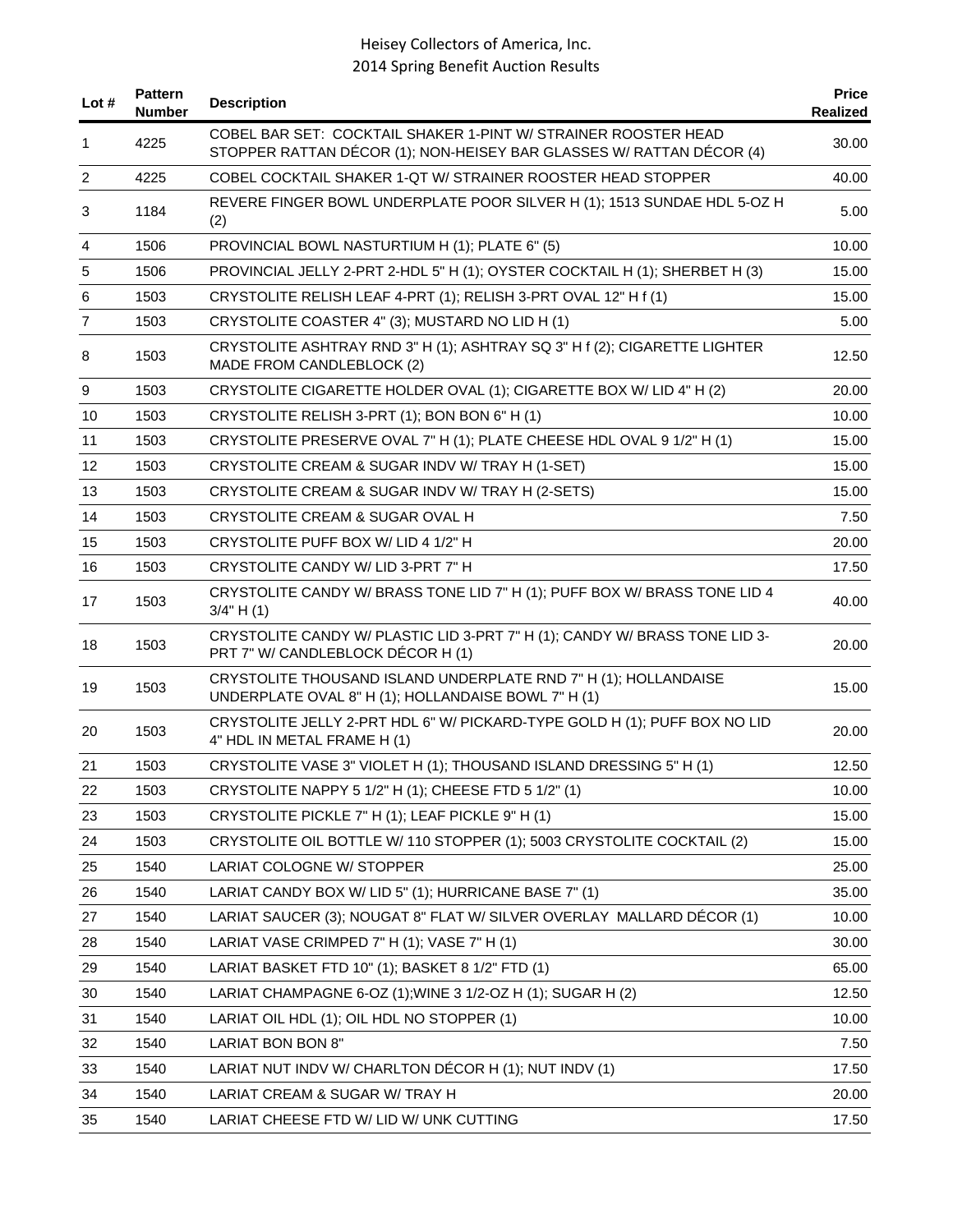| Lot # | <b>Pattern</b><br><b>Number</b> | <b>Description</b>                                                                                                                                                      | <b>Price</b><br>Realized |
|-------|---------------------------------|-------------------------------------------------------------------------------------------------------------------------------------------------------------------------|--------------------------|
| 36    | 1540                            | LARIAT CANDLESTICK 2-LITE W/ 980 MOONGLO CUTTING (PR)                                                                                                                   | 20.00                    |
| 37    | 1509                            | QUEEN ANN ICE BUCKET DF NO HDL W/ SILVER OVERLAY                                                                                                                        | 35.00                    |
| 38    | 1533                            | WAMPUM BOWL FLORAL 12" (1); UNDERPLATE 14" (1); CANDLESTICK 1-LITE f (1)                                                                                                | 35.00                    |
| 39    | 1533                            | WAMPUM ASHTRAY 3" (1); CIGARETTE BOX (1)                                                                                                                                | 10.00                    |
| 40    | 1454                            | DIAMOND POINT ASHTRAY INDV SOME H (13); JELLY H (4)                                                                                                                     | 10.00                    |
| 41    | 1590                            | <b>ZODIAC CREAM &amp; SUGAR PAPER LABEL</b>                                                                                                                             | 55.00                    |
| 42    | 1567                            | PLANTATION JELLY FTD W/ LID H (1); OIL W/ STOPPER C (1)                                                                                                                 | 35.00                    |
| 43    | 1428                            | WARWICK VASE 9" H (1); VASE 7" H (1); CANDLEHOLDER INDV H (1)                                                                                                           | 30.00                    |
| 44    | 1508                            | <b>KREIMER CARD BOX f</b>                                                                                                                                               | 15.00                    |
| 45    | 1519                            | WAVERLY EPERGNETTE DEEP H (4); 1222 HOT & COLD LINER H (1)                                                                                                              | 20.00                    |
| 46    | 1509                            | QUEEN ANN PRESERVE FTD 2-HDL 5" W/ 507 ORCHID ETCH H (1); MINT FTD 6" W/<br>507 ORCHID ETCH H (1); 1435 ASHTRAY INDV W/ 507 ORCHID ETCH (1)                             | 15.00                    |
| 47    | 1509                            | QUEEN ANN PLATE SANDWICH 15" W/ 507 ORCHID ETCH (1); 1519 WAVERLY JELLY<br>FTD 6 1/2" W/ 507 ORCHID ETCH (1)                                                            | 30.00                    |
| 48    | 1519                            | WAVERLY MAYO W/ 507 ORCHID ETCH H (1); UNDERPLATE 6" W/ 507 ORCHID ETCH<br>(1)                                                                                          | 15.00                    |
| 49    | 1509                            | QUEEN ANN NAPPY 4" H (1); 1401 EMPRESS NUT INDV DF (1); 1401 EMPRESS<br>MUSTARD H W/ NON-HEISEY LID (1); 1401 EMPRESS CREAM H (1); 1417 ARCH<br><b>TUMBLER 9-OZ (1)</b> | 15.00                    |
| 50    | 1519                            | WAVERLY MAYO W/ 515 HEISEY ROSE ETCH H (1); BUTTER W/ LID SQ W/ 1091<br><b>WHEAT CUTTING (1)</b>                                                                        | 20.00                    |
| 51    | 1519                            | WAVERLY JELLY 6 1/2" (2)                                                                                                                                                | 10.00                    |
| 52    | 1519                            | WAVERLY RELISH 2-PRT 6" PAPER LABEL (2)                                                                                                                                 | 10.00                    |
| 53    | 8006                            | LATTICE BAND NAPPY OVAL 9" H                                                                                                                                            | 40.00                    |
| 54    | 1497                            | <b>BOAT BOWL FLORAL 13" SERRATED EDGE H</b>                                                                                                                             | 22.50                    |
| 55    | 454                             | EDITH BOWL FLORAL 10" W/ FLORAL & GOLD DÉCOR H                                                                                                                          | 15.00                    |
| 56    | 10                              | GIBSON GIRL FLORAL PLATEAU W/ CHARLTON GREEN & GOLD DÉCOR H                                                                                                             | 20.00                    |
| 57    | 1951                            | CABOCHON CANDLETTE H (3); JELLY FTD 6" (1)                                                                                                                              | 15.00                    |
| 58    | 1405                            | IPSWICH SHERBET (1); JUICE FTD (1); GOBLET 10-OZ (1); ICE TEA 12-OZ (1)                                                                                                 | 25.00                    |
| 59    | 1405                            | IPSWICH OYSTER COCKTAIL SOME H (10)                                                                                                                                     | 60.00                    |
| 60    | 1495                            | FERN NAPPY 4 1/2" (1); MAYO 2-PRT (1); CREAM & SUGAR INDV H                                                                                                             | 25.00                    |
| 61    | 1511                            | TOUJOURS APPLE MARMALADE W/ LID W/ 5 SPOON H                                                                                                                            | 35.00                    |
| 62    | 1489 1/2                        | PURITAN CIGARETTE BOX W/ LID HORSEHEAD FINIAL W/ RUBY FLASH                                                                                                             | 55.00                    |
| 63    | 1425                            | VICTORIAN MATCH ASHTRAY STAND W/ MONO "GKS" H (1); 1536 MILITARY CAP<br>ASHTRAY f (1); 341 PURITAN PICKLE LID 4" W/ UNK CUTTING H (1)                                   | 5.00                     |
| 64    | 1425                            | VICTORIAN CIGARETTE BOX W/ LID 4 1/2" H f (1); NON-HEISEY METAL STAND (1);<br>NON HEISEY MATCHBOXES BALSAM WOOD W/ METAL DÉCOR (3)                                      | 20.00                    |
| 65    | 1425                            | VICTORIAN FRENCH DRESSING W/ 7 STOPPER                                                                                                                                  | 20.00                    |
| 66    | 1425                            | VICTORIAN FRENCH DRESSING W/ NON-HEISEY STOPPER (2)                                                                                                                     | 5.00                     |
| 67    | 1425                            | VICTORIAN SODA FTD 10-OZ 1-STRAIGHT 3-CUPPED H (4)                                                                                                                      | 20.00                    |
| 68    | 1425                            | VICTORIAN TUMBLER 10-OZ H (2); VASE 4" H (1)                                                                                                                            | 12.50                    |
| 69    | 1404                            | OLD SANDWICH OYSTER COCKTAIL 4-OZ H (6)                                                                                                                                 | 12.50                    |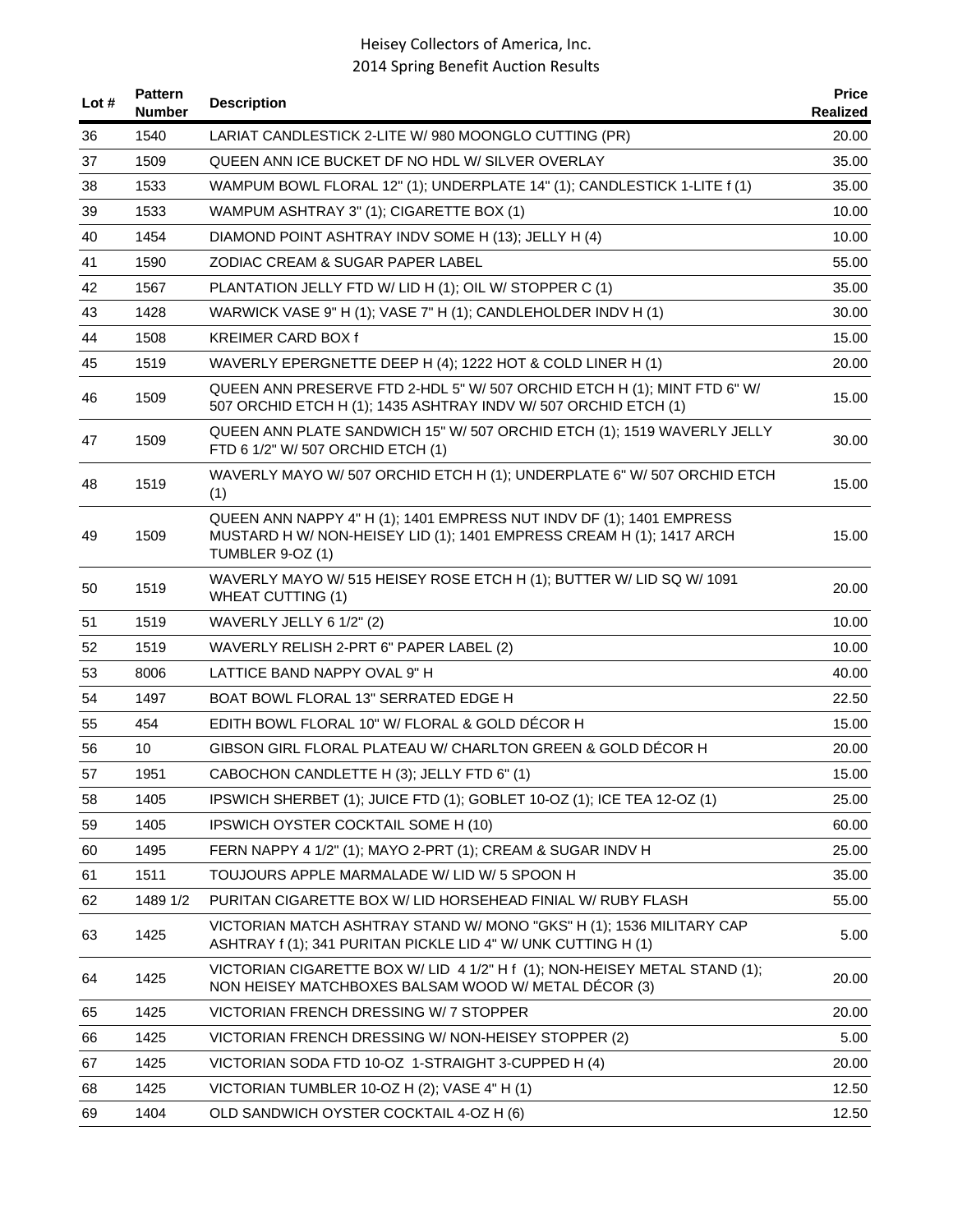| Lot $#$ | <b>Pattern</b><br>Number | <b>Description</b>                                                                                                                                                                                  | <b>Price</b><br>Realized |
|---------|--------------------------|-----------------------------------------------------------------------------------------------------------------------------------------------------------------------------------------------------|--------------------------|
| 70      | 1404                     | OLD SANDWICH SALT SHAKER W/ METAL LID (3)                                                                                                                                                           | 27.50                    |
| 71      | 1404                     | OLD SANDWICH JUG 1/2-GAL ICE LIP H (1); TUMBLER 8-OZ H (6)                                                                                                                                          | 70.00                    |
| 72      | 1404                     | OLD SANDWICH PARFAIT 4 1/2-OZ SOME H (6)                                                                                                                                                            | 25.00                    |
| 73      | 1404                     | OLD SANDWICH SHERBET FTD 4-OZ (9)                                                                                                                                                                   | 10.00                    |
| 74      | 1404                     | OLD SANDWICH SUNDAE 6-OZ H (3); WINE 2 1/2-OZ H (1); COCKTAIL 3 1/2 -OZ H (1);<br>GOBLET FTD LOW 10-OZ (1)                                                                                          | 10.00                    |
| 75      | 1404                     | OLD SANDWICH OIL 3-OZ W/ STOPPER f (1); CUP H (1); SUGAR OVAL H (1); JUICE<br><b>CUPPED 5-OZ H (1)</b>                                                                                              | 25.00                    |
| 76      | 1404                     | OLD SANDWICH ASHTRAY INDV H 4-SUN PURPLE (12)                                                                                                                                                       | 12.50                    |
| 77      | 1404                     | OLD SANDWICH BAR 1 1/2-OZ H (1); FINGER BOWL 4 1/2" H (2)                                                                                                                                           | 20.00                    |
| 78      | 1404                     | OLD SANDWICH CHAMPAGNE 5-OZ H (4)                                                                                                                                                                   | 7.50                     |
| 79      | 1404                     | OLD SANDWICH PLATE 8" (8)                                                                                                                                                                           | 22.50                    |
| 80      | 1404                     | OLD SANDWICH BEER MUG 8-OZ H (1); BEER MUG 10-OZ H (1)                                                                                                                                              | 55.00                    |
| 81      | 1404                     | OLD SANDWICH SODA 12-OZ H (5)                                                                                                                                                                       | 27.50                    |
| 82      | 1469                     | RIDGELEIGH BOWL SALAD 9" H                                                                                                                                                                          | 30.00                    |
| 83      | 1469                     | RIDGELEIGH CENTERPIECE BOWL 8" H (1); JELLY 2-PRT HDL (1)                                                                                                                                           | 12.50                    |
| 84      | 1469                     | RIDGELEIGH COMPORT 6" W/ LID FTD H                                                                                                                                                                  | 25.00                    |
| 85      | 1469                     | RIDGELEIGH CIGARETTE BOX OVAL NO LID IN METAL FRAME W/ GLASS FRUIT<br><b>DÉCOR</b>                                                                                                                  | 10.00                    |
| 86      | 1469                     | RIDGELEIGH NAPPY SQ 9" H                                                                                                                                                                            | 32.50                    |
| 87      | 1469                     | RIDGELEIGH CREAM & SUGAR INDV W/ TRAY H                                                                                                                                                             | 25.00                    |
| 88      | 1469                     | RIDGELEIGH CREAM & SUGAR SUN PURPLE H                                                                                                                                                               | 10.00                    |
| 89      | 1469                     | RIDGELEIGH ASHTRAY SQ 2" H (2); ASHTRAY 4" RND H (1); CIGARETTE HOLDER SQ<br>H (2); CIGARETTE BOX W/ LID 4" H (1)                                                                                   | 17.50                    |
| 90      | 1469                     | RIDGELEIGH ICE TUB H                                                                                                                                                                                | 40.00                    |
| 91      | 1469                     | RIDGELEIGH RELISH STAR 5-PRT H                                                                                                                                                                      | 20.00                    |
| 92      | 1469                     | RIDGELEIGH RELISH 3-PRT 11" H (1); JELLY 3-HDL H (2)                                                                                                                                                | 22.50                    |
| 93      | 1469                     | RIDGELEIGH CANDLESTICK 1-LITE 2" SQ (PR)                                                                                                                                                            | 12.50                    |
| 94      | 1469                     | RIDGELEIGH OIL & VINEGAR W/ STOPPER (1); COLOGNE W/ 105 STOPPER (1)                                                                                                                                 | 80.00                    |
| 95      | 1469                     | RIDGELEIGH FLORAL BOX 8" H CORNER f                                                                                                                                                                 | 47.50                    |
| 96      | 1469                     | RIDGELEIGH CIGARETTE BOX W/ LID 4" ZIRCON H F (1); CIGARETTE BOX RND (1);<br>BRIDGE ASHTRAY 2 1/2" H (1); COASTER 3 1/2" (2); JELLY OVAL INDV H (1); RELISH 3-<br>PRT 10" H (1); BAR 2 1/2-OZ H (1) | 55.00                    |
| 97      | 1469                     | RIDGELEIGH ASHTRAY SPADE H (2); DIAMOND H (1); HEART H (1); CLUB H (1)                                                                                                                              | 22.50                    |
| 98      | 1469 1/2                 | RIDGELEIGH JELLY 2-PRT HDL (1); 1469 CHEESE HDL H (1)                                                                                                                                               | 10.00                    |
| 99      | 1469                     | RIDGELEIGH VASE INDV #3 IN METAL HOLDER                                                                                                                                                             | 12.50                    |
| 100     | 1469                     | RIDGELEIGH VASE 6" 1-H (2)                                                                                                                                                                          | 22.50                    |
| 101     | 350                      | PINWHEEL & FAN JUG 3-PINT HDL H BOTTOM f                                                                                                                                                            | 35.00                    |
| 102     | 4163                     | WHALEY PRETZEL JAR NO LID W/ 455 SPORTSMAN ETCH H                                                                                                                                                   | 70.00                    |
| 103     | 353                      | MEDIUM FLAT PANEL SUGAR W/ LID H BOTTOM C                                                                                                                                                           | 15.00                    |
| 104     | 5048                     | ROOSTER STEM COCKTAIL                                                                                                                                                                               | 22.50                    |
| 105     | 2401                     | OAKWOOD OLD FASHION W/467 TALLY HO ETCH (4)                                                                                                                                                         | 40.00                    |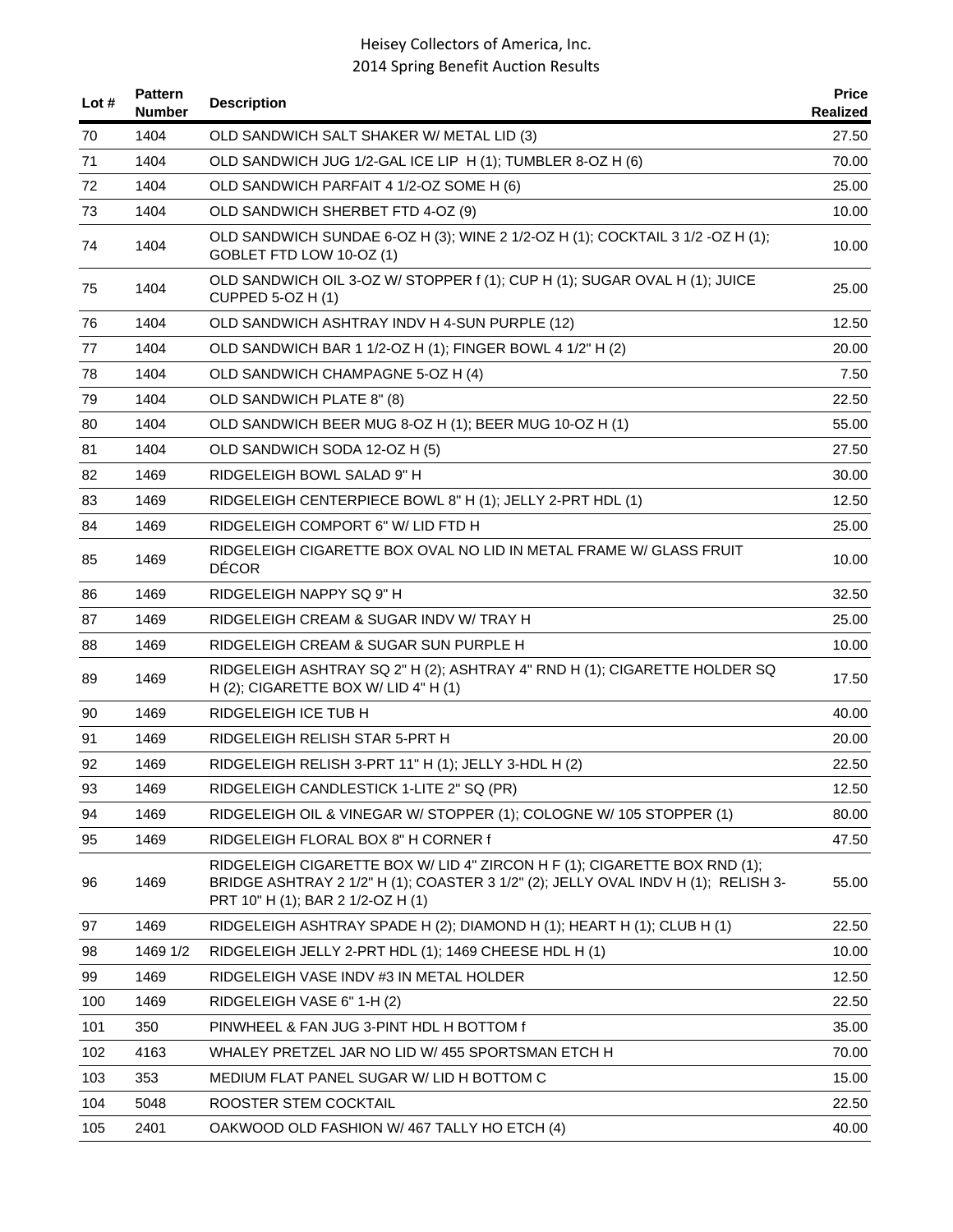| Lot # | <b>Pattern</b><br><b>Number</b> | <b>Description</b>                                                                                                      | <b>Price</b><br>Realized |
|-------|---------------------------------|-------------------------------------------------------------------------------------------------------------------------|--------------------------|
| 106   | 2401                            | OAKWOOD OLD FASHION W/467 TALLY HO ETCH 1-BROKEN BUBBLE (5)                                                             | 60.00                    |
| 107   | 2351                            | NEWTON SODA STRAIGHT 8-OZ W/467 TALLY HO ETCH 1-RIM f (6)                                                               | 40.00                    |
| 108   | 351                             | PRISCILLA MUSTARD W/ LID BOTTOM WEAR                                                                                    | 10.00                    |
| 109   | $\overline{2}$                  | GOOSE WINGS HALF (2)                                                                                                    | 55.00                    |
| 110   | 341                             | PURITAN NAPPY 5" H 1-BOTTOM WEAR (8)                                                                                    | 15.00                    |
| 111   | 118                             | MISS MUFFET CANDLESTICK 1-LITE DO FLAMINGO (1)                                                                          | 10.00                    |
| 112   | 351                             | PRISCILLA ALE FTD 4-OZ H (2)                                                                                            | 25.00                    |
| 113   | 353                             | MEDIUM FLAT PANEL TOOTHBRUSH HOLDER H RIM f                                                                             | 27.50                    |
| 114   | 1485                            | SATURN OIL W/ STOPPER SATURN OPTIC (2)                                                                                  | 25.00                    |
| 115   | 433                             | GREEK KEY NAPPY 6" H (1); 1194 PENTAGON RELISH 5" FLAMINGO H (1)                                                        | 10.00                    |
| 116   | 1504                            | REGENCY CANDLESTICK 2-LITE (3)                                                                                          | 20.00                    |
| 117   | 1513                            | <b>BAROQUE CANDLESTICK 2-LITE (PR)</b>                                                                                  | 40.00                    |
| 118   | 5                               | PATRICIAN CANDLESTICK 9" (PR)                                                                                           | 40.00                    |
| 119   | 3390                            | CARCASSONNE SODA 8-OZ ALEXANDRITE BOWL (1); 5013 SHASTA WINE 2-OZ WO<br>(1); 3357 KING ARTHUR WINE 2-OZ DO FLAMINGO (2) | 80.00                    |
| 120   | 1506                            | PROVINCIAL GOBLET FTD 10-OZ ZIRCON H                                                                                    | 50.00                    |
| 121   | 1194                            | PENTAGON RELISH 5" MOONGLEAM H (1); 1210 RELISH 6" MOONGLEAM (1)                                                        | 45.00                    |
| 122   | $\overline{2}$                  | <b>GOOSE WINGS HALF</b>                                                                                                 | 25.00                    |
| 123   | 1183                            | REVERE CANDY 3-LB NO LID H                                                                                              | 10.00                    |
| 124   | 4206                            | OPTIC TOOTH VASE 8" FLAMINGO                                                                                            | 85.00                    |
| 125   | 1557                            | ROOSTER VASE (1); ROOSTER VASE FROSTED (1)                                                                              | 50.00                    |
| 126   | 4163                            | WHALEY MUG 8-OZ W/462 FOX CHASE ETCH H                                                                                  | 45.00                    |
| 127   | 150                             | BANDED FLUTE CHAMBER STICK 4" HDL RIM f (1); 520 INNOVATION CANDLE LAMP H<br>SUN PURPLE (1)                             | 25.00                    |
| 128   | 134                             | TRIDENT CANDLESTICK 2-LITE W/ 492 KING HOUSE ETCH (1); 114 PLUTO<br>CANDLESTICK 1-LITE (1)                              | 12.50                    |
| 129   | 1519                            | WAVERLY JELLY 6 1/2" FTD H (1); 341 PURITAN OIL W/ STOPPER 2-OZ H (1); 2351<br>NEWTON BAR 2-OZ W/462 FOX CHASE ETCH (1) | 20.00                    |
| 130   | 465                             | RECESSED PANEL CANDY 1-LB NO LIDS W/ UNK CUTTING H (2); CANDY 1-LB NO LID<br>H(1)                                       | 40.00                    |
| 131   | 1469                            | RIDGELEIGH DECANTER 1-PINT W/95 STOPPER                                                                                 | 105.00                   |
| 132   | 300                             | OLD WILLIAMSBURG CANDELABRA 9" BASE ONLY (1)                                                                            | 12.50                    |
| 133   | 21                              | ARISTOCRAT CANDLESTICK 1-LITE 7" H CANDLE CUP f's (PR)                                                                  | 25.00                    |
| 134   | 1469                            | RIDGELEIGH RELISH 11" 3-PRT H (1); 473 NARROW FLUTE W/ RIM RELISH 8" 4-PRT<br>HDLH(1)                                   | 30.00                    |
| 135   | 1469                            | RIDGELEIGH RELISH 11" 3-PRT W/ SILVER OVERLAY H                                                                         | 15.00                    |
| 136   | 350                             | PINWHEEL & FAN SUGAR H BOTTOM WEAR (1); 7052 DIAMOND GRID PUFF BOX W/<br>METAL LID H (1)                                | 5.00                     |
| 137   | 393                             | NARROW FLUTE SUGAR W/ LID H (1); SUGAR NO LID H BOTTOM f (1)                                                            | 5.00                     |
| 138   | 355                             | QUATOR CREAM SPOUT f & SUGAR HOTEL W/ UNK CUTTING H                                                                     | 12.50                    |
| 139   | 112                             | MERCURY CANDLESTICK 1-LITE (PR)                                                                                         | 15.00                    |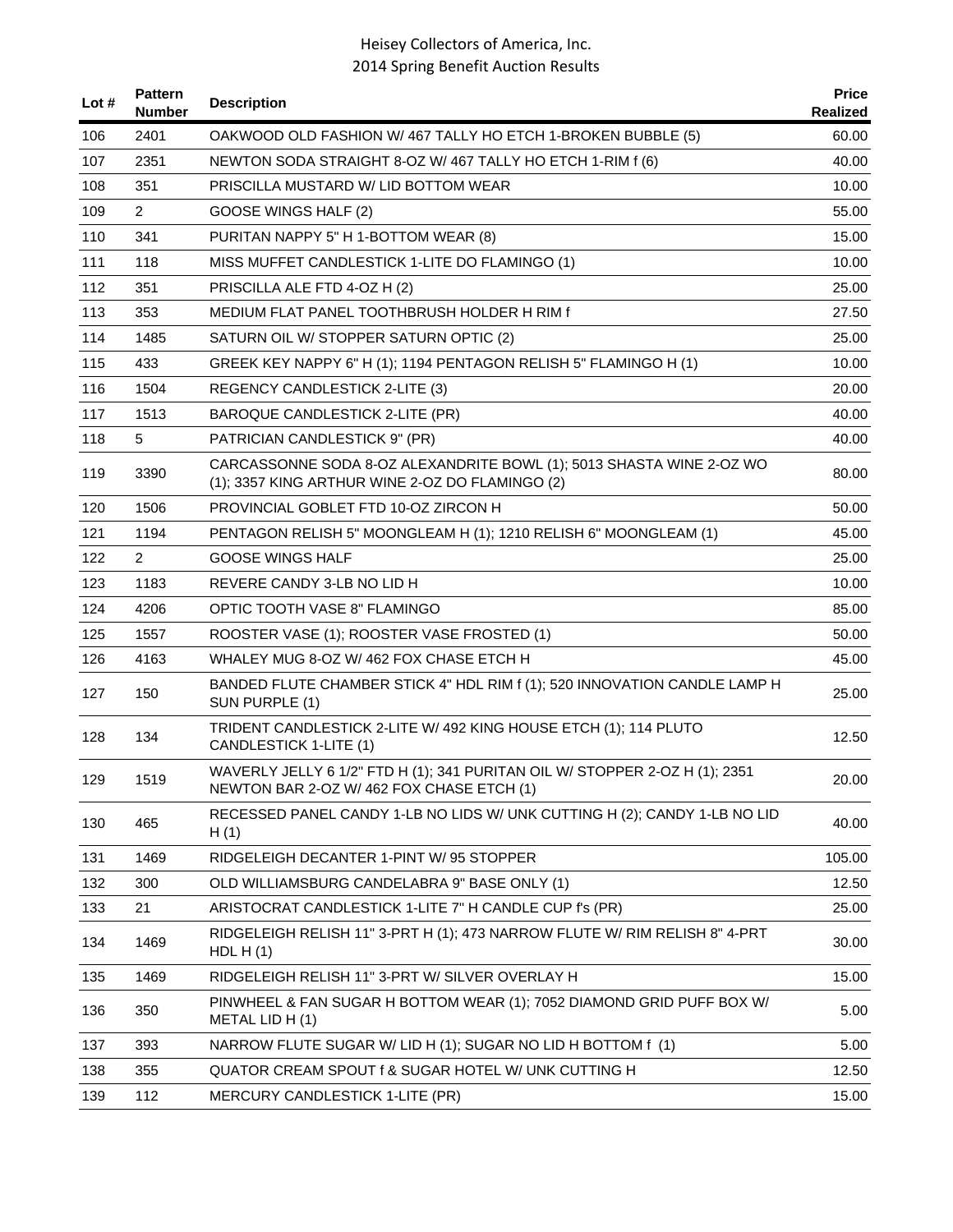| Lot # | <b>Pattern</b><br><b>Number</b> | <b>Description</b>                                                                                                                                                                                                                                           | <b>Price</b><br><b>Realized</b> |
|-------|---------------------------------|--------------------------------------------------------------------------------------------------------------------------------------------------------------------------------------------------------------------------------------------------------------|---------------------------------|
| 140   | 451                             | CROSS LINED FLUTE NAPPY 8" H BOTTOM WEAR (1); 343 SUNBURST NAPPY 8" H (1);<br>10 GIBSON GIRL FLORAL PLATEAU W/ FROG DO H (1)                                                                                                                                 | 25.00                           |
| 141   | 4182                            | THIN PLATE 8" DO MARIGOLD (1); 7026 HEART & DRAPE PLATE 8" H (1); 1223 FLUTED<br>BORDER BAKED APPLE 6" W/ METAL HOLDER MARIGOLD STAIN (1)                                                                                                                    | 55.00                           |
| 142   | 1218                            | SIMPLICITY PLATE 5 1/2" H (2); 1252 TWIST PLATE 6" MOONGLEAM SHOWS WEAR (4)                                                                                                                                                                                  | 15.00                           |
| 143   | 411                             | TUDOR MAYO 2-HDL HAWTHORNE (1); 1229 OCTAGON JELLY 6" 2- HDL<br>HAWTHORNE (1)                                                                                                                                                                                | 45.00                           |
| 144   | 354                             | WIDE FLAT PANEL CRUET W/ NON-FITTING STOPPER (1); 341 PURITAN CRUET W/ 2<br>STOPPER f(1)                                                                                                                                                                     | 10.00                           |
| 145   | 341                             | PURITAN CREAM & SUGAR HOTEL H (1-SET); 1183 REVERE CREAM INDV W/ SILVER<br>OVERLAY H (1); 1180 DEBRA SUGAR NO LID W/ UNK CUTTING H (1)                                                                                                                       | 15.00                           |
| 146   | 479                             | PETAL CREAM & SUGAR FLAMINGO; 1170 PLEAT & PANEL CREAM & SUGAR NO LID<br>W/GOLD DÉCOR FLAMINGO                                                                                                                                                               | 25.00                           |
| 147   | 1405                            | IPSWICH SODA FTD 10-OZ (1); JUICE FTD 5-OZ H (5)                                                                                                                                                                                                             | 45.00                           |
| 148   | 416                             | HERRINGBONE BOWL 8" MOONGLEAM H (8)                                                                                                                                                                                                                          | 65.00                           |
| 149   | 335                             | PRINCE OF WALES PLUMES BUTTER W/ LID FAIR GOLD f's (1); CREAM TABLE POOR<br>GOLD H (1); TUMBLER POOR GOLD H BOTTOM f's (1); 1209 FANDANGO BUTTER W/<br>LID f's (1)                                                                                           | 30.00                           |
| 150   | 1405                            | IPSWICH GOBLET FTD 10-OZ FLAMINGO H BASE f                                                                                                                                                                                                                   | 40.00                           |
| 151   | 1401                            | EMPRESS CUP ALEXANDRITE H (1)                                                                                                                                                                                                                                | 75.00                           |
| 152   | 353                             | MEDIUM FLAT PANEL NUT INDV FLAMINGO (1); NUT INDV MOONGLEAM (1); NUT<br>INDV H (1); 473 NARROW FLUTE W/ RIM SALTED NUT 3 1/2" MOONGLEAM H (1);<br>1401 EMPRESS NUT INDV DF FLAMINGO H (1)                                                                    | 30.00                           |
| 153   | 31                              | JACK-BE-NIMBLE CANDLESTICK TOY H (PR)                                                                                                                                                                                                                        | 35.00                           |
| 154   | 1280                            | WINGED SCROLL NAPPY 4" CUSTARD POOR GOLD (1); 310 RING BAND SALT<br>SHAKER W/ METAL LID SOUV "ANN ARBOR MI" CUSTARD POOR GOLD (1); 1220<br>PUNTY BAND TUMBLER 8-OZ SOUV "MARYVILLE WI" CUSTARD H (1); 1200 CUT<br>BLOCK CREAM INDV CUSTARD W/ ROSE DÉCOR (1) | 45.00                           |
| 155   | 1540                            | LARIAT BASKET FTD 8 1/2" RUST SPOTS                                                                                                                                                                                                                          | 25.00                           |
| 156   | 3404                            | SPANISH GOBLET 10-OZ W/ UNK ELABORATE CUTTING RIM F                                                                                                                                                                                                          | 20.00                           |
| 157   | 1454                            | DIAMOND POINT ASHTRAY INDV H (3); JELLY INDV H SUN PURPLE (1); 451 CROSS<br>LINED FLUTE NAPPY 4 1/2" H (1); 343 SUNBURST RELISH 7 1/2" H (1)                                                                                                                 | 10.00                           |
| 158   | 1776                            | KALONYAL JELLY 3 CORNER 5" H BOTTOM WEAR (1); 350 PINWHEEL & FAN NAPPY<br>5" H (1); 305 PUNTY & DIAMOND POINT JELLY HDL 5" (1); 4 COASTER W/ RAISED<br>RIDGE 3" H (2); 1469 RIDGELEIGH BRIDGE ASHTRAY 2 1/2" H (1)                                           | 15.00                           |
| 159   | 1235                            | BEADED PANEL & SUNBURST CREAM & SUGAR INDV; 473 NARROW FLUTE W/ RIM<br>CREAM f & SUGAR INDV H                                                                                                                                                                | 35.00                           |
| 160   | 1205                            | FANCY LOOP CREAM & SUGAR INDV POOR GOLD f's; 1201 FANDANGO CREAM &<br>SUGAR INDV f's; 1231 RIBBED OCTAGON CREAM C & SUGAR MOONGLEAM H                                                                                                                        | 25.00                           |
| 161   | 1522                            | <b>COLT STANDING</b>                                                                                                                                                                                                                                         | 55.00                           |
| 162   | 343 1/2                         | SUNBURST PUNCH CUP (2); 1235 BEADED PANEL & SUNBURST PUNCH CUP H (2)                                                                                                                                                                                         | 35.00                           |
| 163   | 433                             | GREEK KEY PUNCH CUP FLAMINGO H                                                                                                                                                                                                                               | 35.00                           |
| 164   | 1255                            | PINEAPPLE & FAN PUNCH CUP FAIR GOLD SOUV "BUFFALO 1901" (1); 1153 PUNCH<br>CUP SOUV "LEOTA VAN TILBURY 1901" RUBY FLASH H (1); 1201 FANDANGO PUNCH<br>CUP GOOD GOLD NOT LEVEL (1); 1205 FANCY LOOP PUNCH CUP SOUV "EMMA"<br>POOR GOLD (1)                    | 35.00                           |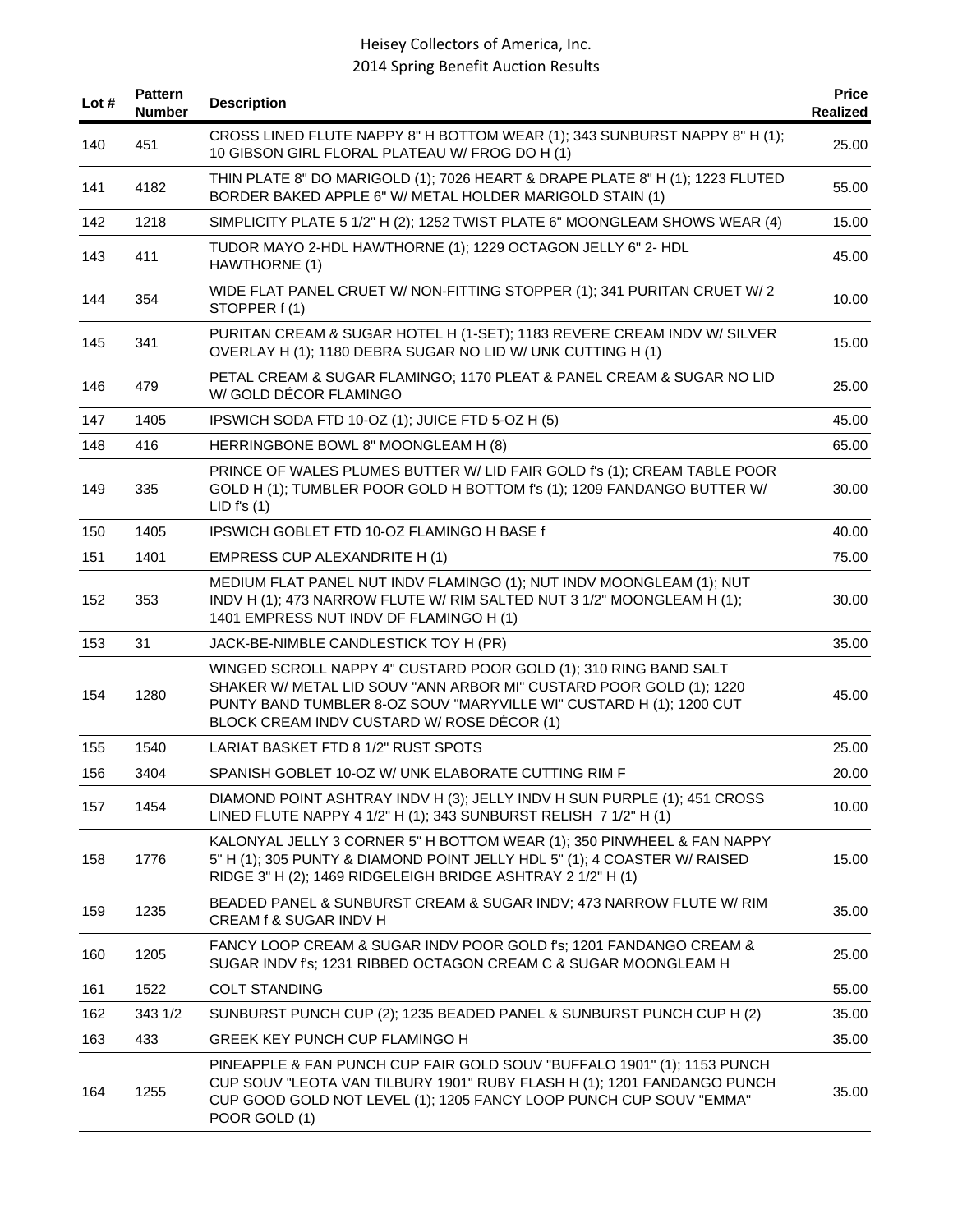| Lot $#$ | <b>Pattern</b><br><b>Number</b> | <b>Description</b>                                                                                                                                                                | <b>Price</b><br>Realized |
|---------|---------------------------------|-----------------------------------------------------------------------------------------------------------------------------------------------------------------------------------|--------------------------|
| 165     | 1205                            | FANCY LOOP PUNCH CUP FTD CUPPED (1); SALT INDV (1); 1201 FANDANGO SALT<br>INDV(2)                                                                                                 | 25.00                    |
| 166     | 1295                            | BEADED SWAG NAPPY 5" METAL FOOT OPAL (2)                                                                                                                                          | 20.00                    |
| 167     | 407                             | COARSE RIB MUSTARD W/ LID MARIGOLD STAIN (1); 1223 FLUTED BORDER BAKED<br>APPLE 6" MARIGOLD STAIN (1)                                                                             | 30.00                    |
| 168     | 1447                            | ROCOCO RELISH COMBINATION NO LID W/ UNK CUTTING                                                                                                                                   | 25.00                    |
| 169     | 1295                            | BEADED SWAG NAPPY 8" RUBY STAIN (1); 150 POINTED OVAL & DIAMOND POINT<br>SPOONER (1)                                                                                              | 20.00                    |
| 170     | 1205                            | FANCY LOOP TUMBLER W/GOLD DÉCOR RIM f (1); 1295 BEADED SWAG TUMBLER<br>(1); 1295 BEADED SWAG TUMBLER SOUV "OSKALOOSA" RUBY FLASH (1)                                              | 15.00                    |
| 171     | 1401                            | EMPRESS BOWL FLORAL DF W/ 448 OLD COLONY ETCH SAHARA                                                                                                                              | 40.00                    |
| 172     | 299                             | TODDY NARROW OPTIC SAHARA H                                                                                                                                                       | 35.00                    |
| 173     | 1200                            | CUT BLOCK SUGAR INDV SOUV "1904 WORLDS FAIR MARY" RUBY FLASH                                                                                                                      | 40.00                    |
| 174     | 1205                            | FANCY LOOP SUGAR INDV EMERALD WORN GOLD f                                                                                                                                         | 50.00                    |
| 175     | 1485                            | SATURN VIOLET VASE 4" ZIRCON H BASE f (1); 325 PILLOWS ROSE BOWL 7" H (1)                                                                                                         | 100.00                   |
| 176     | 1540                            | LARIAT CREAM H (1); SUGAR H W/ UNK CUTTING (1); SUGAR H (2)                                                                                                                       | 5.00                     |
| 177     | 1469                            | RIDGELEIGH SUGAR H (1); 1506 WHIRLPOOL CREAM H (1); 2516 HALF CIRCLE<br>SUGAR MOONGLEAM H (1)                                                                                     | 25.00                    |
| 178     | 355                             | QUATOR SUGAR HOTEL W/ UNK CUTTING H (1); 379 URN SUGAR NO LID H (1); 1201<br>FANDANGO SUGAR INDV W/ LID (1); 1183 REVERE SUGAR W/ SILVER DÉCOR H (1);<br>1401 EMPRESS SUGAR H (1) | 35.00                    |
| 179     | 1519                            | WAVERLY BOWL FLORAL CRIMPED 12" (1); 1183 REVERE CANDY NO LID 6" W/ 9035<br>LIONS ANNIVERSARY ETCH H (1)                                                                          | 20.00                    |
| 180     | 1541                            | ATHENA BOWL FLORAL RND 12"                                                                                                                                                        | 7.50                     |
| 181     | 1540                            | LARIAT BOWL FLORAL 12" (1); CANDLESTICK 2-LITE (PR)                                                                                                                               | 25.00                    |
| 182     | 365                             | OLD QUEEN ANNE NAPPY 5" H SHOWS WEAR (3)                                                                                                                                          | 25.00                    |
| 183     | 358                             | PRISON STRIPE VASE 4 1/2" H (1); 1295 BEADED SWAG BUTTER COVER OPAL W/<br>PINK & GOLD DÉCOR (1); 1428 WARWICK VASE 4" H (1); 1951 CABOCHON CUP H (1)                              | 15.00                    |
| 184     | 1540                            | LARIAT VASE FLARED 7" (1); PLATE 8" H (1); CANDLEBLOCK INDV f's (PR)                                                                                                              | 20.00                    |
| 185     | 1428                            | WARWICK CANDLESTICK 2-LITE (1); 1503 CRYSTOLITE CANDLEBLOCK RND (4); 1502<br><b>CRYSTOLITE CANDLEBLOCK SWIRL (1)</b>                                                              | 10.00                    |
| 186     | 1401                            | EMPRESS CUP & SAUCER RND SAHARA H (2-SETS)                                                                                                                                        | 40.00                    |
| 187     | 1533                            | WAMPUM BOWL FLORAL CRIMPED 12"; CANDLESTICK 1-LITE (PR)                                                                                                                           | 30.00                    |
| 188     | 367                             | PRISM BAND DECANTER WRONG STOPPER FLAMINGO SHOWS WEAR                                                                                                                             | 55.00                    |
| 189     | 1540                            | LARIAT SHERBET 6-OZ (7); GOBLET 9-OZ (1)                                                                                                                                          | 15.00                    |
| 190     | 1540                            | LARIAT CREAM & SUGAR W/ UNK CUTTING H                                                                                                                                             | 7.50                     |
| 191     | 3314                            | GRANDEUR SHERBET 5-OZ W/ 410 SABRINA ETCH RIM f (3)                                                                                                                               | 5.00                     |
| 192     | 343                             | SUNBURST PUNCH BOWL BASE ONLY H                                                                                                                                                   | 35.00                    |
| 193     | 3333                            | OLD GLORY SHERBET FTD 4 1/2-OZ W/ 161 SOMERSET ETCH H (3)                                                                                                                         | 5.00                     |
| 194     | 1503                            | CRYSTOLITE NUT SWAN 6 1/2" (1); 341 PURITAN CELERY OVAL 9" H (1); 1404 OLD<br>SANDWICH ASHTRAY INDV W/ UNK CUTTING (2); 305 PUNTY & DIAMOND POINT<br>RELISH OVAL 11 1/2" (1)      | 20.00                    |
| 195     | 1509                            | QUEEN ANN BOWL FLORAL DF 11" W/ 9014 ROSE OF PEACE ETCH                                                                                                                           | 25.00                    |
| 196     | 1401                            | EMPRESS NAPPY DF 7 1/2" MOONGLEAM H                                                                                                                                               | 35.00                    |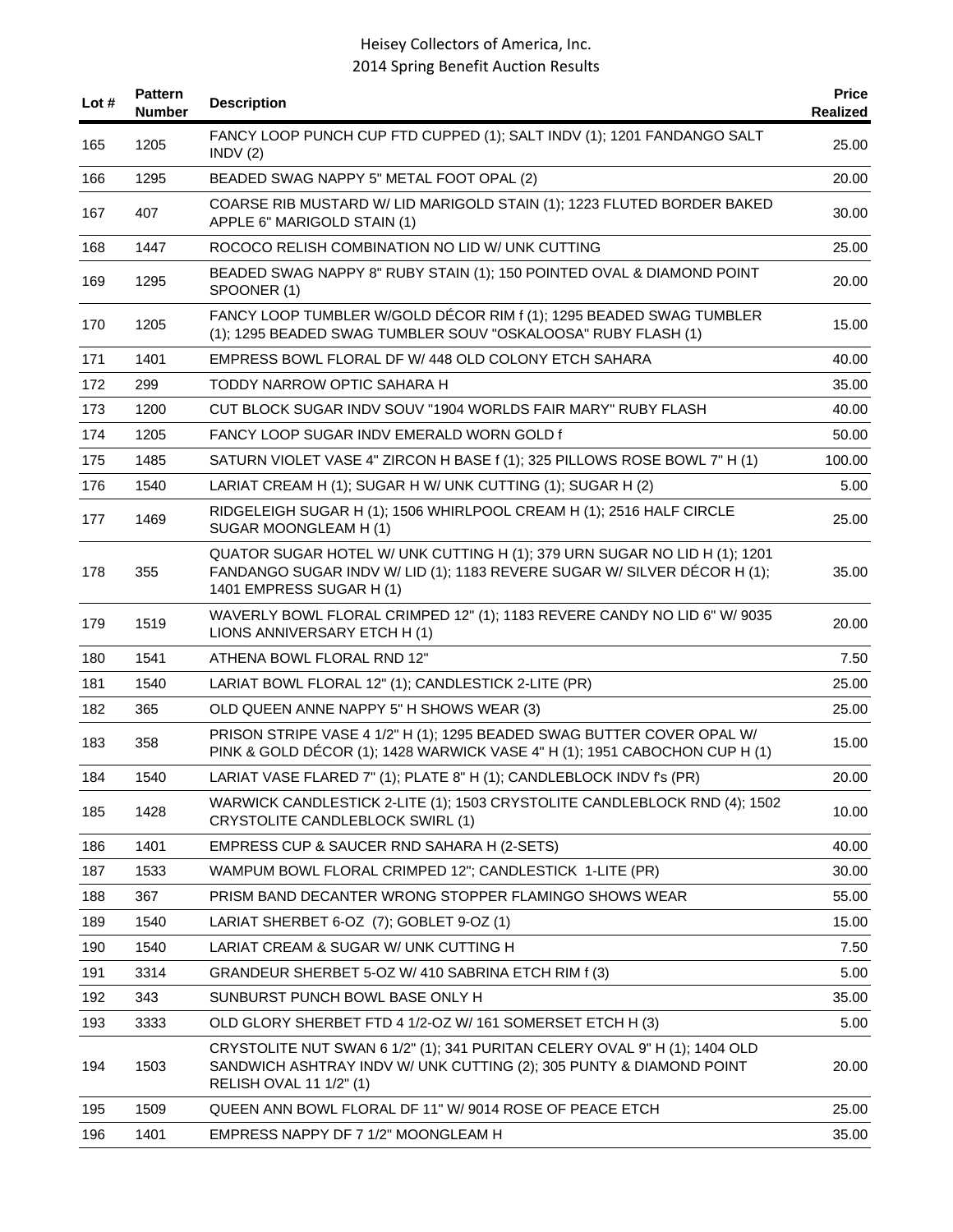| Lot $#$ | <b>Pattern</b><br><b>Number</b> | <b>Description</b>                                                                                                                                                                                                                                                      | <b>Price</b><br>Realized |
|---------|---------------------------------|-------------------------------------------------------------------------------------------------------------------------------------------------------------------------------------------------------------------------------------------------------------------------|--------------------------|
| 197     | 3390                            | CARCASSONNE SODA FTD 12-OZ SAHARA (8)                                                                                                                                                                                                                                   | 95.00                    |
| 198     | 5025                            | TYROLEAN GOBLET 10-OZ TALL STEM W/ 507 ORCHID ETCH (3); 5022 GRACEFUL<br>GOBLET 10-OZ TALL STEM W/ 507 ORCHID ETCH (2)                                                                                                                                                  | 45.00                    |
| 199     | 5025                            | TYROLEAN GOBLET 10-OZ SHORT STEM W/ 507 ORCHID ETCH (5)                                                                                                                                                                                                                 | 45.00                    |
| 200     | 1519                            | WAVERLY MAYO W/ 515 HEISEY ROSE ETCH (1); UNDERPLATE W/ 515 HEISEY ROSE<br>ETCH H (1); CREAM & SUGAR W/ 515 HEISEY ROSE ETCH H                                                                                                                                          | 25.00                    |
| 201     | 1519                            | WAVERLY MAYO W/ 507 ORCHID ETCH H (1); RELISH OVAL 3-PRT 11 1/2" W/ 507<br>ORCHID ETCH H (1)                                                                                                                                                                            | 17.50                    |
| 202     | 1252                            | TWIST NAPPY 4 1/2" H (12)                                                                                                                                                                                                                                               | 17.50                    |
| 203     | 1503                            | CRYSTOLITE BOWL FLORAL RND FLARED 11 1/2" H                                                                                                                                                                                                                             | 10.00                    |
| 204     | 1401                            | EMPRESS CUP & SAUCER SQ FLAMINGO H (3-SETS)                                                                                                                                                                                                                             | 27.50                    |
| 205     | 454                             | EDITH BOWL FLORAL ROLLED EDGE 10 1/2" W/ GOLD DÉCOR H (1); 1219 SIMPLICITY<br>WITH STAR PLATE 7" W/ GOLD DÉCOR H (4)                                                                                                                                                    | 5.00                     |
| 206     | 1253                            | TRI-CORNER MINT 3-HDL MOONGLEAM H                                                                                                                                                                                                                                       | 35.00                    |
| 207     | 1428                            | <b>WARWICK VASE 5" H</b>                                                                                                                                                                                                                                                | 12.50                    |
| 208     | 1401                            | EMPRESS CUP & SAUCER SQ W/450 CHINTZ ETCH H                                                                                                                                                                                                                             | 10.00                    |
| 209     | 3542                            | HAZELWOOD OYSTER COCKTAIL W/ 163 MONTICELLO ETCH H (3)                                                                                                                                                                                                                  | 5.00                     |
| 210     | 1205                            | RAINDROP BOWL FLORAL PLATEAU 12" MOONGLEAM H (1)                                                                                                                                                                                                                        | 50.00                    |
| 211     | 1454                            | DIAMOND POINT JELLY INDV H (1); ASHTRAY H (1)                                                                                                                                                                                                                           | 5.00                     |
| 212     | 1533                            | <b>WAMPUM BOWL FLORAL FLUTED 13"</b>                                                                                                                                                                                                                                    | 30.00                    |
| 213     | 1559                            | <b>COLUMBIA BOWL FLORAL FLUTED 13"</b>                                                                                                                                                                                                                                  | 15.00                    |
| 214     | 1540                            | LARIAT BOWL FLORAL FLUTED 11 1/2"                                                                                                                                                                                                                                       | 15.00                    |
| 215     | 429                             | PLAIN PANEL RECESS NAPPY 8" H                                                                                                                                                                                                                                           | 12.50                    |
| 216     | 1219                            | SIMPLICITY WITH STAR PLATE 6" H (6)                                                                                                                                                                                                                                     | 10.00                    |
| 217     | 341 1/2                         | PURITAN JUG 1-QT H                                                                                                                                                                                                                                                      | 42.50                    |
| 218     | 341 1/2                         | PURITAN SPOONER H (1); BUTTER W/ LID H (1)                                                                                                                                                                                                                              | 50.00                    |
| 219     | $\mathbf{1}$                    | <b>RINGNECK PHEASANT</b>                                                                                                                                                                                                                                                | 55.00                    |
| 220     | $\overline{2}$                  | GOOSE WINGS HALF (1); 3 GOOSE WINGS UP (1)                                                                                                                                                                                                                              | 60.00                    |
| 221     | 1                               | GIRAFFE HEAD BACK H (1); 2 GIRAFFE HEAD TURNED H (1)                                                                                                                                                                                                                    | 230.00                   |
| 222     | 1469                            | RIDGELEIGH PLATE TORTE 13 1/2" H SHOWS WEAR (1); CUP H (7)                                                                                                                                                                                                              | 20.00                    |
| 223     | 1425                            | VICTORIAN GOBLET (3); SHERBET H (4)                                                                                                                                                                                                                                     | 15.00                    |
| 224     | 1503                            | CRYSTOLITE PLATE 7" (FLATTENED MAYO) H 1-ROUGHNESS (6)                                                                                                                                                                                                                  | 5.00                     |
| 225     | 150                             | BANDED FLUTE SHERBET LOW FTD 3-OZ H (4)                                                                                                                                                                                                                                 | 22.50                    |
| 226     | 341                             | PURITAN PUNCH BOWL W/ BASE H                                                                                                                                                                                                                                            | 130.00                   |
| 227     | 411                             | TUDOR PLATE CHEESE 2-HDL H (1); 1540 LARIAT LID FOR SM CANDY (1); 554 WIDE<br>FLAT PANEL CREAM H (1); 393 NARROW FLUTE PLATE 5 1/2" H (1); 355 QUATOR<br>SUGAR HOTEL W/ UNK CUTTING (1); 353 MEDIUM FLAT PANEL GRAPEFRUIT BOWL<br>H (1); 1105 OYSTER COCKTAIL INSERT CR | 17.50                    |
| 228     | 1201                            | LAVERNE BOWL FLORAL W/ UNK CUTTING H                                                                                                                                                                                                                                    | 10.00                    |
| 229     | 1252                            | TWIST PLATE 7" FLAMINGO (1); 1210 BON BON 2-HDL 8" (1)                                                                                                                                                                                                                  | 12.50                    |
| 230     | 1503                            | CRYSTOLITE BOWL FLORAL OVAL 13" (1); VASE 6" (1)                                                                                                                                                                                                                        | 12.50                    |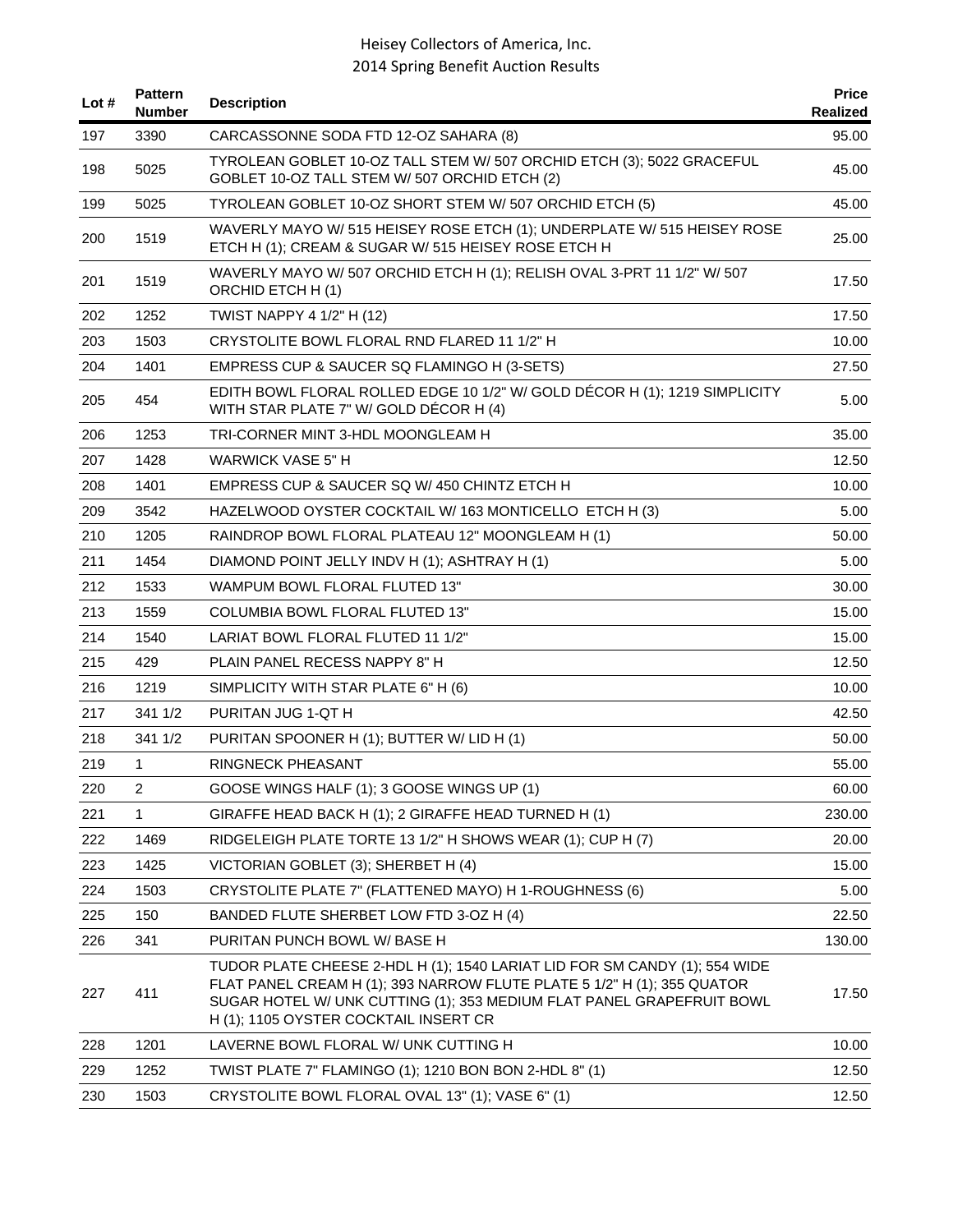| Lot # | <b>Pattern</b><br><b>Number</b> | <b>Description</b>                                                                                                                                                         | <b>Price</b><br><b>Realized</b> |
|-------|---------------------------------|----------------------------------------------------------------------------------------------------------------------------------------------------------------------------|---------------------------------|
| 231   | 1503                            | CRYSTOLITE BOWL FLORAL OVAL 13" H (1); CIGARETTE BOX W/ LID 4" H MOLD<br>MARK (1); ASHTRAY SQ H (2)                                                                        | 15.00                           |
| 232   | 1503                            | CRYSTOLITE CANDY 3-PRT 7" W/ METAL LID H (1); CHEESE PLATE 8" H (1); CHEESE<br>FTD PAPER LABEL (1); THOUSAND ISLAND DRESSING FLARED H (1); PUNCH CUP H<br>(5)              | 20.00                           |
| 233   | 1503                            | CRYSTOLITE THOUSAND ISLAND DRESSING CRIMPED H (1); CHEESE FTD (1);<br>NAPPY 5" H (1); PLATE CHEESE 8" H (1); CREAM (1); SUGAR H (1); CREAM & SUGAR<br>INDV W/TRAY H        | 17.50                           |
| 234   | 1540                            | LARIAT CREAM & SUGAR W/ UNK CUTTING H                                                                                                                                      | 20.00                           |
| 235   | 439                             | RAISED LOOP NAPPY 9 1/2" H                                                                                                                                                 | 90.00                           |
| 236   | 445                             | FINE TOOTH NAPPY SHALLOW 8 1/2" W/ UNK CUTTING H (2); NAPPY DEEP 8 1/2 " H<br>(1)                                                                                          | 65.00                           |
| 237   | 341                             | PURITAN CELERY 12" H MOLD FLAW (1); 468 OCTAGON W/ RIM CELERY 12" W/ UNK<br>CUTTING H f (1)                                                                                | 15.00                           |
| 238   | 1183                            | REVERE PRESERVE OVAL W/ UNK CUTTING H (1); 446 PANEL & DOUBLE PLEAT<br>NAPPY 7" H (1)                                                                                      | 7.50                            |
| 239   | 1469                            | RIDGELEIGH ASHTRAY SQ 6" PLAIN BOTTOM (1); JELLY 2-HDL 7" H (2); SAUCER H (2)                                                                                              | 5.00                            |
| 240   | 373                             | OLD WILLIAMSBURG CHAMPAGNE W/ ENAMEL DÉCOR H (6); 1218 SIMPLICITY PLATE<br>6" W/ ENAMEL DÉCOR H (1)                                                                        | 30.00                           |
| 241   | 1202                            | PANELED OCTAGON BOWL FLORAL ROLLED EDGE W/ UNK CUTTING FLAMINGO H<br>(1)                                                                                                   | 17.50                           |
| 242   | 1506                            | PROVINCIAL ICE TEA FTD H (2); JUICE FTD H (1); PUNCH CUP H (4)                                                                                                             | 5.00                            |
| 243   | 393                             | NARROW FLUTE TANKARD 1/2-GAL H (1); ICE TEA H (2)                                                                                                                          | 40.00                           |
| 244   | 343                             | SUNBURST NAPPY SHALLOW 9 1/2" H                                                                                                                                            | 25.00                           |
| 245   | 464                             | RIBBON CANDY NAPPY 9 1/2" H RIM X                                                                                                                                          | 5.00                            |
| 246   | 1558                            | DROOP BOWL FLORAL 11 1/2" ROLLED EDGE H                                                                                                                                    | 7.50                            |
| 247   | 1225                            | RIDGE & STAR PLATE 7 1/2" FLAMINGO H (4); 1252 TWIST CELERY 10" H (1)                                                                                                      | 25.00                           |
| 248   | 353                             | MEDIUM FLAT PANEL SYRUP W/ SANITARY LID 7-OZ H (1); 362 EARNSHAW SYRUP 7-<br>OZ NO LID W/ UNK CUTTING H (1); 362 EARNSHAW SYRUP W/ LID 12-OZ W/ UNK<br>CUTTING H LIP B (1) | 22.50                           |
| 249   | 331                             | COLONIAL PICKLE JAR H RIM f                                                                                                                                                | 30.00                           |
| 250   | 393                             | NARROW FLUTE BAR 2 1/2-OZ H                                                                                                                                                | 20.00                           |
| 251   | 1231                            | RIBBED OCTAGON CELERY 12" H (1); 393 NARROW FLUTE CELERY 9" H (1)                                                                                                          | 7.50                            |
| 252   | 300                             | PEERLESS BURGUNDY 3 1/2-OZ H (1); WINE 2-OZ H (1); 349 COLONIAL SHERBET HI<br>FTD SCALLOPED H (1)                                                                          | 5.00                            |
| 253   | 1503                            | CRYSTOLITE PLATE CHEESE 8" H (1); CREAM & SUGAR INDV H BASE F; JELLY HDL 2-<br>PRT H (1); PLATE OVAL 8" H (1)                                                              | 10.00                           |
| 254   | 411                             | <b>TUDOR NAPPY 4 1/2" H (5)</b>                                                                                                                                            | 15.00                           |
| 255   | 1519                            | WAVERLY CREAM & SUGAR W/ 507 ORCHID ETCH H; 1509 QUEEN ANN JELLY 2-HDL<br>6" W/ 507 ORCHID ETCH H (2)                                                                      | 15.00                           |
| 256   | 1252                            | TWIST BON BON 7" H (1); NUT INDV H (1)                                                                                                                                     | 10.00                           |
| 257   | 1252                            | TWIST CELERY 13" SAHARA H                                                                                                                                                  | 25.00                           |
| 258   | 341                             | OLD WILLIAMSBURG PLATE SANDWICH CTR HDL 9" H                                                                                                                               | 60.00                           |
| 259   | 1558                            | DROOP BOWL FLORAL FLARED 13 1/2" H                                                                                                                                         | 12.50                           |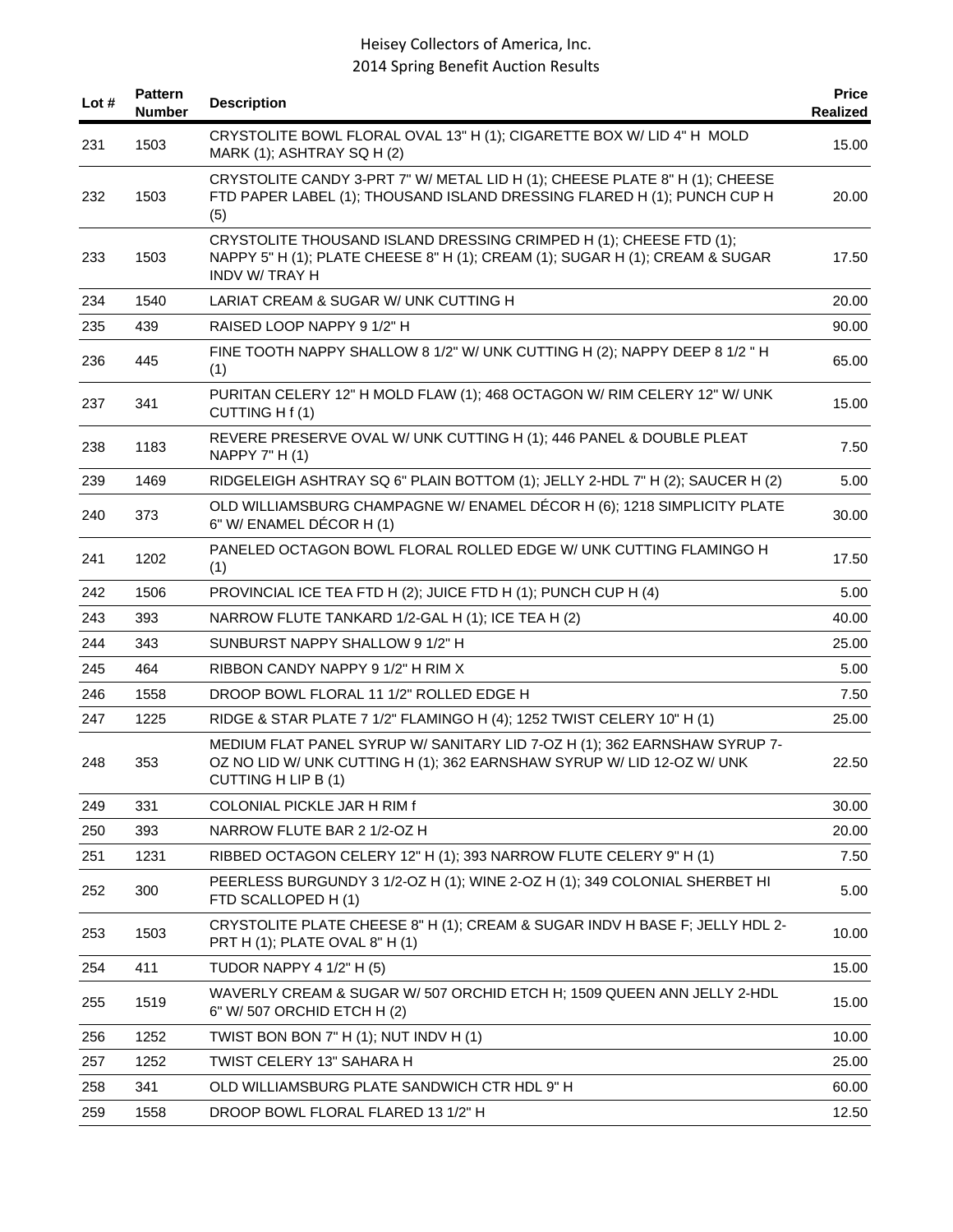| Lot $#$ | <b>Pattern</b><br><b>Number</b> | <b>Description</b>                                                                                                                                                                             | <b>Price</b><br>Realized |
|---------|---------------------------------|------------------------------------------------------------------------------------------------------------------------------------------------------------------------------------------------|--------------------------|
| 260     | 1495                            | FERN CREAM & SUGAR INDV H                                                                                                                                                                      | 30.00                    |
| 261     | 393                             | NARROW FLUTE CREAM & SUGAR INDV H; 341 OLD WILLIAMSBURG CREAM &<br>SUGAR INDV H BASE f's; 352 FLAT PANEL CREAM INDV H RIM f (1)                                                                | 17.50                    |
| 262     | 1567                            | PLANTATION CONDIMENT TRAY 8 1/2"                                                                                                                                                               | 95.00                    |
| 263     | 1252                            | TWIST BON BON 2-HDL 7" MOONGLEAM H (1); 411 TUDOR BON BON 2-HDL 6" H (1)                                                                                                                       | 20.00                    |
| 264     | 129                             | HORSEHEAD STOPPER LARGE NOT GROUND                                                                                                                                                             | 90.00                    |
| 265     | 118                             | ROOSTER HEAD STOPPER NOT GROUND                                                                                                                                                                | 25.00                    |
| 266     | 118                             | ROOSTER HEAD STOPPER NOT GROUND                                                                                                                                                                | 25.00                    |
| 267     | 1540                            | LARIAT BOWL FLORAL FLARED 12 1/2" (1); HURRICANE BASE W/ CHARLTON DÉCOR<br>(1)                                                                                                                 | 15.00                    |
| 268     | 1540                            | LARIAT DISH APPLESAUCE 5" (1); JELLY 2-PRT 7" (1); NOUGAT 8" (1)                                                                                                                               | 35.00                    |
| 269     | 1225                            | RIDGE & STAR PLATE 7 1/2" HAWTHORNE H (4)                                                                                                                                                      | 80.00                    |
| 270     | 300                             | PEERLESS PUNCH CUP H (1); 400 COLONIAL SCALLOPED TOP PUNCH CUP H (2);<br>1104 PUNCH CUP H (4); 1100 PUNCH CUP H (1); 1212 PUNCH CUP PAPER LABEL (1)                                            | 30.00                    |
| 271     | 355                             | <b>QUATOR CREAM F &amp; SUGAR HOTEL H</b>                                                                                                                                                      | 10.00                    |
| 272     | 411                             | TUDOR CREAM & SUGAR NO LID HOTEL H                                                                                                                                                             | 10.00                    |
| 273     | 407                             | COARSE RIB PLATE 6 1/2" H (6)                                                                                                                                                                  | 5.00                     |
| 274     | 1540                            | LARIAT BOWL FLORAL OVAL 13" (1); BOWL FLORAL RND 9" (1)                                                                                                                                        | 17.50                    |
| 275     | 341 1/2                         | PURITAN JUG 1-QT H (1); 400 PEERLESS ICE TEA H (2)                                                                                                                                             | 45.00                    |
| 276     | 351                             | PRISCILLA VASE VIOLET 4" H                                                                                                                                                                     | 15.00                    |
| 277     | 1219                            | SIMPLICITY WITH STAR PLATE 8" W/ UNK CUTTING H BASE f (1); PLATE 5 1/2" W/<br>SILVER OVERLAY H (1); 398 HOPEWELL NAPPY 6" H (1); 371 NAPPY SHALLOW 6" W/<br>UNK CUTTING H (1); 6 COASTER H (1) | 5.00                     |
| 278     | 341                             | PURITAN JELLY FTD W/ UNK CUTTING H (1); 1183 REVERE PRESERVE OVAL W/ UNK<br>CUTTING H (2); 341 PURITAN PICKLE 7" (1)                                                                           | 20.00                    |
| 279     | 407                             | COARSE RIB CELERY 9" IN METAL HOLDER W/ MARIGOLD STAIN H (1); CELERY 12"<br>IN METAL HOLDER W/ MARIGOLD STAIN H (1)                                                                            | 25.00                    |
| 280     | 1567                            | PLANTATION CREAM & SUGAR; 5067 PLANTATION GOBLET (3)                                                                                                                                           | 20.00                    |
| 281     | 5072                            | ROSE STEM GOBLET W/ 515 HEISEY ROSE ETCH (4)                                                                                                                                                   | 50.00                    |
| 282     | 3362                            | CHARTER OAK GOBLET FLAMINGO (3); 407 COARSE RIB PLATE 7 1/2" FLAMINGO H<br>(6)                                                                                                                 | 35.00                    |
| 283     | 341                             | PURITAN COMPORT 9 1/2" H (1); PUNCH BOWL BASE SHORT H (1)                                                                                                                                      | 30.00                    |
| 284     | 1503                            | CRYSTOLITE CUP H & SAUCER (8-SETS); CIGARETTE HOLDER FTD H (1)                                                                                                                                 | 20.00                    |
| 285     | 350                             | PINWHEEL & FAN NAPPY 8" H CARBON SEED IN BOTTOM                                                                                                                                                | 30.00                    |
| 286     | 350                             | PINWHEEL & FAN CREAM & SUGAR H                                                                                                                                                                 | 45.00                    |
| 287     | 1567                            | PLANTATION HONEY FTD W/516 PLANTATION IVY ETCH                                                                                                                                                 | 30.00                    |
| 288     | 1503                            | CRYSTOLITE PLATE PLAIN BOTTOM 7" (1); THOUSAND ISLAND DRESSING CRIMPED<br>H (1); JELLY 6" HDL H (1); CIGARETTE HOLDER FTD H (1); CANDLEBLOCK RND (PR)                                          | 17.50                    |
| 289     | 1502                            | CRYSTOLITE CANDLEBLOCK SWIRL f (PR)                                                                                                                                                            | 7.50                     |
| 290     | 400                             | COLONIAL SCALLOPED TOP NAPPY 8" H                                                                                                                                                              | 20.00                    |
| 291     | 1540                            | LARIAT PLATE TORTE 13" W/ UNK CUTTING (1); 7000 SUNFLOWER PLATE TORTE H<br>SHOWS WEAR (1)                                                                                                      | 20.00                    |
| 292     | 1519                            | WAVERLY EPERGNETTE DEEP 6" H (2); 341 OLD WILLIAMSBURG EPERGNETTE H (2)                                                                                                                        | 30.00                    |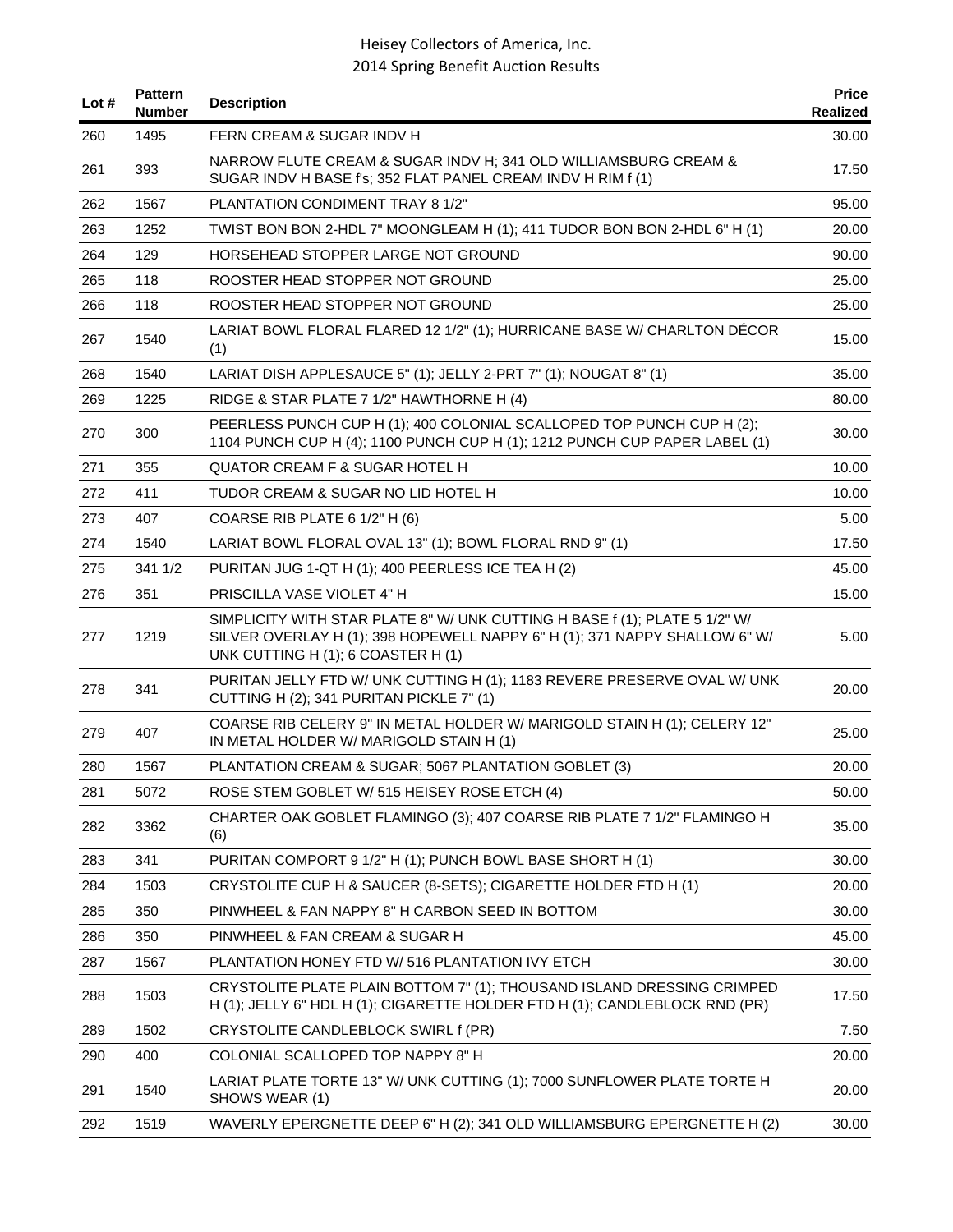| Lot #            | <b>Pattern</b><br><b>Number</b> | <b>Description</b>                                                                                                                        | <b>Price</b><br><b>Realized</b> |
|------------------|---------------------------------|-------------------------------------------------------------------------------------------------------------------------------------------|---------------------------------|
| 293              | 1184                            | YEOMAN PLATE 8" W/ 440 FRONTENAC ETCH (4)                                                                                                 | 10.00                           |
| 294              | 1401                            | EMPRESS PLATE OVAL 14" W/ 448 OLD COLONY ETCH SOME WEAR                                                                                   | 5.00                            |
| 295              | 1252                            | TWIST RELISH 2-PRT SAHARA H                                                                                                               | 45.00                           |
| 296              | 338                             | VASE SWING 8" H                                                                                                                           | 25.00                           |
| 297              | 300                             | PEERLESS GOBLET H (3); 300 1/2 PEERLESS SODA 6-OZ H (3)                                                                                   | 7.50                            |
| 298              | 393                             | NARROW FLUTE COCKTAIL H (5)                                                                                                               | 12.50                           |
| 299              | 1425                            | VICTORIAN WINE (3)                                                                                                                        | 10.00                           |
| 300              | 3                               | BUNNY HEAD DOWN HEISEY-BY-IMPERIAL AIG ULTRA BLUE                                                                                         | 15.00                           |
| 301a             | 7081                            | CABOCHON SIGN DALZELL D HCA 93 LAVENDER ICE                                                                                               | 25.00                           |
| 301b             | 7081                            | CABOCHON SIGN DALZELL D HCA 95 COBALT "PNB - VISA"                                                                                        | 30.00                           |
| 301 <sub>c</sub> | 7081                            | CABOCHON SIGN MOSSER M HCA 2000 AMETHYST                                                                                                  | 25.00                           |
| 302              | 5                               | CYGNET DALZELL D HCA 89 RUBY                                                                                                              | 35.00                           |
| 303              | 104                             | GAZELLE HEISEY-BY-IMPERIAL AIG ULTRA BLUE                                                                                                 | 25.00                           |
| 304              | 11                              | MALLARD WINGS HALF HEISEY-BY-IMPERIAL IG AMBER (1); 10 WINGS DOWN<br>HEISEY- BY-IMPERIAL IG AMBER (1)                                     | 45.00                           |
| 305              | 1                               | RABBIT MOTHER HEISEY-BY-IMPERIAL IG ULTRA BLUE                                                                                            | 45.00                           |
| 306              | 22                              | WOOD DUCKLING STANDING IMPERIAL IG SUNSHINE YELLOW                                                                                        | 10.00                           |
| 307              | $\mathbf{1}$                    | BULL DALZELL D HCA 93 LAVENDER ICE #419 OF 450                                                                                            | 70.00                           |
| 308              | $\mathbf{1}$                    | DONKEY HEISEY-BY-IMPERIAL IG CARMEL SLAG PAPER LABEL                                                                                      | 10.00                           |
| 309              | $\overline{2}$                  | ELEPHANT MEDIUM HEISEY-BY-IMPERIAL IG CARMEL SLAG                                                                                         | 30.00                           |
| 310              | $\mathbf{1}$                    | FILLY HEAD FORWARD HEISEY-BY-IMPERIAL ALIG FROSTED 1-BUBBLE                                                                               | 15.00                           |
| 311              | $\mathbf{1}$                    | FILLY HEAD FORWARD HEISEY-BY-IMPERIAL ALIG FROSTED                                                                                        | 20.00                           |
| 312              | $\mathbf{1}$                    | FILLY HEAD FORWARD HEISEY-BY-IMPERIAL ALIG AMBER                                                                                          | 40.00                           |
| 313              | 14                              | KINGFISHER INSERT DALZELL D HCA 93 LAVENDER ICE                                                                                           | 20.00                           |
| 314              | 12                              | MALLARD WINGS UP DALZELL HCA 90 RUBY (1); 11 MALLARD WINGS HALF DALZELL<br>HCA 90 RUBY (1); 10 MALLARD WINGS DOWN DALZELL HCA 90 RUBY (1) | 30.00                           |
| 315              | 11                              | MALLARD WINGS HALF HEISEY-BY-IMPERIAL IG CARMEL SLAG PAPER LABEL                                                                          | 5.00                            |
| 316              | 1                               | POUTER PIGEON DALZELL D HCA 93 LAVENDER ICE #419 OF 450                                                                                   | 25.00                           |
| 317              | $\mathbf{1}$                    | REARING HORSE BOOKEND DALZELL D HCA 93 LAVENDER ICE #419 OF 450                                                                           | 30.00                           |
| 318              | 1541                            | SCOTTY DOG DALZELL D HCA 93 LAVENDER ICE #419 OF 450                                                                                      | 20.00                           |
| 319              | 5                               | SHOW HORSE DALZELL D HCA 95 COBALT                                                                                                        | 55.00                           |
| 320              | 5                               | SHOW HORSE DALZELL D HCA 95 COBALT                                                                                                        | 50.00                           |
| 321              | 5                               | SHOW HORSE DALZELL D HCA 93 LAVENDER ICE #419 OF 450                                                                                      | 40.00                           |
| 322a             | 1553                            | SPARROW HEISEY-BY-IMPERIAL VERDE GREEN PAPER LABEL                                                                                        | 15.00                           |
| 322b             | 1553                            | SPARROW HEISEY-BY-IMPERIAL VERDE GREEN PAPER LABEL                                                                                        | 20.00                           |
| 323              | 1590                            | ZODIAC CANDY FTD W/ LID HEISEY-BY-IMPERIAL AZURE BLUE IRIDIZED                                                                            | 40.00                           |
| 324              | 1401                            | EMPRESS CANDLESTICK DF HEISEY-BY-IMPERIAL CG SUNSHINE YELLOW (1)                                                                          | 15.00                           |
| 325              | 1550                            | FISH CANDLESTICK IMPERIAL IG HCA 82 SUNSHINE YELLOW (PR)                                                                                  | 25.00                           |
| 326              | 1550                            | FISH MATCHHOLDER IMPERIAL IG SUNSHINE YELLOW                                                                                              | 12.50                           |
| 327              | $\overline{2}$                  | CLYDESDALE HEISEY-BY-IMPERIAL AIG ULTRA BLUE                                                                                              | 55.00                           |
| 328              | $\mathbf{1}$                    | FILLY HEAD FORWARD HEISEY-BY-IMPERIAL ALIG AMBER                                                                                          | 30.00                           |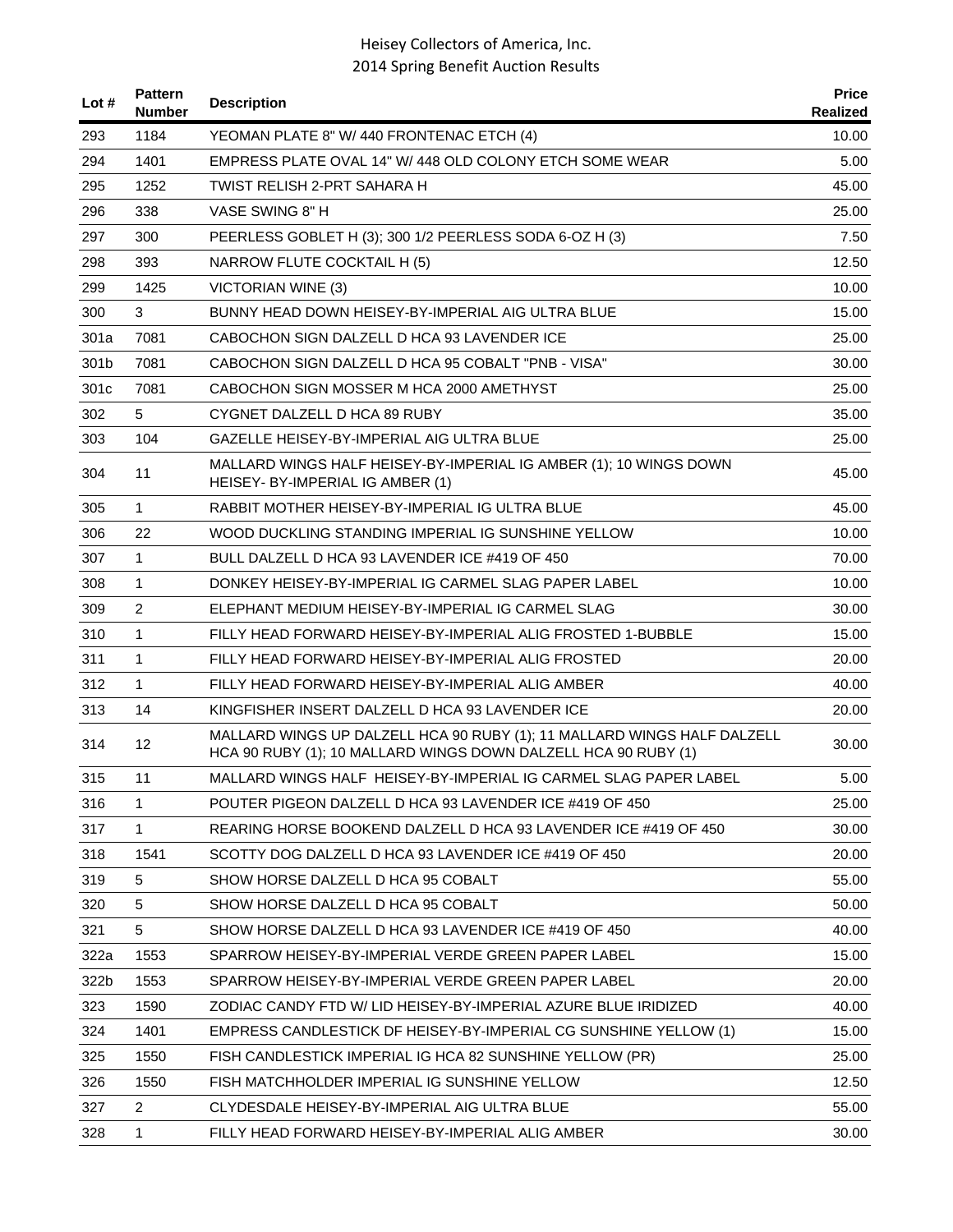| Lot $#$ | <b>Pattern</b><br><b>Number</b> | <b>Description</b>                                                                                                                                                                                      | <b>Price</b><br>Realized |
|---------|---------------------------------|---------------------------------------------------------------------------------------------------------------------------------------------------------------------------------------------------------|--------------------------|
| 329     | 104                             | GAZELLE HEISEY-BY-IMPERIAL ALIG ULTRA BLUE                                                                                                                                                              | 20.00                    |
| 330     |                                 | LADY HEAD STOPPER HEISEY-BY-IMPERIAL AMBER                                                                                                                                                              | 35.00                    |
| 331a    | 1540                            | PLUG HORSE (OSCAR) IMPERIAL IG HCA 78 ROSE PINK                                                                                                                                                         | 10.00                    |
| 331b    | 1540                            | PLUG HORSE (OSCAR) IMPERIAL IG HCA 81 TEAL                                                                                                                                                              | 15.00                    |
| 332     | 5                               | SHOW HORSE HEISEY-BY-IMPERIAL IN AMBER                                                                                                                                                                  | 80.00                    |
| 333a    | 20                              | WOOD DUCK HEISEY-BY-IMPERIAL IG ULTRA BLUE                                                                                                                                                              | 20.00                    |
| 333b    | 20                              | WOOD DUCK HEISEY-BY-IMPERIAL IG ULTRA BLUE                                                                                                                                                              | 25.00                    |
| 334     | 1522                            | COLT STANDING HEISEY-BY-IMPERIAL IG AMBER (1); 1527 KICKING HEISEY-BY-<br><b>IMPERIAL IG AMBER (1)</b>                                                                                                  | 30.00                    |
| 335     | 1                               | FILLY HEAD FORWARD HEISEY-BY-IMPERIAL ALIG AMBER                                                                                                                                                        | 45.00                    |
| 336a    | $\overline{2}$                  | PIGLET STANDING FENTON ROSALINE                                                                                                                                                                         | 10.00                    |
| 336b    | $\overline{2}$                  | PIGLET STANDING HEISEY-BY-IMPERIAL AMBER                                                                                                                                                                | 10.00                    |
| 337     | 1460                            | FLAME TUMBLER MOSSER M HCA 08 VASELINE OPALESCENT                                                                                                                                                       | 7.50                     |
| 338     | 1                               | BULL DALZELL D HCA 93 LAVENDER ICE #180 OF 450                                                                                                                                                          | 60.00                    |
| 339     | 1                               | ELEPHANT LARGE DALZELL D HCA 93 LAVENDER ICE #180 OF 450 (1); 2 MEDIUM<br>DALZELL D HCA 93 LAVENDER ICE #180 OF 450 (1); 3 SMALL DALZELL D HCA 93<br>LAVENDER ICE #180 OF 450 (1)                       | 80.00                    |
| 340     | 1                               | FLYING MARE HEISEY-BY-IMPERIAL IN AMBER TAIL X                                                                                                                                                          | 240.00                   |
| 341     | 14                              | KINGFISHER INSERT DALZELL D HCA 93 LAVENDER ICE #180 OF 450                                                                                                                                             | 15.00                    |
| 342     | 12                              | MALLARD WINGS UP DALZELL HCA 93 LAVENDER ICE #180 OF 450 (1); 12 WINGS UP<br>DALZELL HCA 93 LAVENDER ICE #180 OF 450 (1); 11 WINGS HALF DALZELL HCA 93<br>LAVENDER ICE #180 OF 450 (1)                  | 30.00                    |
| 343a    | 1540                            | PLUG HORSE (OSCAR) DALZELL D HCA 95 GOODNESS GRACIOUS BROWN                                                                                                                                             | 10.00                    |
| 343b    | 1540                            | PLUG HORSE (OSCAR) DALZELL D HCA 95 GOODNESS GRACIOUS BROWN                                                                                                                                             | 15.00                    |
| 344     | 1                               | POUTER PIGEON DALZELL D HCA 93 LAVENDER ICE #180 OF 450                                                                                                                                                 | 35.00                    |
| 345     | 1                               | REARING HORSE BOOKEND DALZELL D HCA 93 LAVENDER ICE #180 OF 450 (1)                                                                                                                                     | 30.00                    |
| 346     | 1541                            | SCOTTY DOG DALZELL D HCA 93 LAVENDER ICE #180 OF 450                                                                                                                                                    | 15.00                    |
| 347     | 5.                              | SHOW HORSE DALZELL D HCA 93 LAVENDER ICE #180 OF 450                                                                                                                                                    | 35.00                    |
| 348     | 101                             | TROPICAL FISH DALZELL D HCA 94 LAVENDER ICE #37 OF 450                                                                                                                                                  | 105.00                   |
| 349     | 7081                            | CABOCHON SIGN DALZELL D HCA 95 COBALT                                                                                                                                                                   | 25.00                    |
| 350     | 7078                            | DIAMOND H SIGN ON BASE VIKING HCA 85 COBALT                                                                                                                                                             | 25.00                    |
| 351d    | 1                               | DONKEY MOSSER M HCA 00 RUBY                                                                                                                                                                             | 20.00                    |
| 352     | 1                               | FILLY HEAD FORWARD HEISEY-BY-IMPERIAL IG CRYSTAL FROSTED                                                                                                                                                | 20.00                    |
| 353     | 1                               | GOOSE WINGS DOWN MOSSER M HCA 99 RUBY (1); 2 GOOSE WINGS HALF MOSSER<br>M HCA 99 RUBY (1); 3 GOOSE WINGS UP MOSSER M HCA 99 RUBY (1)                                                                    | 25.00                    |
| 354     | 10                              | MALLARD WINGS DOWN HEISEY-BY-IMPERIAL IG HORIZON BLUE (1); 11 MALLARD<br>WINGS HALF HEISEY-BY-IMPERIAL IG HORIZON BLUE (1); 12 MALLARD WINGS UP<br>HEISEY-BY-IMPERIAL IG HORIZON BLUE NOSE X TAIL X (1) | 15.00                    |
| 355     | 2                               | MADONNA MOSSER HCA 03 COBALT                                                                                                                                                                            | 50.00                    |
| 356d    | 1                               | TIGER PAPER WEIGHT MOSSER M HCA 99 PINK                                                                                                                                                                 | 20.00                    |
| 357d    | $\mathbf{1}$                    | TIGER PAPER WEIGHT DALZELL D HCA 96 ICE BLUE                                                                                                                                                            | 25.00                    |
| 358     | 1                               | TIGER PAPER WEIGHT FENTON HCA 02 BLACK PAPER LABEL                                                                                                                                                      | 32.50                    |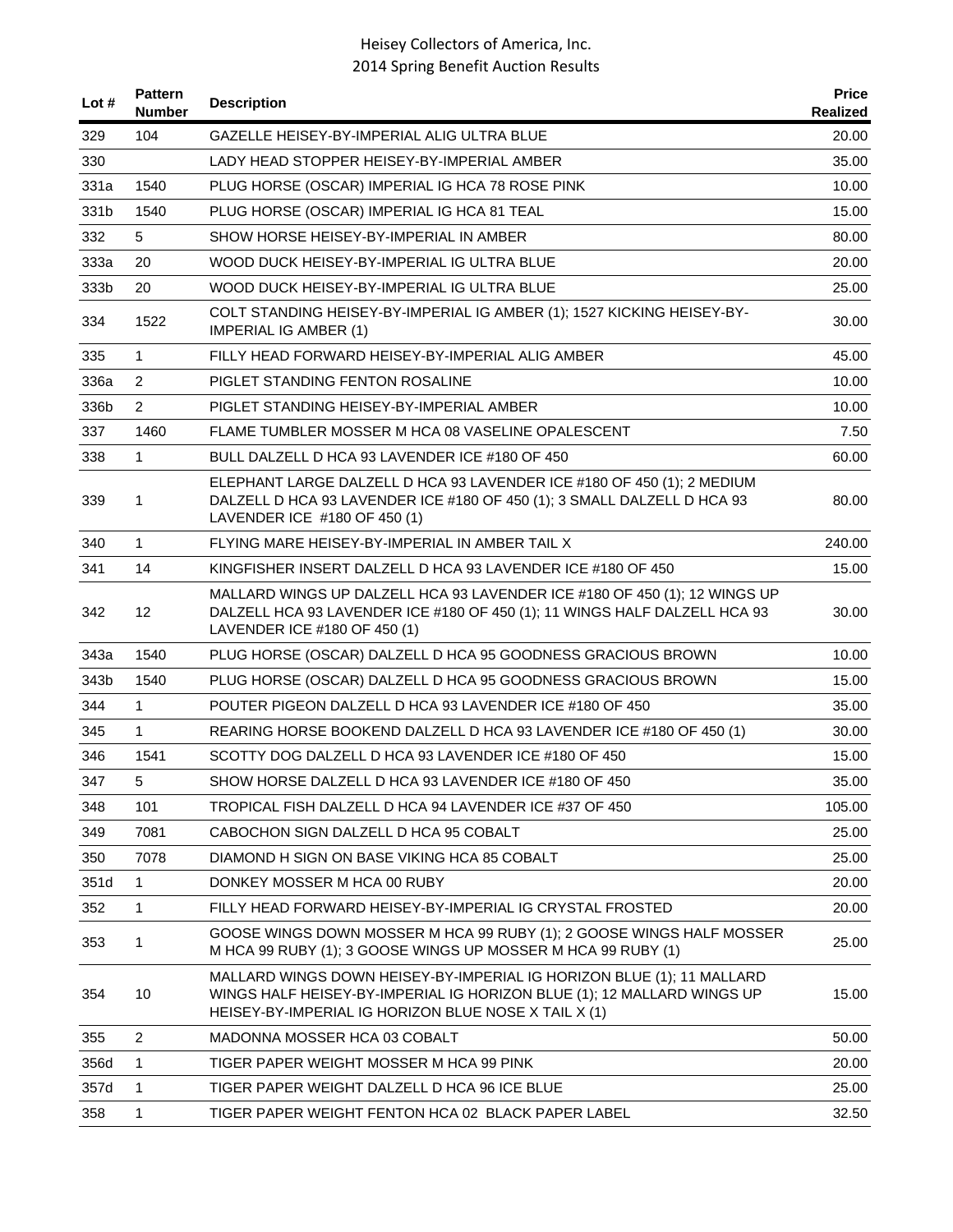| Lot # | <b>Pattern</b><br><b>Number</b> | <b>Description</b>                                                                                                                                                     | <b>Price</b><br>Realized |
|-------|---------------------------------|------------------------------------------------------------------------------------------------------------------------------------------------------------------------|--------------------------|
| 359   | 1601                            | SLEEPING FOX ASHTRAY DALZELL MUSEUM ADDITION DEDICATION JUNE 1993<br>LAVENDER ICE FROSTED FOX                                                                          | 20.00                    |
| 360   | 1506                            | PROVINCIAL TUMBLER 8-OZ HEISEY-BY-IMPERIAL H COBALT                                                                                                                    | 20.00                    |
| 361   | 7081                            | CABOCHON SIGN DALZELL D HCA 93 LAVENDER ICE                                                                                                                            | 22.50                    |
| 362   | 341                             | OLD WILLIAMSBURG CREAM & SUGAR INDV HEISEY-BY-IMPERIAL VERDE GREEN                                                                                                     | 7.50                     |
| 363   | 7081                            | CABOCHON SIGN MOSSER M HCA 2000 MILK GLASS                                                                                                                             | 10.00                    |
| 364   | $\mathbf{1}$                    | DONKEY DALZELL D HCA 96 COBALT                                                                                                                                         | 20.00                    |
| 365   | $\overline{2}$                  | ELEPHANT MEDIUM IMPERIAL LIG MEADOW GREEN CARNIVAL #663                                                                                                                | 17.50                    |
| 366   | 3                               | ELEPHANT SMALL DALZELL D HCA 96 RUBY                                                                                                                                   | 25.00                    |
| 367   | $\overline{2}$                  | MADONNA MOSSER HCA 03 COBALT                                                                                                                                           | 45.00                    |
| 368   | $\mathbf{1}$                    | MINUET GIRL MOSSER HCA 99 TEAL                                                                                                                                         | 5.00                     |
| 369   | 5024                            | OXFORD CORDIAL MADE INTO BELL W/ 1980 OLD COLONY ETCH (LESS THAN 60<br>MADE)                                                                                           | 22.50                    |
| 370   | 5024                            | OXFORD WINE 1975 HCA BICENTENNIAL CREST                                                                                                                                | 5.00                     |
| 371a  | 1447                            | ROCOCO PLATES "LAND OF LEGEND" SET OF 6 BY IMPERIAL: HCA 71 AMBER GLO;<br>HCA 72 BLUE HAZE; HCA 73 VERDE GREEN; HCA 74 NUT BROWN; HCA 75 ULTRA<br>BLUE; HCA 76 CRYSTAL | 10.00                    |
| 371b  | 1447                            | ROCOCO PLATES "LAND OF LEGEND" SET OF 6 BY IMPERIAL: HCA 71 AMBER GLO;<br>HCA 72 BLUE HAZE; HCA 73 VERDE GREEN; HCA 74 NUT BROWN; HCA 75 ULTRA<br>BLUE; HCA 76 CRYSTAL | 12.50                    |
| 372   | 1447                            | ROCOCO PLATES "LAND OF LEGEND" IMPERIAL HCA 73 VERDE GREEN (1); HCA 74<br>NUT BROWN (1)                                                                                | 5.00                     |
| 373   | 1447                            | ROCOCO PLATES "LAND OF LEGEND" IMPERIAL HCA 72 BLUE HAZE (1); HCA 73<br>VERDE GREEN (1); HCA 74 NUT BROWN (1); HCA 75 ULTRA BLUE (1); HCA 76<br>CRYSTAL (1)            | 5.00                     |
| 374   | 1506                            | PROVINCIAL CANDLEBLOCK HEISEY-BY-IMPERIAL VERDE GREEN (PR)                                                                                                             | 10.00                    |
| 375   | 1538                            | RABBIT PAPER WEIGHT DALZELL D HCA 97 LAVENDER ICE                                                                                                                      | 17.50                    |
| 376   | 103                             | TIGER PAPER WEIGHT MOSSER M HCA 03 RUBY N.B.O.E.                                                                                                                       | 35.00                    |
| 377   | 20                              | WOOD DUCK HEISEY-BY-IMPERIAL IG NUT BROWN                                                                                                                              | 15.00                    |
| 378   | 1540                            | PLUG HORSE (OSCAR) IMPERIAL IG HCA 77 FERN GREEN                                                                                                                       | 15.00                    |
| 379   | 1540                            | PLUG HORSE (OSCAR) IMPERIAL IG HCA 78 ROSE PINK                                                                                                                        | 10.00                    |
| 380   | 1540                            | PLUG HORSE (OSCAR) IMPERIAL IG HCA 79 SUNSHINE YELLOW                                                                                                                  | 10.00                    |
| 381   | 1540                            | PLUG HORSE (OSCAR) IMPERIAL IG HCA 79 HEATHER FROSTED                                                                                                                  | 12.50                    |
| 382   | 1540                            | PLUG HORSE (OSCAR) IMPERIAL IG HCA 80 HEATHER                                                                                                                          | 12.50                    |
| 383   | 1540                            | PLUG HORSE (OSCAR) IMPERIAL IG HCA 81 HORIZON BLUE                                                                                                                     | 15.00                    |
| 384   | 1540                            | PLUG HORSE (OSCAR) IMPERIAL IG HCA 82 EMERALD GREEN                                                                                                                    | 15.00                    |
| 385   | 1540                            | PLUG HORSE (OSCAR) IMPERIAL IG HCA 83 TANGELO                                                                                                                          | 15.00                    |
| 386a  | 1540                            | PLUG HORSE (OSCAR) IMPERIAL IG HCA 84 RUBY                                                                                                                             | 20.00                    |
| 386b  | 1540                            | PLUG HORSE (OSCAR) IMPERIAL IG HCA 84 RUBY                                                                                                                             | 17.50                    |
| 387   | 1540                            | PLUG HORSE (OSCAR) IMPERIAL IG HCA 84 RUBY FROSTED                                                                                                                     | 72.50                    |
| 388   | 1540                            | PLUG HORSE (OSCAR) IMPERIAL IG HCA 85 BLAQUE OPAQUE                                                                                                                    | 15.00                    |
| 389   | 1540                            | PLUG HORSE (OSCAR) IMPERIAL HCA 85 ANTIQUE BLUE                                                                                                                        | 22.50                    |
| 390a  | 1540                            | PLUG HORSE (OSCAR) IMPERIAL IG HCA 86 CLEMATIS                                                                                                                         | 17.50                    |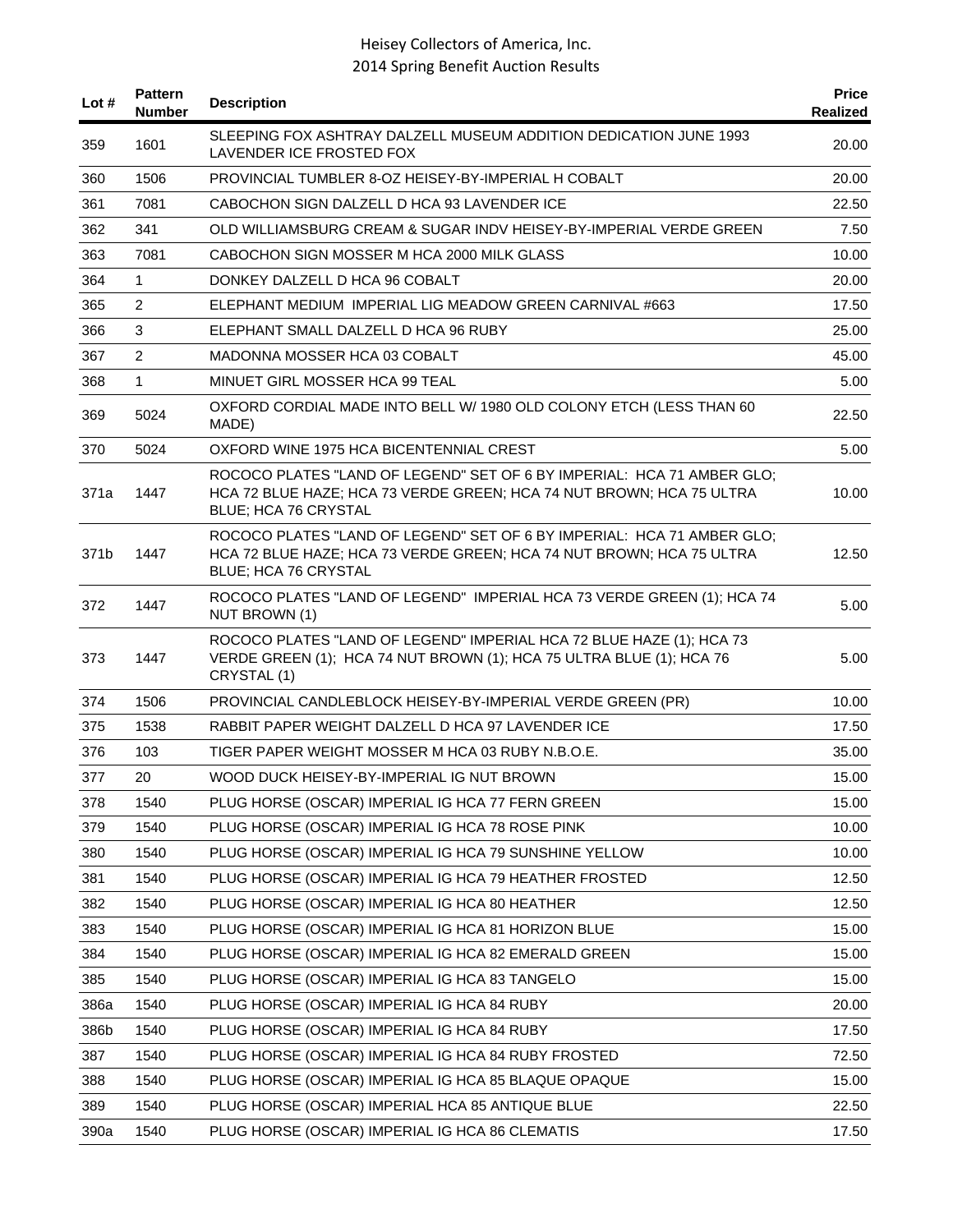| Lot # | <b>Pattern</b><br><b>Number</b> | <b>Description</b>                                                                                                                                                                                                                                                     | <b>Price</b><br>Realized |
|-------|---------------------------------|------------------------------------------------------------------------------------------------------------------------------------------------------------------------------------------------------------------------------------------------------------------------|--------------------------|
| 390b  | 1540                            | PLUG HORSE (OSCAR) IMPERIAL IG HCA 86 CLEMATIS                                                                                                                                                                                                                         | 17.50                    |
| 391   | 1540                            | PLUG HORSE (OSCAR) FENTON F HCA 87 FRENCH OPALESCENT                                                                                                                                                                                                                   | 17.50                    |
| 392   | 1540                            | PLUG HORSE (OSCAR) FENTON HCA 88 OPAL                                                                                                                                                                                                                                  | 7.50                     |
| 393   | 1540                            | PLUG HORSE (OSCAR) FENTON HCA 89 TEAL                                                                                                                                                                                                                                  | 12.50                    |
| 394   | 1540                            | PLUG HORSE (OSCAR) FENTON F HCA 90 PEACH                                                                                                                                                                                                                               | 32.50                    |
| 395   | 1540                            | PLUG HORSE (OSCAR) FENTON F HCA 91 SAPPHIRE BLUE OPALESCENT                                                                                                                                                                                                            | 25.00                    |
| 396   | 1540                            | PLUG HORSE (OSCAR) DALZELL D HCA 94 GREEN MIST                                                                                                                                                                                                                         | 20.00                    |
| 397   | 1540                            | PLUG HORSE (OSCAR) DALZELL D HCA 95 GOODNESS GRACIOUS BROWN                                                                                                                                                                                                            | 10.00                    |
| 398   | 1550                            | FISH MATCHHOLDER IMPERIAL IG SUNSHINE YELLOW FROSTED                                                                                                                                                                                                                   | 5.00                     |
| 399   | 1550                            | PLUG HORSE (OSCAR) IMPERIAL IG HCA 80 HEATHER                                                                                                                                                                                                                          | 15.00                    |
| 400   | 1445                            | GRAPE CLUSTER CANDLESTICK 1-LITE H (1); 33 SKIRTED PANEL CANDLESTICK TOY<br>H(1)                                                                                                                                                                                       | 7.50                     |
| 401   | 1509                            | QUEEN ANN MINT DF W/ SILVER OVERLAY (1); 1469 RIDGELEIGH VASE 3 1/2" W/<br>SILVER OVERLAY H (1)                                                                                                                                                                        | 5.00                     |
| 402   | 1220                            | PUNTY BAND CREAM INDV CUSTARD FAIR GOLD H UN-MIXED BLACK COLOR IN<br><b>BASE</b>                                                                                                                                                                                       | 15.00                    |
| 403   | 407                             | COARSE RIB CELERY 12" W/ MARIGOLD STAIN                                                                                                                                                                                                                                | 7.50                     |
| 404   | 354                             | WIDE FLAT PANEL SUGAR INDV FOR STACK SET H (1); BUTTER PAT H (1); 1184<br>YEOMAN CREAM INDV FOR STACK SET H (1)                                                                                                                                                        | 22.50                    |
| 405   | 1401                            | EMPRESS CREAM DF (1); 1180 DEBRA SUGAR NO LID W/ UNK CUTTING H (1); 393<br>NARROW FLUTE CREAM HOTEL H (1); 1951 CABOCHON SUGAR NO LID H (1); 1540<br>LARIAT CREAM W/980 MOONGLO CUTTING H (1); 1519 WAVERLY CREAM H (1); 1020<br>PHYLLIS SUGAR W/ UNK CUTTING H (1); 1 | 10.00                    |
| 406   | 1184                            | YEOMAN CREAM & SUGAR NO LID W/ UNK CUTTING FLAMINGO H                                                                                                                                                                                                                  | 15.00                    |
| 407   | 1469                            | RIDGELEIGH BOWL FLORAL OVAL 12" H                                                                                                                                                                                                                                      | 30.00                    |
| 408   | 1503                            | CRYSTOLITE PRESERVE 2-PRT CTR HDL H (1); CELERY 10" H (1)                                                                                                                                                                                                              | 12.50                    |
| 409   | 7000                            | SUNFLOWER CANDLESTICK (PR)                                                                                                                                                                                                                                             | 10.00                    |
| 410   | 473                             | NARROW FLUTE W/ RIM NAPPY SQ 4 1/2" H (1); 475 NARROW FLUTE W/ RIM<br>PRESERVE 6 1/2" H (1)                                                                                                                                                                            | 7.50                     |
| 411   | 341 1/2                         | PURITAN JUG 1-PINT H                                                                                                                                                                                                                                                   | 55.00                    |
| 412   | 465                             | RECESSED PANEL CANDY 1-LB NO LID W/ UNK CUTTING H (1); 1540 LARIAT LID FOR<br>SM CANDY W/ 980 MOONGLO CUTTING (1)                                                                                                                                                      | 10.00                    |
| 413   | 1519                            | WAVERLY MAYO FTD H (1); 1509 QUEEN ANN MINT DF (1)                                                                                                                                                                                                                     | 5.00                     |
| 414   | 1404                            | OLD SANDWICH PLATE SQ 6" SAHARA H (1); 1401 EMPRESS PLATE SQ 7" W/ 450<br>CHINTZ ETCH H (2)                                                                                                                                                                            | 5.00                     |
| 415   | 1202                            | PANELED OCTAGON BASE FOR FLORAL BOWL LGE 5 1/2" H                                                                                                                                                                                                                      | 12.50                    |
| 416   | 1506                            | PROVINCIAL CANDY FTD W/ LID H (1); VASE SWEET PEA H (1)                                                                                                                                                                                                                | 190.00                   |
| 417   | 351                             | PRISCILLA MUSTARD W/ LID (1); 2 SPOON H (1)                                                                                                                                                                                                                            | 30.00                    |
| 418   | $\overline{7}$                  | MAYO SPOON (1); 6 MAYO SPOON H (1)                                                                                                                                                                                                                                     | 30.00                    |
| 419   | 393                             | NARROW FLUTE PLATE 5" H (1); PLATE 7" H (3); JELLY 2-HDL 5 1/2" H (1); 341<br>PURITAN JELLY HDL 5" H (1); 341 PURITAN NAPPY SHALLOW 5" H (1); 351 PRISCILLA<br>PLATE OVAL 7" H (1); 451 CROSS LINED FLUTE JELLY HDL 5" H (1); 1185 YEOMAN<br>CELERY 12" W/ UNK CUTTING | 15.00                    |
| 420   | 1469                            | RIDGELEIGH GOBLET (8)                                                                                                                                                                                                                                                  | 20.00                    |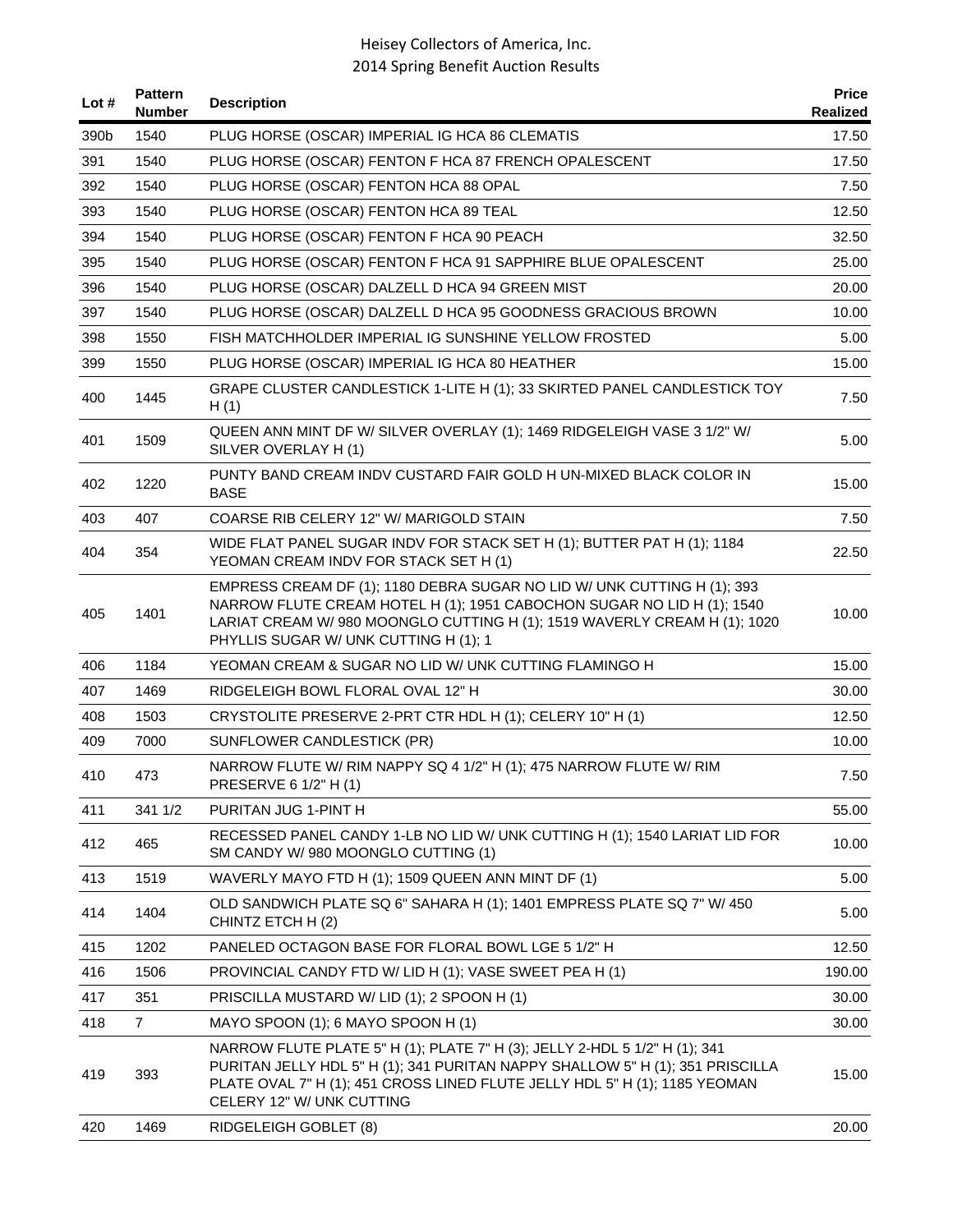| Lot # | <b>Pattern</b><br><b>Number</b> | <b>Description</b>                                                                                                            | <b>Price</b><br>Realized |
|-------|---------------------------------|-------------------------------------------------------------------------------------------------------------------------------|--------------------------|
| 421   | 1469                            | RIDGELEIGH COCKTAIL (4)                                                                                                       | 17.50                    |
| 422   | 1469                            | RIDGELEIGH ASHTRAY RND 3" H (1); 1533 WAMPUM ASHTRAY H (1)                                                                    | 7.50                     |
| 423   | 1021                            | CHRISTINE CREAM & SUGAR W/ LID H WORN GOLD                                                                                    | 15.00                    |
| 424   | 354                             | WIDE FLAT PANEL CREAM & SUGAR HOTEL W/ UNK CUTTING H                                                                          | 12.50                    |
| 425   | 1205                            | <b>FANCY LOOP PUNCH BOWL BASE</b>                                                                                             | 20.00                    |
| 426   | 339                             | CONTINENTAL WATER BOTTLE                                                                                                      | 17.50                    |
| 427   | 2                               | OLD WILLIAMSBURG CANDLESTICK 9" (1); CANDLESTICK 8" H (1)                                                                     | 30.00                    |
| 428   | 1235                            | BEADED PANEL & SUNBURST CREAM FOR TABLE SET (1); 429 PLAIN PANEL<br>RECESS CREAM HOTEL H (1); 1205 FANCY LOOP CREAM HOTEL (1) | 15.00                    |
| 429   | 1205                            | FANCY LOOP SUGAR W/ LID f FOR TABLE SET                                                                                       | 20.00                    |
| 430   | 1469                            | RIDGELEIGH CIGARETTE BOX W/ LID SAHARA H f (1); ASHTRAY SQ 2 1/2" SAHARA H<br>(3)                                             | 35.00                    |
| 431   | 1469                            | RIDGELEIGH CIGARETTE BOX W/ LID 6" H                                                                                          | 15.00                    |
| 432   | 1469                            | RIDGELEIGH CANDLESTICK 1-LITE 3" (PR)                                                                                         | 7.50                     |
| 433   | 1469                            | RIDGELEIGH LEMON DISH W/ LID H (1); FRENCH DRESSING (1)                                                                       | 25.00                    |
| 434   | 6060                            | TOWN & COUNTRY COCKTAIL SHAKER W/ STRAINER AND STOPPER                                                                        | 40.00                    |
| 435   | 1404                            | OLD SANDWICH ICE TEA FTD SAHARA H (1)                                                                                         | 12.50                    |
| 436   | 1184                            | YEOMAN CREAM & SUGAR NO LID W/ SILVER OVERLAY H; 1951 CABOCHON CREAM<br>& SUGAR W/ LID H                                      | 12.50                    |
| 437   | 16                              | CLASSIC CANDLESTICK 7" H (1); 70 OCTAGON CANDLESTICK 7" H (1)                                                                 | 45.00                    |
| 438   | 1255                            | PINEAPPLE & FAN VASE 10" (2)                                                                                                  | 55.00                    |
| 439   | 300                             | OLD WILLIAMSBURG CANDELABRA 1-LITE H (PR)                                                                                     | 65.00                    |
| 440   | 1                               | GEORGIAN CANDLESTICK 9" (1); 22 WINDSOR CANDLESTICK 7" H (1); 21<br>ARISTOCRAT CANDLESTICK 7" W/ UNK CUTTING (1)              | 15.00                    |
| 441   | 1255                            | PINEAPPLE & FAN TOOTHPICK                                                                                                     | 20.00                    |
| 442   | 1205                            | <b>FANCY LOOP TOOTHPICK</b>                                                                                                   | 10.00                    |
| 443   | 1220                            | PUNTY BAND PUNCH CUP SOUV "JOSEPH 1906" RUBY FLASH H (1); 1401 EMPRESS<br>MUSTARD NO LID MOONGLEAM H (1)                      | 17.50                    |
| 444   | 1401                            | EMPRESS CANDLESTICK 6" DF SAHARA H (1)                                                                                        | 35.00                    |
| 445   | 3389                            | DUQUESNE GOBLET (4)                                                                                                           | 7.50                     |
| 446   | 1183                            | REVERE CANDY 1-LB W/ METAL LID W/ UNK CUTTING H                                                                               | 10.00                    |
| 447   | 1567                            | PLANTATION CREAM & SUGAR                                                                                                      | 25.00                    |
| 448   | 4037                            | CLARENCE SHERRY BOTTLE OVAL                                                                                                   | 25.00                    |
| 449   | 1503                            | CRYSTOLITE RELISH 3-PRT 9" H                                                                                                  | 5.00                     |
| 450   | 300                             | PEERLESS CORDIAL H (2)                                                                                                        | 7.50                     |
| 451   | 4054                            | <b>CORONATION BAR (2)</b>                                                                                                     | 10.00                    |
| 452   | 2052                            | BAR 2 1/2-OZ W/ 462 FOX CHASE ETCH (3)                                                                                        | 35.00                    |
| 453   | 3405                            | ALIBI COCKTAIL W/467 TALLY HO ETCH                                                                                            | 35.00                    |
| 454   | 4091                            | KIMBERLY SHERRY W/ UNK CUTTING                                                                                                | 7.50                     |
| 455   | 3408                            | JAMESTOWN CORDIAL W/ 965 NARCISSUS CUTTING                                                                                    | 20.00                    |
| 456   | 3366                            | TROJAN CORDIAL W/ UNK CUTTING H                                                                                               | 20.00                    |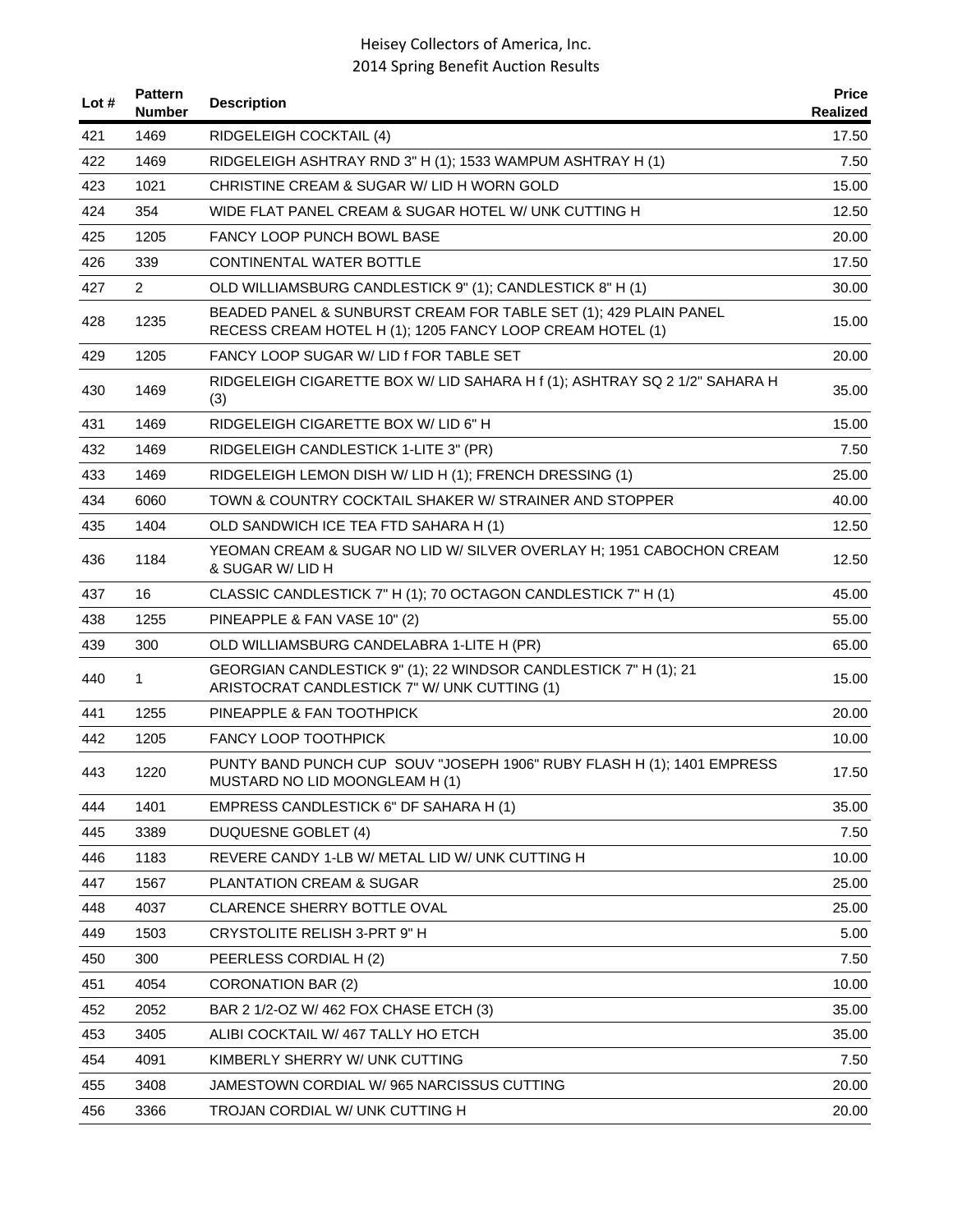| Lot # | <b>Pattern</b><br><b>Number</b> | <b>Description</b>                                                                               | <b>Price</b><br>Realized |
|-------|---------------------------------|--------------------------------------------------------------------------------------------------|--------------------------|
| 457   | 3404                            | SPANISH CORDIAL W/941 BARCELONA CUTTING                                                          | 20.00                    |
| 458   | 3404                            | SPANISH CORDIAL W/ UNK CUTTING                                                                   | 30.00                    |
| 459   | 5024                            | OXFORD GOBLET H (15)                                                                             | 130.00                   |
| 460   | 5024                            | <b>OXFORD CHAMPAGNE (8)</b>                                                                      | 10.00                    |
| 461   | 5024                            | OXFORD SHERBET (8)                                                                               | 10.00                    |
| 462   | 1150                            | COLONIAL STAR PLATE 5" H (4); 1504 REGENCY PUFF BOX BOTTOM H (2)                                 | 10.00                    |
| 463   | 465                             | RECESSED PANEL CANDY 1/2-LB W/ GOLD DÉCOR H                                                      | 17.50                    |
| 464   | 5012                            | URN CIGARETTE HOLDER                                                                             | 45.00                    |
| 465   | 1503                            | CRYSTOLITE VASE VIOLET H (1); ASHTRAY BOOK MATCH 5" RUBY FLASH H (1);<br>ASHTRAY SQ 3" H (1)     | 10.00                    |
| 466   | 1503                            | CRYSTOLITE CANDLESTICK 1-LITE (PR)                                                               | 5.00                     |
| 467   | 1183                            | <b>REVERE MAYO W/ UNK CUTTING H</b>                                                              | 5.00                     |
| 468   | 602                             | MARSA BAR 2 1/2-OZ STRAIGHT H (2)                                                                | 30.00                    |
| 469   | 411                             | TUDOR BON BON H (1); 393 NARROW FLUTE JELLY 3-CORNER HDL H (1)                                   | 10.00                    |
| 470   | 341                             | PURITAN HORSERADISH TALL W/ UNK CUTTING HW/1216 STOPPER                                          | 20.00                    |
| 471   | 5067                            | PLANTATION CHAMPAGNE (6)                                                                         | 10.00                    |
| 472   | 5057                            | SUEZ OYSTER COCKTAIL W/ 5059 MIDWEST CUTTING H (2)                                               | 5.00                     |
| 473   | 5057                            | SUEZ ICE TEA FTD W/ 1017 PEACHTREE CUTTING H 1-f (2); CHAMPAGNE W/ 1017<br>PEACHTREE CUTTING (1) | 5.00                     |
| 474   | 5057                            | SUEZ CORDIAL W/ 1017 PEACHTREE CUTTING H                                                         | 30.00                    |
| 475   | 9                               | GIBSON GIRL FLORAL PLATEAU 8" W/ UNK CUTTING H (1); 9 FLOWER BLOCK 4" RIM f<br>(1)               | 10.00                    |
| 476   | 1401                            | EMPRESS ASHTRAY W/ UNK ELABORATE CUTTING                                                         | 35.00                    |
| 477   | 1519                            | WAVERLY JELLY FTD W/ UNK CUTTING H                                                               | 5.00                     |
| 478   | 1519                            | WAVERLY PLATE TORTE 10 1/2" W/ UNK CUTTING (1); BOWL GARDENIA 9 1/2" W/<br>SAME UNK CUTTING (1)  | 10.00                    |
| 479   | 1519                            | WAVERLY SUGAR W/ UNK CUTTING H (1); CREAM W/ UNK CUTTING H (2); CREAM H<br>(1)                   | 5.00                     |
| 480   | 1509                            | QUEEN ANN PLATE DEMI TORTE 10 1/2" W/ UNK CUTTING                                                | 10.00                    |
| 481   | 1540                            | LARIAT BOWL GARDENIA 9" W/ UNK ELABORATE BIRD CUTTING PAPER LABEL                                | 165.00                   |
| 482   | 1509                            | QUEEN ANN PLATE 8" W/ UNK CUTTING (5)                                                            | 10.00                    |
| 483   | 1575                            | CUPPED LILY BOWL TULIP FLARED 11" W/ UNK CUTTING                                                 | 5.00                     |
| 484   | 5012                            | URN VASE 8 1/2" W/ UNK ELABORATE CUTTING (2)                                                     | 320.00                   |
| 485   | 1540                            | LARIAT VASE FAN #2 W/ UNK ELABORATE CUTTING PAPER LABEL                                          | 300.00                   |
| 486   | 160                             | LOCKET ON CHAIN CAKE SALVER                                                                      | 80.00                    |
| 487   | 160                             | LOCKET ON CHAIN COMPORT FTD 8"                                                                   | 60.00                    |
| 488   | 300                             | PEERLESS COMPORT FTD FLARED 9"                                                                   | 35.00                    |
| 489   | 343                             | SUNBURST PUNCH BOWL NO BASE 10 1/2" H                                                            | 90.00                    |
| 490   | 1519                            | WAVERLY PLATE TORTE 14" (1); RELISH 4-PRT RND 10 1/2" H (1)                                      | 20.00                    |
| 491   | 1425                            | VICTORIAN PLATE 8" H (8)                                                                         | 20.00                    |
| 492   | 1425                            | VICTORIAN GOBLET (9)                                                                             | 45.00                    |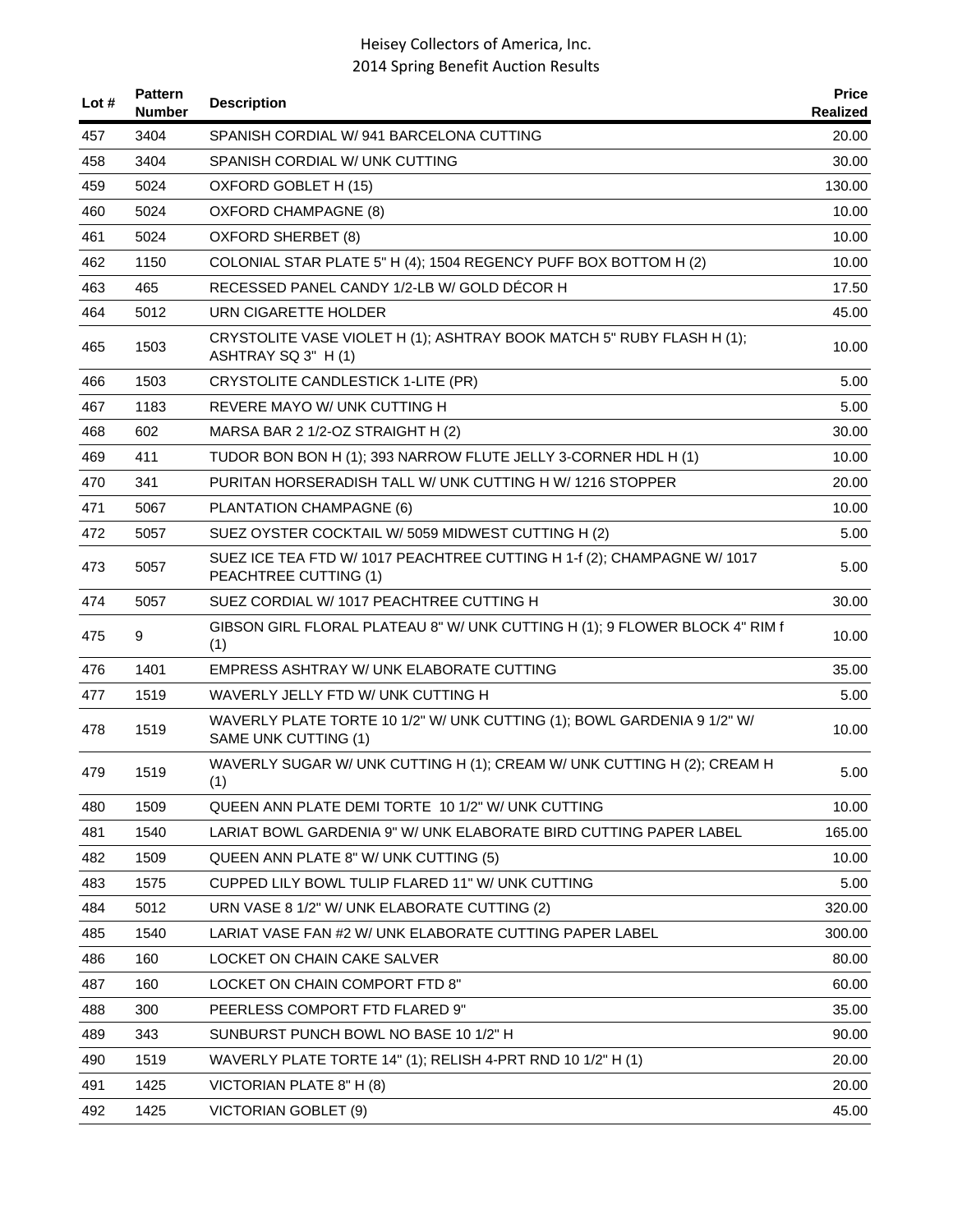| Lot $#$ | <b>Pattern</b><br><b>Number</b> | <b>Description</b>                                                                                                                                                       | <b>Price</b><br><b>Realized</b> |
|---------|---------------------------------|--------------------------------------------------------------------------------------------------------------------------------------------------------------------------|---------------------------------|
| 493     | 1425                            | VICTORIAN CLARET (7)                                                                                                                                                     | 20.00                           |
| 494     | 1425                            | <b>VICTORIAN CHAMPAGNE (10)</b>                                                                                                                                          | 20.00                           |
| 495     | 1425                            | VICTORIAN ICE TEA FTD (1); SHERBET (1)                                                                                                                                   | 5.00                            |
| 496     | 1425                            | VICTORIAN SALT & PEPPER BARREL W/ SANITARY LIDS H                                                                                                                        | 30.00                           |
| 497     | 1425                            | VICTORIAN CELERY 12" H                                                                                                                                                   | 5.00                            |
| 498     | 1425                            | VICTORIAN CONDIMENT SET: SALT & PEPPER MUSTARD W/ LID TRAY H                                                                                                             | 25.00                           |
| 499     | 373                             | OLD WILLIAMSBURG CLARET H (1); 341 PURITAN CLARET H (1); 300 PEERLESS WINE<br>1 1/2-OZ W/ ENGLISH REGISTRY H (2); 300 PEERLESS WINE 2 1/2-OZ W/ ENGLISH<br>REGISTRY H(2) | 12.50                           |
| 500     | 3404                            | SPANISH COCKTAIL W/465 FLORENTINE CUTTING (2)                                                                                                                            | 50.00                           |
| 501     | 5040                            | <b>LARIAT CLARET H</b>                                                                                                                                                   | 5.00                            |
| 502     | 1205                            | FANCY LOOP PUNCH CUP FTD CUPPED FAIR GOLD (1); CHAMPAGNE STRAIGHT (1);<br>CHAMPAGNE FLARED (1); COCKTAIL (1); CLARET STRAIGHT POOR GOLD (1)                              | 37.50                           |
| 503     | 439                             | RAISED LOOP EGG CUP H                                                                                                                                                    | 10.00                           |
| 504     | 3333                            | OLD GLORY COCKTAIL W/366 PEACOCK ETCH H (1); 3383 DUQUESNE CHAMPAGNE<br>W/ 450 CHINTZ ETCH (1)                                                                           | 5.00                            |
| 505     | 1509                            | QUEEN ANN ICE BUCKET W/ METAL TONGS                                                                                                                                      | 25.00                           |
| 506     | 1205                            | FANCY LOOP CREAM & SUGAR HOTEL POOR GOLD                                                                                                                                 | 10.00                           |
| 507     | 1201                            | <b>FANDANGO CREAM &amp; SUGAR HOTEL</b>                                                                                                                                  | 15.00                           |
| 508     | 16                              | HAIR RECEIVER W/ UNK ELABORATE CUTTING H                                                                                                                                 | 20.00                           |
| 509     | 1205                            | FANCY LOOP BAR SOUV "M.C. McN RECEIVED IN FULL" EMERALD POOR GOLD                                                                                                        | 15.00                           |
| 510     | 1205                            | FANCY LOOP GOBLET EMERALD                                                                                                                                                | 15.00                           |
| 511     | 150                             | BANDED FLUTE CHAMBER STICK 4" HDL H (PR)                                                                                                                                 | 15.00                           |
| 512     | 150                             | BANDED FLUTE CANDLESTICK 2" SAUCER FOOT H 1-f (PR)                                                                                                                       | 5.00                            |
| 513     | 32                              | SKIRTED PANEL CANDLESTICK HDL 5" H (PR)                                                                                                                                  | 30.00                           |
| 514     | 33                              | SKIRTED PANEL CANDLESTICK TOY H (PR)                                                                                                                                     | 25.00                           |
| 515     | 30                              | TOM THUMB CANDLESTICK TOY H (PR)                                                                                                                                         | 25.00                           |
| 516     | 5                               | PATRICIAN CANDLESTICK TOY H (PR)                                                                                                                                         | 17.50                           |
| 517     | 31                              | JACK-BE-NIMBLE CANDLESTICK TOY H (PR)                                                                                                                                    | 10.00                           |
| 518     | 21                              | ARISTOCRAT CANDLESTICK DESK 3" H 1-BASE R (PR)                                                                                                                           | 35.00                           |
| 519     | 342                             | OLD WILLIAMSBURG EPERNE CANDLEHOLDER 5 1/2" W/ "A" PRISMS PAPER LABEL<br>(PR)                                                                                            | 45.00                           |
| 520     | 1503                            | CRYSTOLITE HURRICANE 1-LITE W/ 4060 SHADE H (1)                                                                                                                          | 35.00                           |
| 521     | 1506                            | PROVINCIAL LAMP ELEC MADE FROM SWEET PEA VASE & 2 MAYOS & 1500<br><b>ASHTRAY</b>                                                                                         | 42.50                           |
| 522     | 1503                            | CRYSTOLITE NUT SWAN 6 1/2" (1); CIGARETTE HOLDER OVAL (1); PRALINE 7" (1)                                                                                                | 5.00                            |
| 523     | 487                             | HEX STEM COLOGNE 3 1/2-OZ H                                                                                                                                              | 17.50                           |
| 524     | 2401                            | OAKWOOD SODA 7-OZ W/ 460 CLUB DRINKING ETCH (1); OLD FASHION 8-OZ W/ 495<br>POLO PLAYER ETCH (1)                                                                         | 35.00                           |
| 525     | 407                             | COARSE RIB PLATE 4 1/2" FLAMINGO H (1); 354 WIDE FLAT PANEL BUTTER PAT H<br>(1); 1535 OVAL & DIAMOND POINT JELLY INDV H (1)                                              | 17.50                           |
| 526     | 1220                            | PUNTY BAND SALT & PEPPER SOUV "LILLY BUD" W/ METAL LIDS RUBY STAIN                                                                                                       | 22.50                           |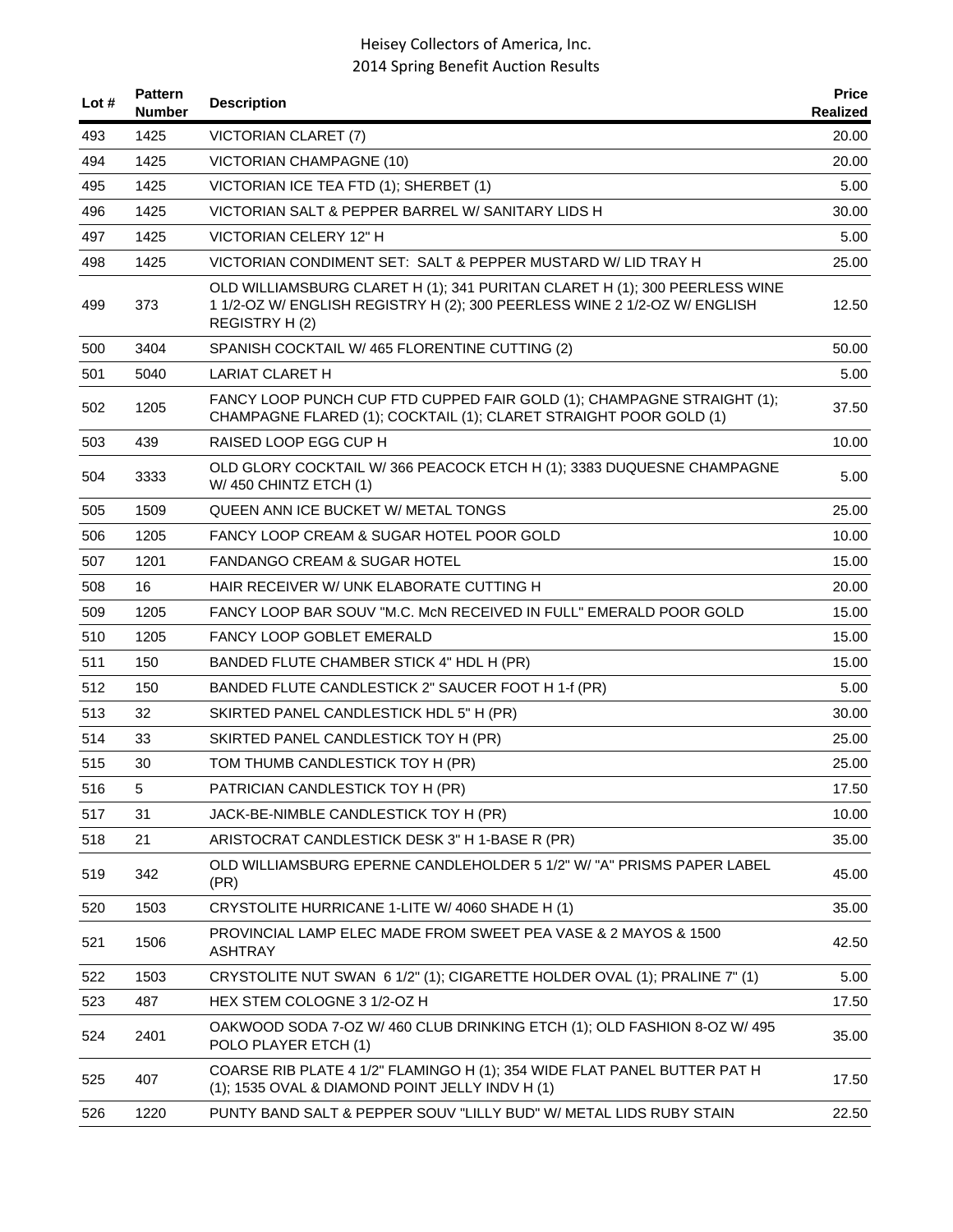| Lot # | <b>Pattern</b><br><b>Number</b> | <b>Description</b>                                                                                            | <b>Price</b><br>Realized |
|-------|---------------------------------|---------------------------------------------------------------------------------------------------------------|--------------------------|
| 527   | 1401                            | <b>EMPRESS MUSTARD W/ LID H</b>                                                                               | 12.50                    |
| 528   | 1415                            | <b>TWENTIETH CENTURY SHERBET DAWN PAPER LABEL</b>                                                             | 17.50                    |
| 529   | 1280                            | WINGED SCROLL TUMBLER EMERALD (1); TUMBLER EMERALD POOR GOLD (1)                                              | 25.00                    |
| 530   | 1101                            | STITCH PUNCH CUP MOONGLEAM H                                                                                  | 7.50                     |
| 531   | 341 1/2                         | PURITAN FINGER BOWL FLARED H (4)                                                                              | 5.00                     |
| 532   | 343                             | <b>SUNBURST CAKE SALVER</b>                                                                                   | 130.00                   |
| 533   | 1170                            | PLEAT & PANEL CRUET MOONGLEAM                                                                                 | 17.50                    |
| 534   | 1184                            | YEOMAN CRUET 2-OZ SAHARA WRONG STOPPER (1); CRUET 2-OZ FLAMINGO<br><b>WRONG STOPPER (1)</b>                   | 10.00                    |
| 535   | 417                             | DOUBLE RIB & PANEL CRUET H                                                                                    | 10.00                    |
| 536   | 1252                            | TWIST CRUET 2 1/2-OZ MOONGLEAM                                                                                | 25.00                    |
| 537   | 1567                            | <b>PLANTATION CRUET</b>                                                                                       | 17.50                    |
| 538   | 1469                            | RIDGELEIGH CRUET                                                                                              | 10.00                    |
| 539   | 16                              | CLASSIC CANDLESTICK 7 1/2" H (1)                                                                              | 27.50                    |
| 540   | 107                             | WELLINGTON CANDLESTICK MOONGLEAM H (1)                                                                        | 120.00                   |
| 541   | 4027                            | CHRISTOS DECANTER MOONGLEAM FT CRYSTAL STOPPER                                                                | 50.00                    |
| 542   | 1425                            | VICTORIAN FINGER BOWL H (2)                                                                                   | 5.00                     |
| 543   | 1404                            | OLD SANDWICH ICE TEA FTD H (2); GOBLET (1); SODA 10-OZ H (1); FINGER BOWL H<br>(1); PLATE 8" H SHOWS WEAR (2) | 12.50                    |
| 544   | 1404                            | OLD SANDWICH GOBLET MOONGLEAM                                                                                 | 27.50                    |
| 545   | 417                             | DOUBLE RIB & PANEL BASKET FLAMINGO H                                                                          | 45.00                    |
| 546   | 417                             | DOUBLE RIB & PANEL BASKET MOONGLEAM H                                                                         | 45.00                    |
| 547   | 41                              | SALT SHAKER FAIR GOLD H                                                                                       | 5.00                     |
| 548   | 1252                            | TWIST MUSTARD W/ LID FLAMINGO H                                                                               | 15.00                    |
| 549   | 1252                            | TWIST MUSTARD W/ LID MOONGLEAM H                                                                              | 40.00                    |
| 550   | 417                             | DOUBLE RIB & PANEL MUSTARD W/ LID FLAMINGO H                                                                  | 12.50                    |
| 551   | 1469                            | RIDGELEIGH MUSTARD W/ LID H                                                                                   | 20.00                    |
| 552   | 411                             | TUDOR MUSTARD W/ METAL LID & METAL SPOON W/ UNK CUTTING H                                                     | 10.00                    |
| 553   | 1280                            | WINGED SCROLL MATCH HOLDER EMERALD GOOD GOLD                                                                  | 55.00                    |
| 554   | 310                             | RING BAND TOOTHPICK CUSTARD POOR GOLD (1); 1220 PUNTY BAND PUNCH CUP<br>SOUV "NORTH PLATTE NE" CUSTARD (1)    | 30.00                    |
| 555   | 341                             | PURITAN TOOTHPICK FTD H (1); 353 MEDIUM FLAT PANEL TOOTHPICK TRAY H F (1)                                     | 30.00                    |
| 556   | 300                             | PEERLESS SHERBET LOW FTD FLAMINGO H                                                                           | 5.00                     |
| 557   | 1205                            | FANCY LOOP NAPPY 4" W/ GOLD DÉCOR                                                                             | 10.00                    |
| 558   | 1401                            | <b>EMPRESS ASHTRAY H</b>                                                                                      | 5.00                     |
| 559   | 1401                            | EMPRESS PLATE SQ 6" TANGERINE H                                                                               | 55.00                    |
| 560   | 4                               | SPOON MARMALADE (2)                                                                                           | 17.50                    |
| 561   | $\overline{2}$                  | FORK SALAD BEADED HDL H                                                                                       | 10.00                    |
| 562   | 6                               | LADLE MAYO FLAMINGO H (1); 3 SPOON MUSTARD (1)                                                                | 25.00                    |
| 563   | 1231                            | RIBBED OCTAGON CREAM & SUGAR MOONGLEAM H MIS-MATCH COLOR                                                      | 20.00                    |
| 564   | 1184                            | YEOMAN PLATE 6" FLAMINGO (8)                                                                                  | 10.00                    |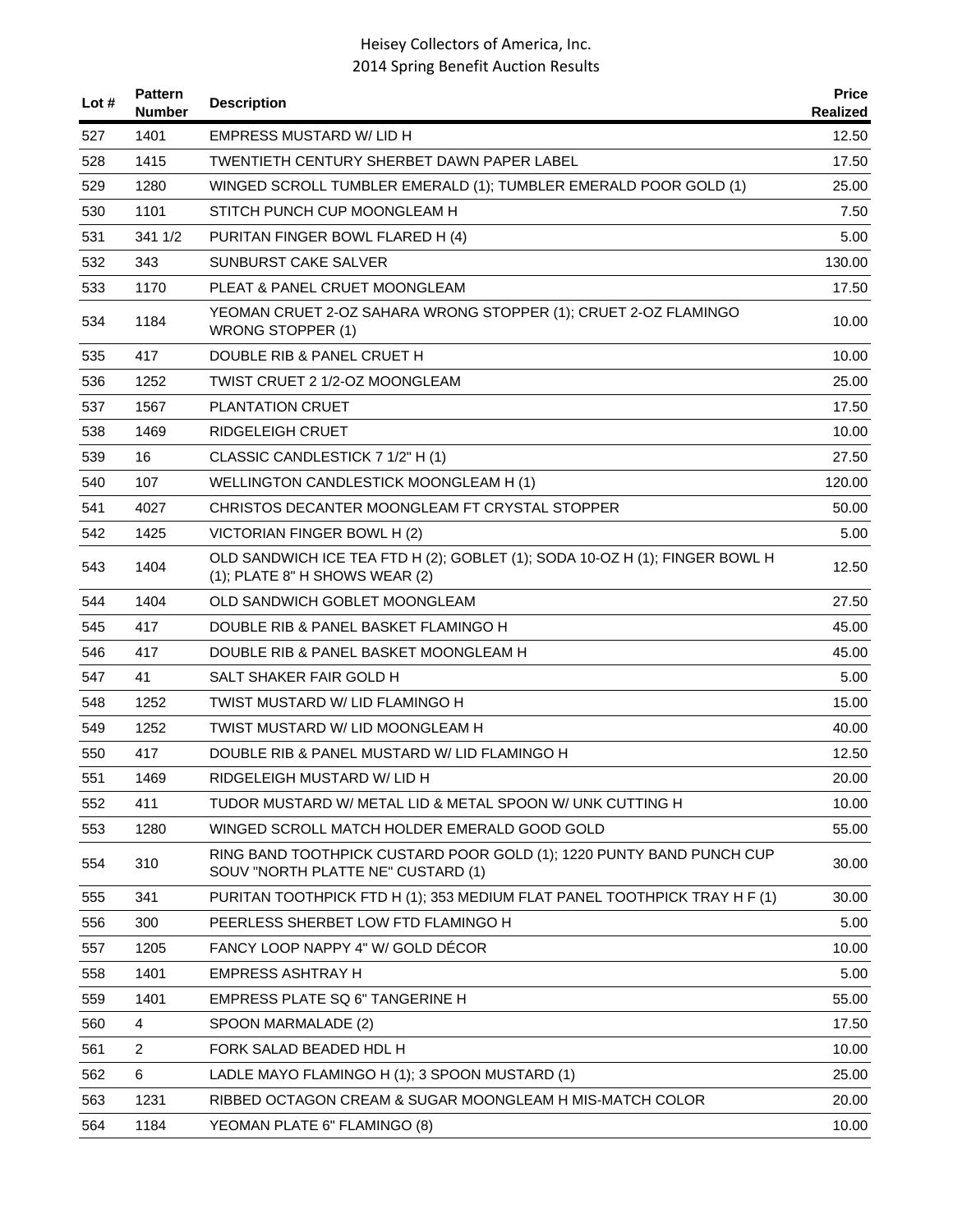| Lot # | <b>Pattern</b><br><b>Number</b> | <b>Description</b>                                                           | <b>Price</b><br>Realized |
|-------|---------------------------------|------------------------------------------------------------------------------|--------------------------|
| 565   | 1231                            | RIBBED OCTAGON PLATE SANDWICH CTR HDL FLAMINGO H                             | 10.00                    |
| 566   | 118                             | MISS MUFFET CANDLESTICK NO OPTIC FLAMINGO MIS-MATCH COLOR (PR)               | 5.00                     |
| 567   | 1231                            | RIBBED OCTAGON CREAM & SUGAR FLAMINGO H                                      | 10.00                    |
| 568   | 1280                            | WINGED SCROLL TOBACCO JAR NO LID EMERALD FAIR GOLD                           | 45.00                    |
| 569   | 1252                            | TWIST BON BON FLAMINGO H                                                     | 5.00                     |
| 570   | 1252                            | TWIST CANDLESTICK FLAMINGO H (PR)                                            | 17.50                    |
| 571   | 1252                            | TWIST RELISH 2-PRT SAHARA H                                                  | 40.00                    |
| 572   | 1184                            | YEOMAN BOWL FLORAL PLATEAU 12" MOONGLEAM                                     | 10.00                    |
| 573   | 1185                            | YEOMAN CELERY 11" W/ GOLD DÉCOR FLAMINGO H                                   | 5.00                     |
| 574   | 1184                            | YEOMAN CELERY 10" SAHARA                                                     | 10.00                    |
| 575   | 1229                            | OCTAGON MAYO FTD NO OPTIC FLAMINGO                                           | 5.00                     |
| 576   | 1184                            | YEOMAN FRENCH DRESSING BOAT FLAMINGO H                                       | 10.00                    |
| 577   | 1184                            | YEOMAN CELERY 13" W/ 447 EMPRESS ETCH FLAMINGO                               | 10.00                    |
| 578   | 500                             | OCTAGON FROZEN DESSERT MOONGLEAM (6)                                         | 80.00                    |
| 579   | 1401                            | <b>EMPRESS CELERY 13" FLAMINGO H</b>                                         | 10.00                    |
| 580   | 1295                            | BEADED SWAG SPOONER OPAL W/ ROSE DÉCOR                                       | 25.00                    |
| 581   | 310                             | RING BAND TUMBLER SOUV "CLARION IA" CUSTARD                                  | 10.00                    |
| 582   | 5024                            | OXFORD CHAMPAGNE W/ 9031 WEST POINT CREST H (4)                              | 10.00                    |
| 583   | 1280                            | WINGED SCROLL NAPPY OVAL 5" CUSTARD FAIR GOLD                                | 25.00                    |
| 584   | 341                             | PURITAN TANKARD 3-PINT GOOD GOLD H                                           | 52.50                    |
| 585   | 6                               | <b>MAYO LADLE HAWTHORNE H</b>                                                | 50.00                    |
| 586   | 1225                            | PLAIN BAND PICKLE 6" SOUV "ALBERT LEA" RUBY STAIN H BASE f                   | 10.00                    |
| 587   | 1200                            | CUT BLOCK CREAM INDV SOUV "SAULT ST MARIE" RUBY FLASH                        | 30.00                    |
| 588   | 3350                            | WABASH TANKARD TALL W/ 439 PIED PIPER ETCH                                   | 120.00                   |
| 589   | 3350                            | WABASH ICE TEA FTD HDL W/ 439 PIED PIPER ETCH H (5)                          | 60.00                    |
| 590   | 3350                            | WABASH PLATE 6" W/ 439 PIED PIPER ETCH (6)                                   | 5.00                     |
| 591   | 1200                            | <b>CUT BLOCK NAPPY 8"</b>                                                    | 10.00                    |
| 592   | 341                             | PURITAN NAPPY OVAL 10" H                                                     | 10.00                    |
| 593   | 341                             | PURITAN NAPPY CRIMPED 9 1/2" H                                               | 12.50                    |
| 594   | 341 1/2                         | PURITAN NAPPY 4" H (2)                                                       | 5.00                     |
| 595   | 1503                            | CRYSTOLITE CIGARETTE BOX W/ LID 4" H                                         | 5.00                     |
| 596   | 339                             | CONTINENTAL COMPORT FTD 7" H                                                 | 35.00                    |
| 597   | 335                             | PRINCE OF WALES PLUMES PUNCH CUP H (5); 357 PRISON STRIPE PUNCH CUP H<br>(2) | 30.00                    |
| 598   | 341                             | PURITAN MARMALADE JAR LGE W/ UNK CUTTING H                                   | 32.50                    |
| 599   | 1255                            | PINEAPPLE & FAN NAPPY 8 1/2" GOOD GOLD (1); NAPPY 4" FAIR GOLD (3)           | 42.50                    |
| 600   | 407                             | COARSE RIB ICE TUB H                                                         | 25.00                    |
| 601   | 315                             | PANELED CANE NAPPY 4" H (4)                                                  | 5.00                     |
| 602   | 21                              | ARISTOCRAT CANDLESTICK 11" H (1)                                             | 60.00                    |
| 603   | 393                             | NARROW FLUTE ICE TUB H                                                       | 55.00                    |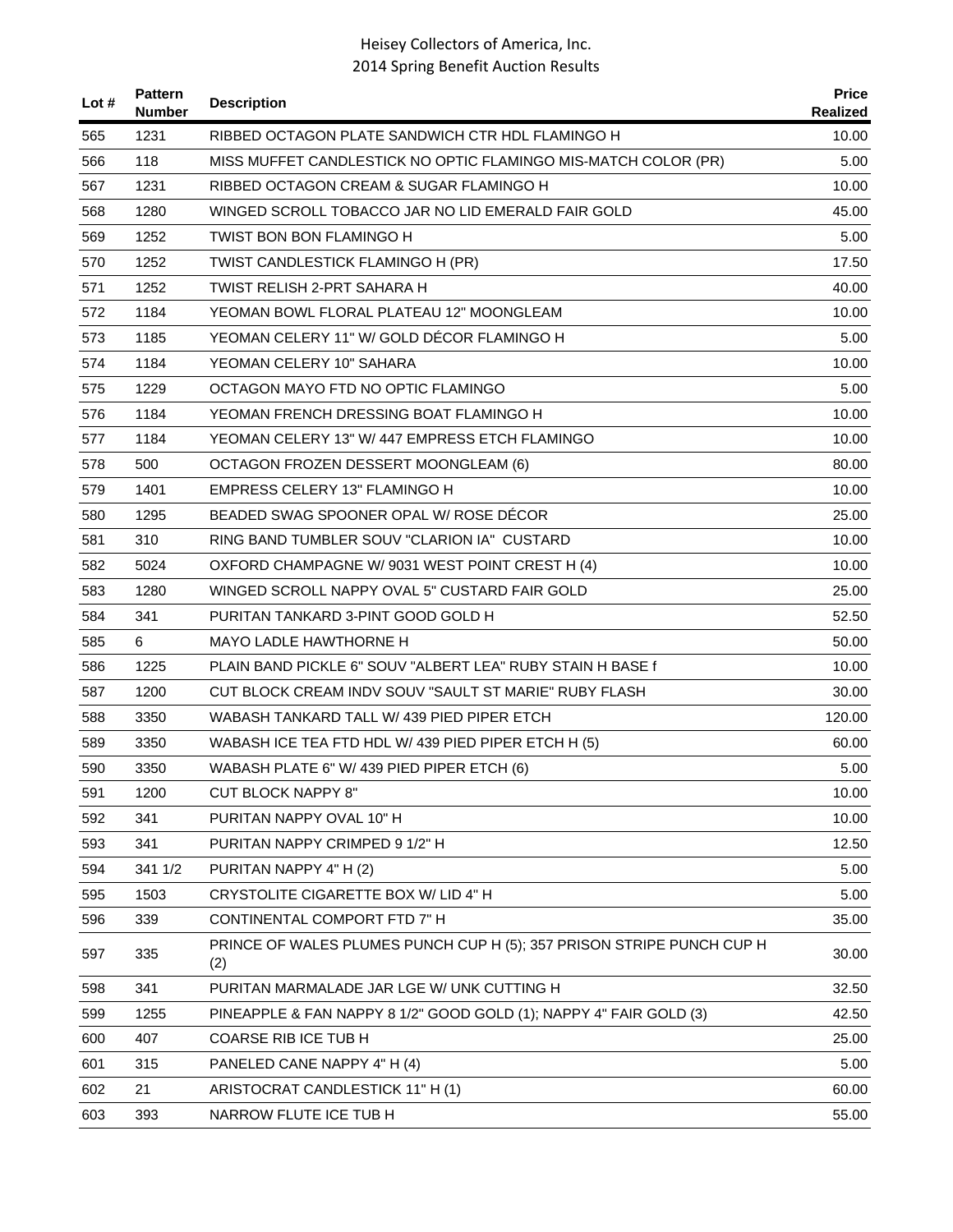| Lot $#$ | <b>Pattern</b><br><b>Number</b> | <b>Description</b>                                                                                                                                                                        | <b>Price</b><br>Realized |
|---------|---------------------------------|-------------------------------------------------------------------------------------------------------------------------------------------------------------------------------------------|--------------------------|
| 604     | 341                             | PURITAN ICE TUB H                                                                                                                                                                         | 25.00                    |
| 605     | 1540                            | LARIAT BOWL FLORAL OVAL 13" BASE f (1); CELERY & OLIVE 12" (1)                                                                                                                            | 15.00                    |
| 606     | 1252                            | TWIST RELISH 3-PRT 13" H                                                                                                                                                                  | 15.00                    |
| 607     | 1511                            | TOUJOURS APPLE MARMALADE W/ SILVER OVERLAY H (1); 7 MAYO LADLE PAPER<br>LABEL (1); 113 MARS CANDLESTICK W/ SILVER OVERLAY (1); 1469 RIDGELEIGH<br>BOWL FLORAL 11" W/ SILVER OVERLAY H (1) | 25.00                    |
| 608     | 5                               | PATRICIAN CANDLESTICK 8" H (PR)                                                                                                                                                           | 30.00                    |
| 609     | 325                             | PILLOWS BOWL ROSE 7" H SUN PURPLE                                                                                                                                                         | 30.00                    |
| 610     | 1104                            | FINGER BOWL WO H (2)                                                                                                                                                                      | 5.00                     |
| 611     | 341 1/2                         | PURITAN BUTTER W/ LID H                                                                                                                                                                   | 20.00                    |
| 612     | 1101                            | STITCH PUNCH CUP SOUV "JIM YEAKEY SEPT 15 1908" RUBY STAIN H                                                                                                                              | 5.00                     |
| 613     | 1295                            | BEADED SWAG TOOTHPICK SOUV "MRS M B HARICK"                                                                                                                                               | 10.00                    |
| 614     | 1220                            | PUNTY BAND TOOTHPICK BEADED TOP RUBY STAIN                                                                                                                                                | 40.00                    |
| 615     | 339                             | <b>CONTINENTAL TOOTHPICK H</b>                                                                                                                                                            | 20.00                    |
| 616     | 1205                            | <b>FANCY LOOP TOOTHPICK EMERALD WORN GOLD</b>                                                                                                                                             | 20.00                    |
| 617     | 1428                            | WARWICK VASE INDV H (PR)                                                                                                                                                                  | 15.00                    |
| 618     | 1428                            | WARWICK CANDLESTICK 1-LITE H (PR)                                                                                                                                                         | 10.00                    |
| 619     | 1428                            | WARWICK VASE 9" H (PR)                                                                                                                                                                    | 35.00                    |
| 620     | 1428                            | WARWICK VASE 7" H (PR)                                                                                                                                                                    | 10.00                    |
| 621     | 1428                            | WARWICK VASE 5" H (PR)                                                                                                                                                                    | 10.00                    |
| 622     | 1428                            | WARWICK CANDLESTICK 2-LITE (PR)                                                                                                                                                           | 10.00                    |
| 623     | 1428                            | WARWICK BOWL FLORAL 10" H                                                                                                                                                                 | 25.00                    |
| 624     | 1225                            | PLAIN BAND SUGAR W/ LID FOR TABLE SET FINIAL F                                                                                                                                            | 5.00                     |
| 625     | 1540                            | LARIAT BOWL GARDENIA 12" W/ UNK CUTTING                                                                                                                                                   | 25.00                    |
| 626     | 1503                            | CRYSTOLITE PLATE TORTE 13" H (1); BOWL SALAD 10" H (1)                                                                                                                                    | 20.00                    |
| 627     | 7000                            | SUNFLOWER PLATE TORTE 14" H (1); BOWL SALAD 10" H (1)                                                                                                                                     | 30.00                    |
| 628     | 1541                            | ATHENA PLATE TORTE 14" W/ UNK CUTTING                                                                                                                                                     | 45.00                    |
| 629     | 1540                            | LARIAT BOWL DRESSING 2-PRT H                                                                                                                                                              | 30.00                    |
| 630     | 1509                            | QUEEN ANN RELISH TRIPLEX W/941 BARCELONA CUTTING H                                                                                                                                        | 10.00                    |
| 631     | 1519                            | WAVERLY RELISH 4-PRT 9" H                                                                                                                                                                 | 15.00                    |
| 632     | 394                             | NARROW FLUTE BOWL FRUIT 9" H                                                                                                                                                              | 12.50                    |
| 633     | 1503                            | CRYSTOLITE BOWL GARDENIA 12" H                                                                                                                                                            | 20.00                    |
| 634     | 1183                            | YEOMAN PLATE SANDWICH CUPPED CTR HDL W/ UNK CUTTING H                                                                                                                                     | 10.00                    |
| 635     | 1503                            | CRYSTOLITE CUP & SAUCER H (4 SETS); COASTER 4" (1); PLATE COUPE 7" (1); 5003<br><b>CRYSTOLITE SHERBET (1)</b>                                                                             | 12.50                    |
| 636     | 1503                            | CRYSTOLITE CHERRY JAR H                                                                                                                                                                   | 12.50                    |
| 637     | 1503                            | CRYSTOLITE HURRICANE BASE SQ H (PR); CANDLESTICK 1-LITE (PR)                                                                                                                              | 10.00                    |
| 638     | 1540                            | LARIAT BOWL FLORAL 9" (1); CUP (1); MAYO H (1)                                                                                                                                            | 20.00                    |
| 639     | 4056                            | CAESAR BOWL SALAD W/ 5003 NIMROD CARVING                                                                                                                                                  | 450.00                   |
| 640     | 300 1/2                         | PEERLESS SUGAR HOTEL H (2); 352 FLAT PANEL HORSERADISH (1)                                                                                                                                | 25.00                    |
| 641     | 1404                            | OLD SANDWICH CANDLESTICK (PR)                                                                                                                                                             | 20.00                    |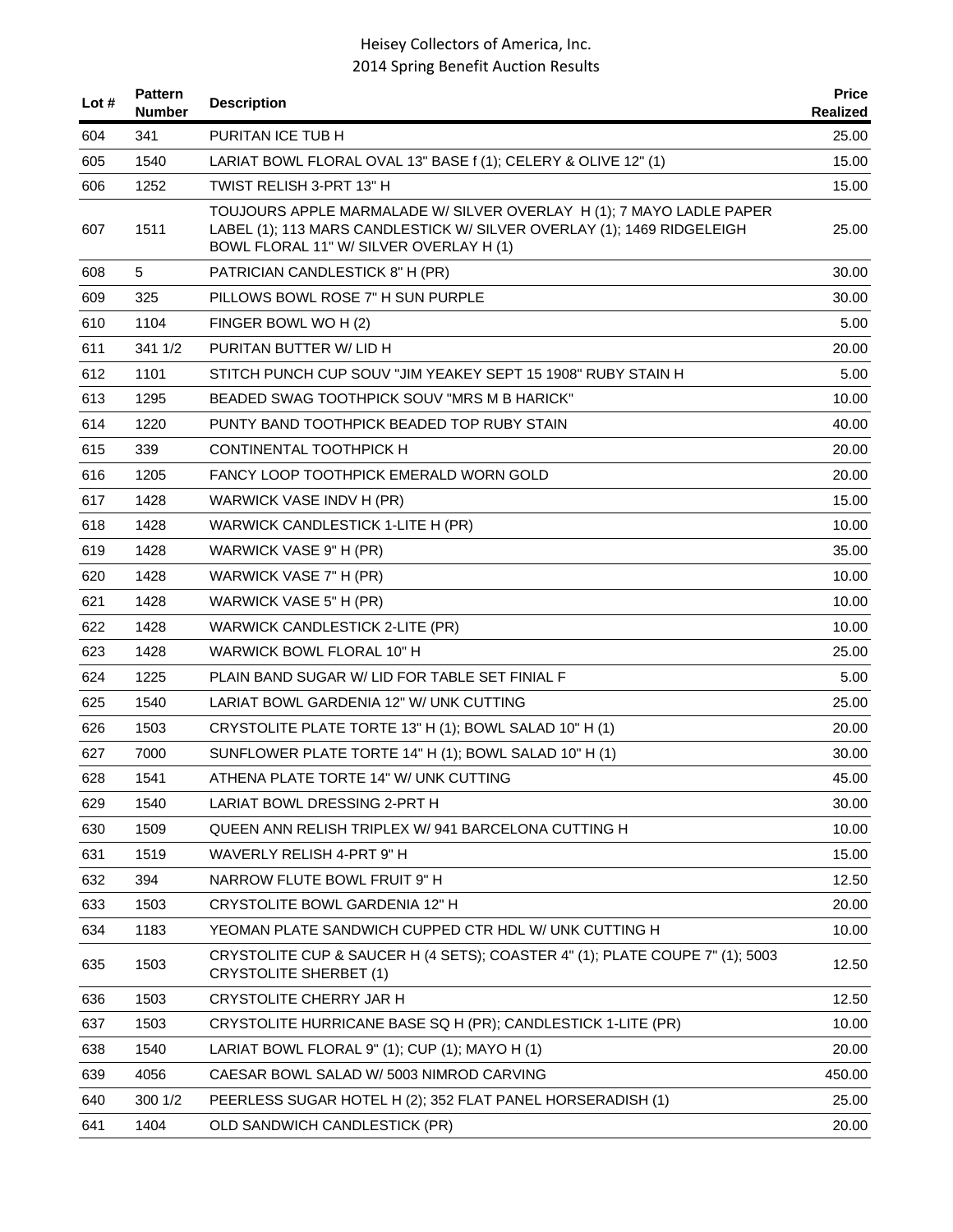| Lot $#$ | <b>Pattern</b><br><b>Number</b> | <b>Description</b>                                                                                   | <b>Price</b><br>Realized |
|---------|---------------------------------|------------------------------------------------------------------------------------------------------|--------------------------|
| 642     | 16                              | HAIR RECEIVER H BASE f                                                                               | 7.50                     |
| 643     | 1235                            | BEADED PANEL & SUNBURST COMPORT 8 1/2" H                                                             | 125.00                   |
| 644     | 350                             | PINWHEEL & FAN JUG H                                                                                 | 45.00                    |
| 645     | 1401                            | EMPRESS ICE BUCKET DF W/ METAL HDL W/ SILVER OVERLAY                                                 | 17.50                    |
| 646     | 1425                            | VICTORIAN PLATE 8" H (6)                                                                             | 12.50                    |
| 647     | 343                             | SUNBURST GOBLET H (2)                                                                                | 60.00                    |
| 648     | 343                             | SUNBURST PUNCH CUP H (2)                                                                             | 10.00                    |
| 649     | 433                             | GREEK KEY PUNCH CUP FLAMINGO H (2)                                                                   | 55.00                    |
| 650     | 351                             | PRISCILLA CORDIAL H (4)                                                                              | 40.00                    |
| 651     | 1540                            | LARIAT BASKET FTD 8 1/2"                                                                             | 35.00                    |
| 652     | 385                             | <b>GRID &amp; SQUARE TANKARD H</b>                                                                   | 50.00                    |
| 653     | 353                             | MEDIUM FLAT PANEL MUSHROOM COVER 4" H (1); MUSHROOM COVER 5" H (1)                                   | 5.00                     |
| 654     | 337                             | TOURAINE PITCHER 1/2-GAL H                                                                           | 25.00                    |
| 655     | 2323                            | NAVY PLATE 6" (3)                                                                                    | 90.00                    |
| 656     | 1637A                           | TOWN & COUNTRY BOWL SALAD 10" DAWN (1); PLATE SANDWICH 14" DAWN (1)                                  | 220.00                   |
| 657     | 3355                            | FAIRACRE GOBLET MOONGLEAM STEM & FT H                                                                | 25.00                    |
| 658     | 1405                            | <b>IPSWICH STOPPER FOR CRUET NOT GROUND</b>                                                          | 45.00                    |
| 659     | 4206                            | OPTIC TOOTH VASE 10 1/2" HAWTHORNE RIM f                                                             | 220.00                   |
| 660     | 1252                            | TWIST PLATE DINNER 10 1/2" MOONGLEAM H SHOWS WEAR (2)                                                | 25.00                    |
| 661     | 1567                            | PLANTATION CREAM & SUGAR W/ 516 PLANTATION IVY ETCH                                                  | 30.00                    |
| 662     | 479                             | PETAL CREAM & SUGAR HAWTHORNE H                                                                      | 115.00                   |
| 663     | 22                              | WINDSOR CANDLESTICK 9" H (PR)                                                                        | 40.00                    |
| 664     | 3404                            | SPANISH GOBLET COBALT BOWL                                                                           | 85.00                    |
| 665     | 5040                            | LARIAT CORDIAL SHORT 1-LOOP W/ 980 MOONGLO CUTTING H                                                 | 105.00                   |
| 666     | 5                               | <b>CYGNET H</b>                                                                                      | 65.00                    |
| 667     | 1401                            | EMPRESS ASHTRAY FLAMINGO H                                                                           | 40.00                    |
| 668     | 1433                            | THUMBPRINT & PANEL CANDLESTICK 2-LITE FLAMINGO H (PR)                                                | 105.00                   |
| 669     | 1184                            | YEOMAN SALT INDV FLAMINGO (2)                                                                        | 25.00                    |
| 670     | 1280                            | WINGED SCROLL CIGARETTE HOLDER EMERALD                                                               | 140.00                   |
| 671     | 1255                            | PINEAPPLE & FAN SPOONER EMERALD GOOD GOLD                                                            | 25.00                    |
| 672     | 1280                            | WINGED SCROLL SPOONER EMERALD GOOD GOLD                                                              | 95.00                    |
| 673     | 1225                            | PLAIN BAND MOLASSES JUG                                                                              | 20.00                    |
| 674     | 1255                            | PINEAPPLE & FAN VASE 10"                                                                             | 35.00                    |
| 675     | 305                             | PUNTY & DIAMOND POINT VASE 8"                                                                        | 35.00                    |
| 676     | 1255                            | PINEAPPLE & FAN VASE 8" EMERALD SOUV "ROTE TO DUTE" FAIR GOLD                                        | 40.00                    |
| 677     | 3366                            | TROJAN CORDIAL W/ UNK CUTTING H                                                                      | 35.00                    |
| 678     | 310                             | RING BAND SUGAR W/ LID CUSTARD ROSE DÉCOR WORN GOLD (1); SPOONER<br>CUSTARD ROSE DÉCOR WORN GOLD (1) | 55.00                    |
| 679     | 5012                            | URN VASE 8" W/ 515 HEISEY ROSE ETCH                                                                  | 55.00                    |
| 680     | 315                             | PANELED CANE TOOTHPICK H WORN GOLD                                                                   | 40.00                    |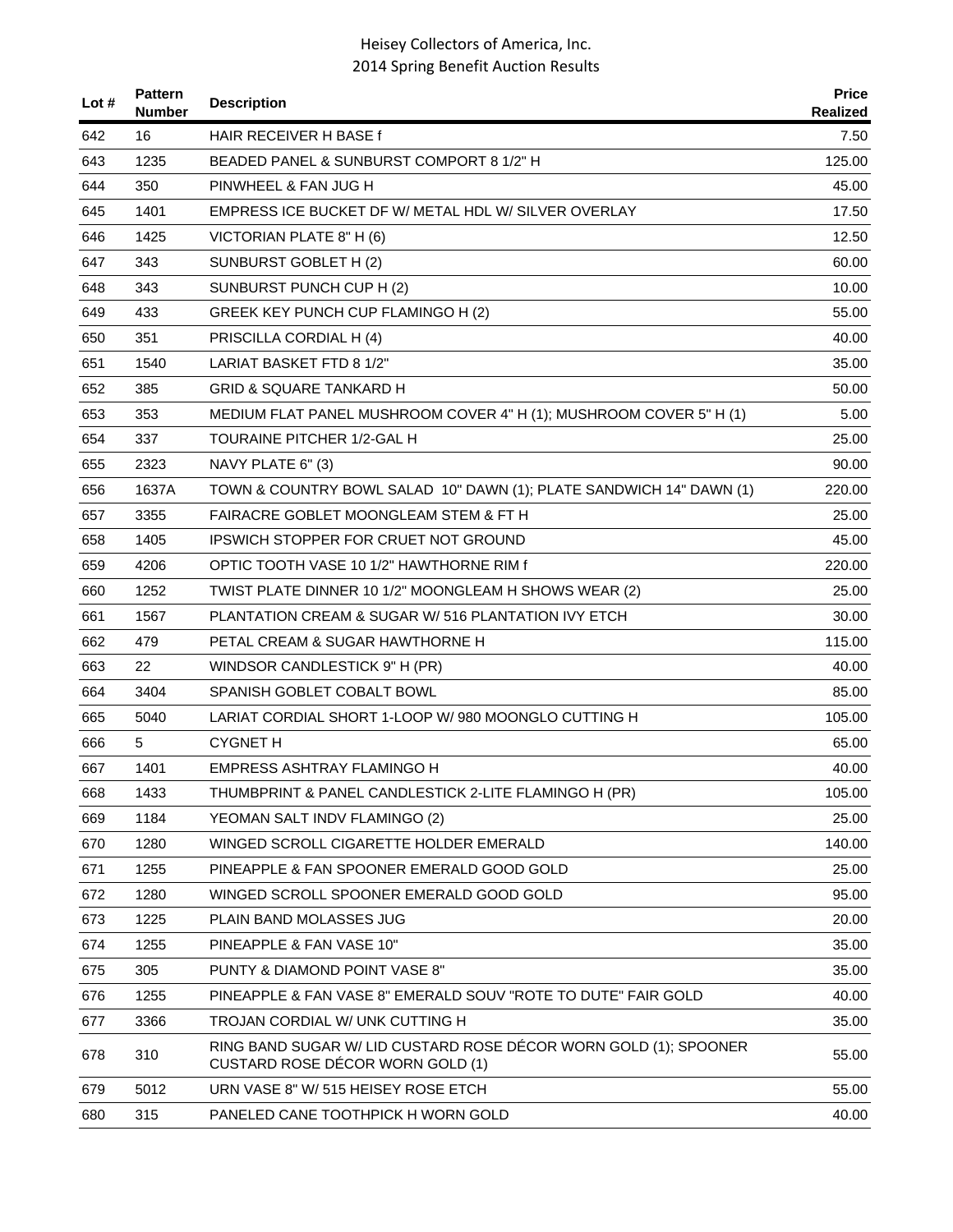| Lot # | <b>Pattern</b><br><b>Number</b> | <b>Description</b>                                                                                                                       | <b>Price</b><br>Realized |
|-------|---------------------------------|------------------------------------------------------------------------------------------------------------------------------------------|--------------------------|
| 681   | 1235                            | BEADED PANEL & SUNBURST TOOTHPICK RIM f                                                                                                  | 20.00                    |
| 682   | 1255                            | PINEAPPLE & FAN TOOTHPICK                                                                                                                | 25.00                    |
| 683   | 305                             | PUNTY & DIAMOND POINT CLARET JUG NO METAL MOUNTING                                                                                       | 30.00                    |
| 684   | 367                             | PRISM BAND DECANTER STOPPER f's                                                                                                          | 25.00                    |
| 685   | 427                             | DAISY & LEAVES NAPPY 8 1/2" FROSTED FLOWERS H                                                                                            | 25.00                    |
| 686   | 402                             | GOTHIC BOBECHE W/ "A" PRISMS (2)                                                                                                         | 55.00                    |
| 687   | 1401                            | <b>EMPRESS CANDY W/ LID DF</b>                                                                                                           | 30.00                    |
| 688   | 1401                            | EMPRESS CUP 1 BASE f & SAUCER SQ W/350 1/2 FORMAL CHINTZ ETCH SAHARA H<br>$(4-SETS)$                                                     | 35.00                    |
| 689   | 1401                            | EMPRESS PLATE SQ 7" MOONGLEAM H (5)                                                                                                      | 25.00                    |
| 690   | 3308                            | BOB WHITE GOBLET W/366 PEACOCK ETCH (4); SHERBET W/366 PEACOCK ETCH 1-<br>f $(4)$                                                        | 87.50                    |
| 691   | 1509                            | QUEEN ANN CUP H (12)                                                                                                                     | 10.00                    |
| 692   | 1503                            | CRYSTOLITE CANDY SHELL W/ LID (1); BREAKFAST PRESERVE (1)                                                                                | 20.00                    |
| 693   | 5                               | PATRICIAN CANDELABRUM 1-LITE H MOLD DEFECT (1)                                                                                           | 45.00                    |
| 694   | 132                             | SUNBURST CANDLESTICK FLAMINGO H (1)                                                                                                      | 20.00                    |
| 695   | 1503                            | CRYSTOLITE CANDLEBLOCK RND UNFINISHED BOTTOM (1); 1503 1/2 CRYSTOLITE<br>CANDLEBLOCK MELON (PR)                                          | 5.00                     |
| 696   | 300                             | OLD WILLIAMSBURG CANDELABRUM 2-LITE SHORT BASE (1)                                                                                       | 70.00                    |
| 697   | 1405                            | IPSWICH CANDLEVASE W/ INSERT H (1)                                                                                                       | 50.00                    |
| 698   | 32                              | SKIRTED PANEL CANDLESTICK 5" W/ HDL H (PR)                                                                                               | 15.00                    |
| 699   | 1428                            | WARWICK CANDLESTICK 1-LITE INDV H (PR)                                                                                                   | 10.00                    |
| 700   | 142                             | CASCADE CANDLESTICK 3-LITE W/ 507 ORCHID ETCH (PR)                                                                                       | 55.00                    |
| 701   | 107                             | WELLINGTON CANDLESTICK IRIDIZED (PR)                                                                                                     | 100.00                   |
| 702   | 2                               | OLD WILLIAMSBURG CANDLESTICK 11" (PR)                                                                                                    | 65.00                    |
| 703   | 99                              | LITTLE SQUATTER CANDLESTICK IRIDIZED (PR); CANDLESTICK VIOLET FLASH (PR);<br>CANDLESTICK BLUE FLASH (1); CANDLESTICK MARIGOLD STAIN (PR) | 20.00                    |
| 704   | 99                              | LITTLE SQUATTER CANDLESTICK MOONGLEAM (PR)                                                                                               | 35.00                    |
| 705   | 1509                            | QUEEN ANN MAYO DF W/ 451 LAFAYETTE ETCH                                                                                                  | 10.00                    |
| 706   | 1624                            | PATIO JUICE 5-OZ SULTANA PAPER LABEL                                                                                                     | 35.00                    |
| 707   | 300                             | PEERLESS MUSTARD W/ LID W/ UNK CUTTING H (1); 331 COLONIAL JELLY 5" HDL W/<br>UNK CUTTING H (1)                                          | 10.00                    |
| 708   | 305                             | PUNTY & DIAMOND POINT NAPPY 8"                                                                                                           | 40.00                    |
| 709   | 1469                            | RIDGELEIGH VASE INDV #5 H (1); CANDLESTICK 2" 1-LITE (PR)                                                                                | 25.00                    |
| 710   | 113                             | MARS CANDLESTICK FLAMINGO (1)                                                                                                            | 25.00                    |
| 711   | 114                             | PLUTO CANDLESTICK MOONGLEAM (1)                                                                                                          | 30.00                    |
| 712   | 47                              | REGAL CANDLESTICK 7 1/2" H (PR)                                                                                                          | 45.00                    |
| 713   | 1511                            | TOUJOURS CANDLESTICK 2-LITE (PR)                                                                                                         | 60.00                    |
| 714   | 136                             | TRIPLEX CANDLESTICK 3-LITE BASE F (PR)                                                                                                   | 50.00                    |
| 715   | 1540                            | LARIAT CANDLESTICK 2-LITE W/ 980 MOONGLO CUTTING (PR)                                                                                    | 35.00                    |
| 716   | 1503                            | CRYSTOLITE CANDLESTICK 3-LITE (PR)                                                                                                       | 20.00                    |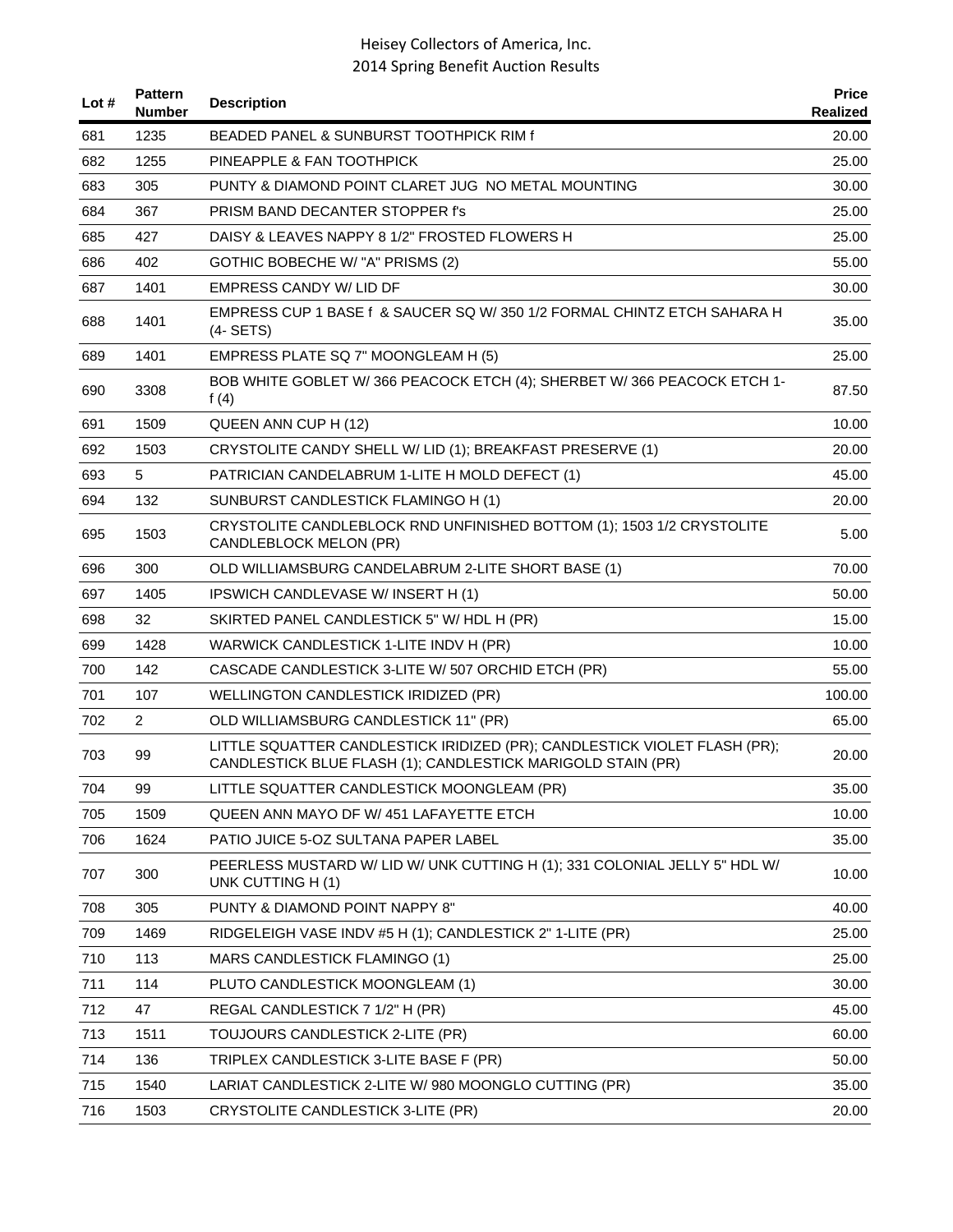| Lot # | <b>Pattern</b><br><b>Number</b> | <b>Description</b>                                                                                                                                              | <b>Price</b><br>Realized |
|-------|---------------------------------|-----------------------------------------------------------------------------------------------------------------------------------------------------------------|--------------------------|
| 717   | 1541                            | ATHENA CANDLESTICK 2-LITE (PR)                                                                                                                                  | 20.00                    |
| 718   | 1503                            | CRYSTOLITE CANDLESTICK 2-LITE (PR)                                                                                                                              | 20.00                    |
| 719   | 1021                            | CHRISTINE CREAM & SUGAR W/ LID W/ 741 CHANTILLY CUTTING H                                                                                                       | 230.00                   |
| 720   | 466                             | PANEL & DOUBLE PLEAT NAPPY 4" H (6)                                                                                                                             | 80.00                    |
| 721   | 5025                            | TYROLEAN GOBLET SHORT STEM 10-OZ W/ 507 ORCHID ETCH (4)                                                                                                         | 25.00                    |
| 722   | 1509                            | QUEEN ANN MINT 5 1/2" DF W/ 507 ORCHID ETCH (1); 6 LADLE MAYO W/ UNK<br>CUTTING (1)                                                                             | 10.00                    |
| 723   | 5025                            | TYROLEAN CHAMPAGNE 6-OZ W/ 507 ORCHID ETCH (5)                                                                                                                  | 25.00                    |
| 724   | 1519                            | WAVERLY CREAM & SUGAR INDV W/ 507 ORCHID ETCH H (1-SET); 1401 EMPRESS<br>TRAY FOR INDV SET (1)                                                                  | 25.00                    |
| 725   | 1540                            | LARIAT COLOGNE W/ STOPPER 1-CLOUDY (2)                                                                                                                          | 20.00                    |
| 726   | 1567                            | PLANTATION BUTTER W/LID 1/4-LB H                                                                                                                                | 45.00                    |
| 727   | 1183                            | REVERE SUGAR W/ SILVER OVERLAY H (1); CREAM W/ UNK CUTTING H (1)                                                                                                | 5.00                     |
| 728   | 1184                            | YEOMAN FRENCH DRESSING BOAT W/ UNK CUTTING H (1); UNDERPLATE 7" W/ UNK<br>CUTTING H(1)                                                                          | 25.00                    |
| 729   | 354                             | WIDE FLAT PANEL STACK SET: CREAM & SUGAR BUTTER PAT H                                                                                                           | 40.00                    |
| 730   | 354                             | WIDE FLAT PANEL CREAM & SUGAR FOR STACK SET FLAMINGO H                                                                                                          | 65.00                    |
| 731   | 1401                            | EMPRESS CREAM DF W/ GOLD DÉCOR (1); 341 PURITAN PICKLE JAR W/ LID W/<br>GOLD DÉCOR (1)                                                                          | 15.00                    |
| 732   | 433                             | GREEK KEY TUMBLER 8-OZ H (1); 353 MEDIUM FLAT PANEL CRUET 6-OZ W/ 5<br>STOPPER (1)                                                                              | 25.00                    |
| 733   | 1184                            | YEOMAN CUP DO MOONGLEAM 2-BASE f's (4); 1212 CRIM PUNCH CUP CUSTARD H<br>(1); 1184 YEOMAN CUP DO FLAMINGO H (1)                                                 | 50.00                    |
| 734   | 373                             | OLD WILLIAMSBURG JUICE FTD SUN PURPLE (5); 1401 EMPRESS CREAM INDV SUN<br>PURPLE (1); 411 TUDOR SUGAR W/ LID SUN PURPLE (1)                                     | 20.00                    |
| 735   | 116                             | OAK LEAF CANDLESTICK 1-LITE FROSTED LEAVES FLAMINGO (1)                                                                                                         | 20.00                    |
| 736   | 1250                            | GROOVE & SLASH NAPPY 4" (1); 1201 FANDANGO NAPPY 4 1/2" (1)                                                                                                     | 30.00                    |
| 737   | 411                             | TUDOR BON BON 2- HDL W/ UNK CUTTING HAWTHORNE H (1); BON BON 2- HDL<br>HAWTHORNE H(1)                                                                           | 75.00                    |
| 738   | 1184                            | YEOMAN PLATE 6" DO W/ 447 EMPRESS ETCH MARIGOLD (2); PLATE 7 1/2" HARVEY<br>AMBER (1)                                                                           | 55.00                    |
| 739   | $300-0$                         | OLD WILLIAMSBURG CANDELABRA W/ BOBECHES & PRISMS 1-LITE (1); 1225 PLAIN<br><b>BAND TOOTHPICK (1)</b>                                                            | 40.00                    |
| 740   | 1255                            | PINEAPPLE & FAN TANKARD 1/2-PINT SOUV "REBELLION GETTYSBURG 1862"<br>CUSTARD BASE f (1); 1220 PUNTY BAND TUMBLER 8-OZ SOUV "J. C. W. & CO 1906"<br>CUSTARD H(1) | 40.00                    |
| 741   | 350                             | PINWHEEL & FAN PUNCH BOWL BASE ONLY H                                                                                                                           | 15.00                    |
| 742   | 1295                            | BEADED SWAG TOOTHPICK SOUV "AKRON IA" RUBY FLASH (1); TOOTHPICK RUBY<br>FLASH (1)                                                                               | 25.00                    |
| 743   | $\mathbf{1}$                    | ELEPHANT LARGE C                                                                                                                                                | 65.00                    |
| 744   | 1555                            | CORNUCOPIA VASE "ELF SHOE" 7"                                                                                                                                   | 10.00                    |
| 745   | 1503                            | CRYSTOLITE NUT SWAN 6 1/2" (1); NUT SWAN INDV (6)                                                                                                               | 32.50                    |
| 746   | 1401                            | EMPRESS NUT INDV DF SAHARA FT f (1); 354 WIDE FLAT PANEL BUTTER PAT H (1);<br>354 WIDE FLAT PANEL BUTTER PAT FLAMINGO H (1)                                     | 35.00                    |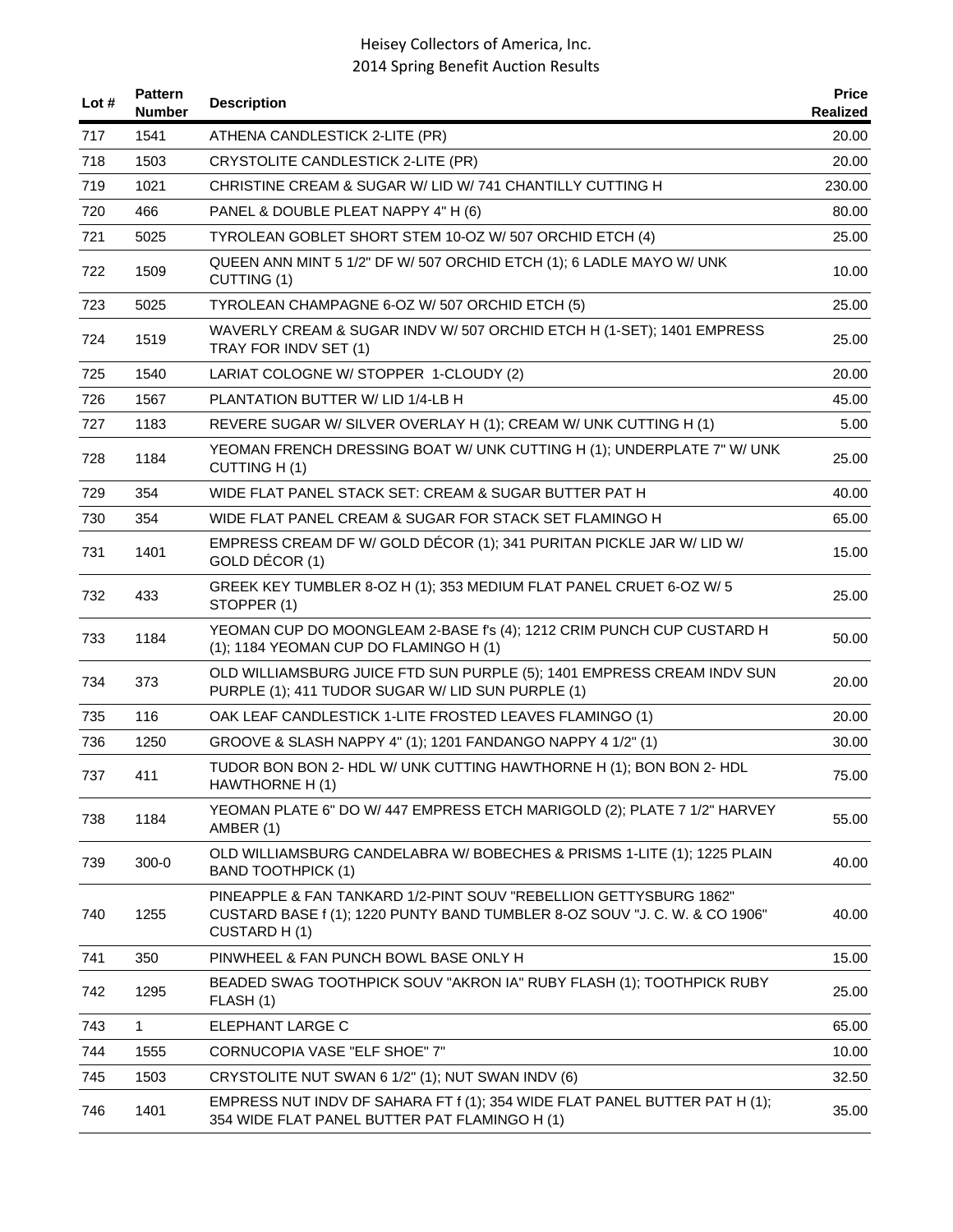| Lot $#$ | <b>Pattern</b><br><b>Number</b> | <b>Description</b>                                                                                     | <b>Price</b><br><b>Realized</b> |
|---------|---------------------------------|--------------------------------------------------------------------------------------------------------|---------------------------------|
| 747     | 517                             | CIRCLE PAIR COLOGNE W/69 DAUBER BROKEN FLAMINGO                                                        | 55.00                           |
| 748     | 1521                            | QUILT ASHTRAY                                                                                          | 20.00                           |
| 749     | 1503 1/4                        | CRYSTOLITE CANDLEBLOCK SQ (PR); 1503 CANDLEBLOCK RND (1)                                               | 15.00                           |
| 750     | 99                              | LITTLE SQUATTER CANDLESTICK 1-LITE MOONGLEAM H (PR)                                                    | 35.00                           |
| 751     | 315                             | PANELED CANE CRUET 6-OZ NO STOPPER (1); 351 PRISCILLA MUSTARD W/ LID H (1)                             | 5.00                            |
| 752     | 1205                            | FANCY LOOP BAR 2-OZ EMERALD GOOD GOLD (1); 3390 CARCASSONNE<br>CIGARETTE HOLDER FTD W/ UNK CUTTING (1) | 40.00                           |
| 753     | 1503                            | CRYSTOLITE TUMBLER 10-OZ H (2); CIGARETTE HOLDER FTD H (1)                                             | 50.00                           |
| 754     | 419                             | SUSSEX GOBLET 8-OZ MOONGLEAM BOWL H                                                                    | 25.00                           |
| 755     | 1205                            | FANCY LOOP PICKLE OVAL 7 1/2"                                                                          | 20.00                           |
| 756     | 3380                            | OLD DOMINION GOBLET 10-OZ HI STEM DO ALEXANDRITE (2)                                                   | 220.00                          |
| 757     | 479                             | PETAL CREAM & SUGAR FLAMINGO H                                                                         | 20.00                           |
| 758     | 479                             | PETAL CREAM & SUGAR W/ UNK CUTTING FLAMINGO H                                                          | 65.00                           |
| 759     | 1401                            | EMPRESS PLATE 7 1/2" RND SAHARA H (12)                                                                 | 30.00                           |
| 760     | 407                             | COARSE RIB CELERY 9" MARIGOLD STAIN H                                                                  | 20.00                           |
| 761     | 1205                            | FANCY LOOP PLATE 8 1/2" (1); BON TON #1 FAIR GOLD (1)                                                  | 35.00                           |
| 762     | 1225                            | PLAIN BAND BUTTER W/ LID FOR TABLE SET H (1); SUGAR W/ LID FOR TABLE SET<br>(1)                        | 30.00                           |
| 763     | 1225                            | PLAIN BAND NAPPY DEEP 6" (1); NAPPY 4" (4); NAPPY DEEP 4" (1)                                          | 15.00                           |
| 764     | 1184                            | YEOMAN CUP AFTER DINNER DO H (8)                                                                       | 50.00                           |
| 765     | 2351                            | NEWTON SODA 12-OZ W/ 413 RENAISSANCE ETCH (1); 3333 OLD GLORY COCKTAIL 3-<br>OZH(1)                    | 12.50                           |
| 766     | 1489                            | PURITAN CIGARETTE BOX LARGE HORSEHEAD FINIAL LID R                                                     | 30.00                           |
| 767     | 1489                            | PURITAN CIGARETTE BOX 4" FROSTED HORSEHEAD FINIAL                                                      | 30.00                           |
| 768     | 517                             | TUMBLE-UP JUG 1-QT W/ 197 TUMBLER H                                                                    | 60.00                           |
| 769     | 300                             | PEERLESS NAPPY 4 1/2" H (1); NAPPY 4" H SUN PURPLE (1); CELERY 10" H (1)                               | 25.00                           |
| 770     | 350                             | PINWHEEL & FAN PUFF BOX W/ METAL LID H                                                                 | 17.50                           |
| 771     | 393                             | NARROW FLUTE PUNCH BOWL BASE ONLY H                                                                    | 35.00                           |
| 772     | 7000                            | SUNFLOWER TUMBLER H (5); SUGAR H (1)                                                                   | 35.00                           |
| 773     | 393                             | NARROW FLUTE SUGAR DOMINO FTD INDV H                                                                   | 15.00                           |
| 774     | 1567                            | PLANTATION BOWL DRESSING 2- PRT H                                                                      | 25.00                           |
| 775     | 473                             | NARROW FLUTE W/ RIM STACK SET: CREAM BASE R & SUGAR BUTTER PAT H                                       | 40.00                           |
| 776     | 1184                            | YEOMAN CRUET 2-OZ DO H                                                                                 | 10.00                           |
| 777     | 1567                            | PLANTATION GOBLET 1-SUN PURPLE (2)                                                                     | 10.00                           |
| 778     | 1509                            | QUEEN ANN CANDLESTICK 2-HDL PEG LEG (PR)                                                               | 12.50                           |
| 779     | 1538                            | RABBIT PAPER WEIGHT FROSTED BOTTOM                                                                     | 50.00                           |
| 780     | 1541                            | <b>SCOTTY DOG</b>                                                                                      | 45.00                           |
| 781     | 465                             | RECESSED PANEL CANDY W/ LID 5-LB W/ UNK CUTTING H                                                      | 600.00                          |
| 782     | 1466                            | STAR RELISH 5-PRT W/896 SUNGATE ETCH PAPER LABEL                                                       | 40.00                           |
| 783     | 5072                            | ROSE STEM GOBLET W/ 515 HEISEY ROSE ETCH PAPER LABEL H (2)                                             | 20.00                           |
| 784     | 5072                            | ROSE STEM SHERBET W/ 515 HEISEY ROSE ETCH PAPER LABEL (8)                                              | 20.00                           |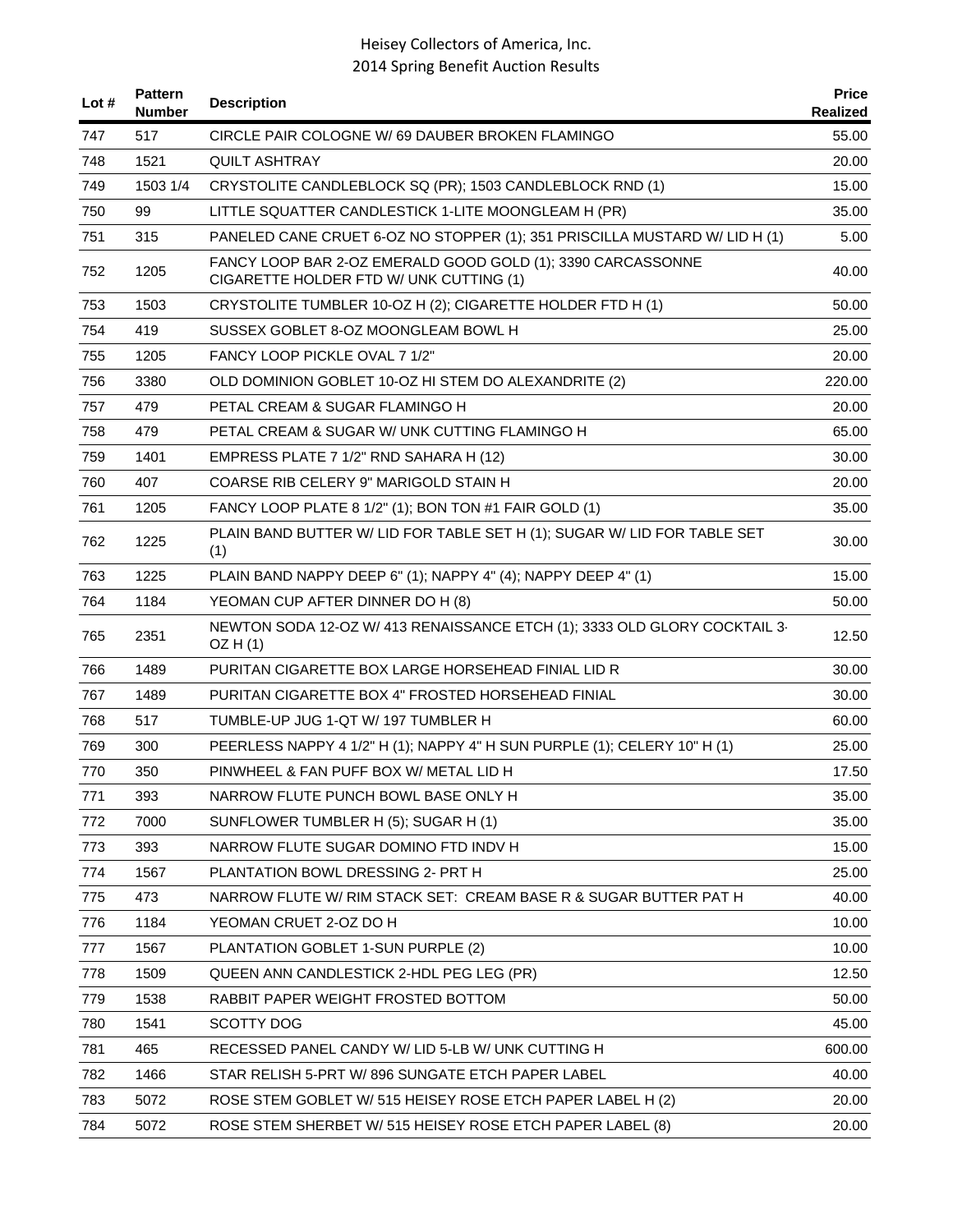| Lot # | <b>Pattern</b><br><b>Number</b> | <b>Description</b>                                                                                                                       | <b>Price</b><br>Realized |
|-------|---------------------------------|------------------------------------------------------------------------------------------------------------------------------------------|--------------------------|
| 785   | 5072                            | ROSE STEM COCKTAIL (2); WINE H (1)                                                                                                       | 20.00                    |
| 786   | 341                             | PURITAN ICE TUB H                                                                                                                        | 30.00                    |
| 787   | 1183                            | REVERE CAKE SALVER 11 1/2" W/ UNK CUTTING H                                                                                              | 120.00                   |
| 788   | 369                             | HARTMAN NAPPY 8 1/2" NO OPTIC H RIM f                                                                                                    | 10.00                    |
| 789   | 1509                            | QUEEN ANN LEMON W/ LID FROSTED FINIAL H BASE f                                                                                           | 12.50                    |
| 790   | 1405                            | IPSWICH GOBLET H (3); FINGER BOWL (1); UNDERPLATE H (1)                                                                                  | 55.00                    |
| 791   | 338                             | VASE SWEET PEA 8" H                                                                                                                      | 25.00                    |
| 792   | 355                             | QUATOR CREAM & SUGAR HOTEL W/ UNK CUTTING H                                                                                              | 25.00                    |
| 793   | 1503                            | CRYSTOLITE RELISH 3-PRT OVAL 12" PAPER LABEL HDL C'S (1); CELERY 12" H RIM f<br>(1); CELERY & OLIVE 12" H (1)                            | 20.00                    |
| 794   | 5003                            | CRYSTOLITE ICE TEA 10-OZ FTD (6)                                                                                                         | 20.00                    |
| 795   | 5003                            | CRYSTOLITE ICE TEA 10-OZ FTD (6)                                                                                                         | 20.00                    |
| 796   | 1184                            | YEOMAN BOWL FRUIT OVAL 9 1/2" W/ UNK CUTTING H                                                                                           | 30.00                    |
| 797   | 1503                            | CRYSTOLITE CONSERVE 2-HDL 2-PRT H                                                                                                        | 15.00                    |
| 798   | 465                             | RECESSED PANEL CANDY W/ LID 1/4-LB H                                                                                                     | 90.00                    |
| 799   | 393                             | NARROW FLUTE SHERBET H (6); TRAY OVAL 10" H (7)                                                                                          | 45.00                    |
| 800   | 1503                            | CRYSTOLITE CUP H & SAUCER (12-SETS)                                                                                                      | 25.00                    |
| 801   | 1503                            | CRYSTOLITE NAPPY 8" H (1); NAPPY 4" H (12)                                                                                               | 30.00                    |
| 802   | 1503                            | CRYSTOLITE NAPPY 5" H (4)                                                                                                                | 12.50                    |
| 803   | 5003                            | CRYSTOLITE OYSTER COCKTAIL 3 1/2-OZ (6)                                                                                                  | 20.00                    |
| 804   | 5003                            | CRYSTOLITE OYSTER COCKTAIL 3 1/2-OZ (8)                                                                                                  | 15.00                    |
| 805   | 300                             | PEERLESS NAPPY 7 1/2" H (1); NAPPY 4" H (6)                                                                                              | 45.00                    |
| 806   | 353                             | MEDIUM FLAT PANEL CHEESE & CRACKER H                                                                                                     | 27.50                    |
| 807   | 1503                            | CRYSTOLITE PLATE 10" DINNER STAR BOTTOM H                                                                                                | 27.50                    |
| 808   | 1540                            | LARIAT PLATE 10 1/2" DINNER                                                                                                              | 55.00                    |
| 809   | 3389                            | DUQUESNE CHAMPAGNE 5-OZ W/ 448 OLD COLONY ETCH (4)                                                                                       | 12.50                    |
| 810   | 5003                            | CRYSTOLITE JUICE 5-OZ (2)                                                                                                                | 30.00                    |
| 811   | 5003                            | CRYSTOLITE TUMBLER 8-OZ (3)                                                                                                              | 25.00                    |
| 812   | 1295                            | BEADED SWAG TABLE SET: BUTTER W/ LID; CREAM; SUGAR W/ LID MIS MATCHED<br>COLOR; SPOONER; ALL OPAL W/ PINK & ROSE DECOR FAIR GOLD         | 175.00                   |
| 813   | 393                             | NARROW FLUTE TABLE SET: BUTTER W/ LID H TOP C; CREAM H; SUGAR W/ LID H<br><b>BASE C; SPOONER H</b>                                       | 40.00                    |
| 814   | 300                             | PEERLESS TABLE SET: BUTTER W/ LID BASE F FAIR GOLD; CREAM BASE F FAIR<br>GOLD; SUGAR W/ LID BASE F'S FAIR GOLD; SPOONER BASE F FAIR GOLD | 85.00                    |
| 815   | 5003                            | CRYSTOLITE COCKTAIL 3-OZ (3)                                                                                                             | 10.00                    |
| 816   | 300 1/2                         | PEERLESS JAR PICKLE W/ LID                                                                                                               | 30.00                    |
| 817   | 352                             | FLAT PANEL JAR LAVENDER W/ LID 5-OZ H                                                                                                    | 27.50                    |
| 818   | 353                             | MEDIUM FLAT PANEL JAR LAVENDER W/ LID 5-OZ H                                                                                             | 25.00                    |
| 819   | 1590                            | ZODIAC SHERBET FTD 5-OZ PAPER LABEL                                                                                                      | 25.00                    |
| 820   | 1401                            | <b>EMPRESS MINT DF 6" H</b>                                                                                                              | 10.00                    |
| 821   | 1170                            | PLEAT & PANEL CREAM & SUGAR NO LID H                                                                                                     | 5.00                     |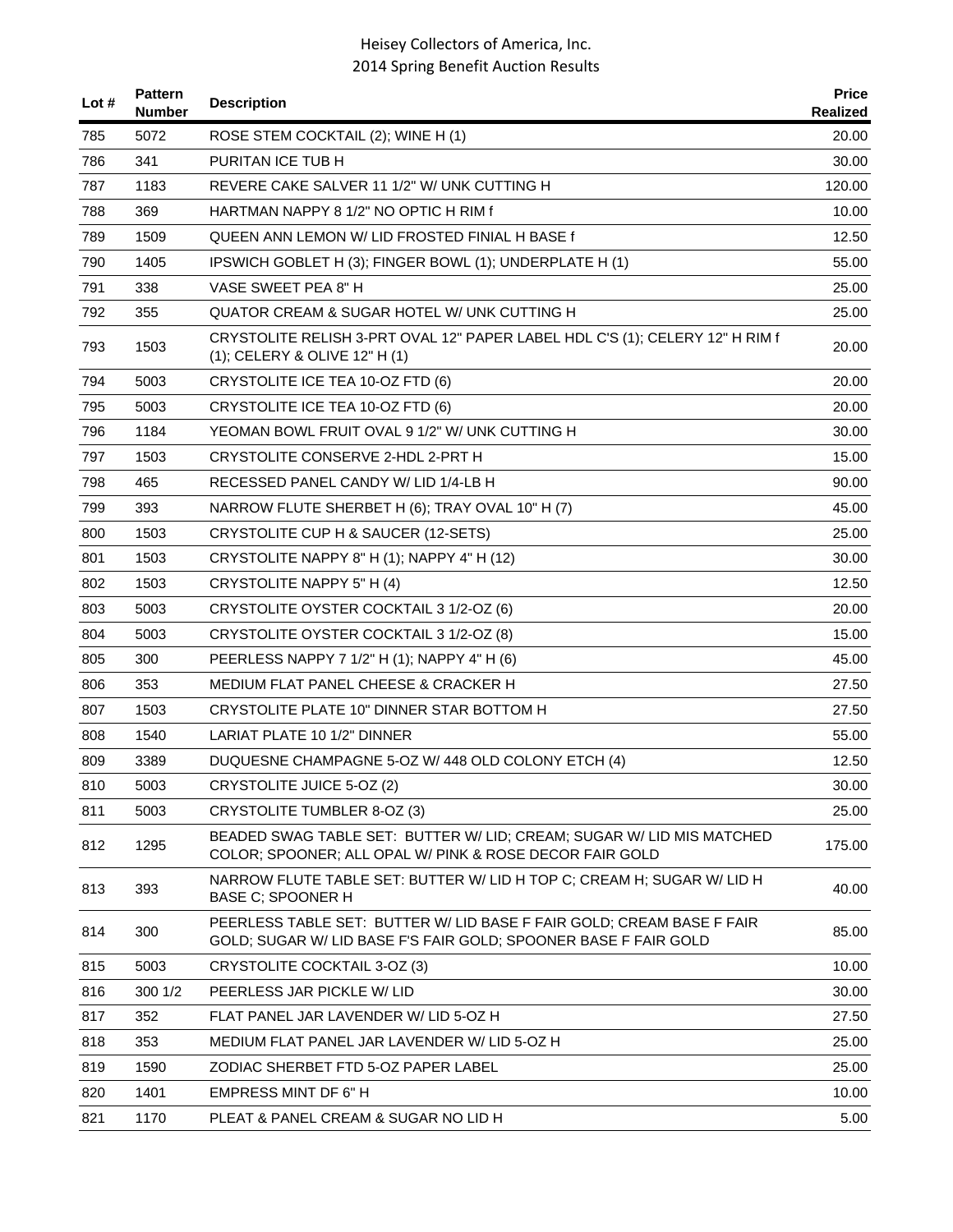| Lot $#$ | <b>Pattern</b><br>Number | <b>Description</b>                                                                                                                            | <b>Price</b><br>Realized |
|---------|--------------------------|-----------------------------------------------------------------------------------------------------------------------------------------------|--------------------------|
| 822     | 5019                     | WAVERLY GOBLET 10-OZ H                                                                                                                        | 5.00                     |
| 823     | 5072                     | ROSE STEM GOBLET (3)                                                                                                                          | 12.50                    |
| 824     | 112                      | MERCURY CANDLESTICK 1-LITE FLAMINGO (PR)                                                                                                      | 15.00                    |
| 825     | 1503                     | CRYSTOLITE CANDY 7" W/ LID H                                                                                                                  | 15.00                    |
| 826     | 3357                     | KING ARTHUR SHERBET 5-OZ FLAMINGO H (4)                                                                                                       | 72.50                    |
| 827     | 1503                     | CRYSTOLITE CIGARETTE HOLDER RND H (1); 1469 1/2 RIDGELEIGH NUT INDV 2-PRT<br>(1); 1280 WINGED SCROLL TRINKET BOX BOTTOM EMERALD GOOD GOLD (1) | 27.50                    |
| 828     | 5025                     | TYROLEAN COCKTAIL (1); 5024 OXFORD COCKTAIL H (1)                                                                                             | 5.00                     |
| 829     | 5072                     | ROSE STEM ICE TEA FTD                                                                                                                         | 5.00                     |
| 830     | 3408                     | JAMESTOWN SHERRY                                                                                                                              | 20.00                    |
| 831     | 1559                     | COLUMBIA CANDLESTICK 1-LITE CRIMPED (PR)                                                                                                      | 30.00                    |
| 832     |                          | PUFF BOX W/ UNK NUMBER & NAME 6" NO LID STAR BOTTOM H BASE f                                                                                  | 5.00                     |
| 833     | 1469                     | RIDGELEIGH ASHTRAY BRIDGE RND H (7)                                                                                                           | 12.50                    |
| 834     | 310                      | RING BAND NAPPY 4 1/2" CUSTARD SOUV "OBERLIN" H POOR GOLD (1): 1225 PLAIN<br>BAND SUGAR INDV CUSTARD SOUV "PENACOOK NH" H (1)                 | 37.50                    |
| 835     | 1280                     | WINGED SCROLL NAPPY 4 1/2" CUSTARD                                                                                                            | 20.00                    |
| 836     | 5                        | PATRICIAN CANDELABRUM 10" H (1)                                                                                                               | 25.00                    |
| 837     | 1503                     | CRYSTOLITE NUT SWAN 6 1/2" RIM f (1); NUT SWAN INDV SUN PURPLE (1)                                                                            | 7.50                     |
| 838     | 341                      | PURITAN NAPPY 8" H (1); SALT INDV (1)                                                                                                         | 10.00                    |
| 839     | 4225                     | COBEL COCKTAIL SHAKER W/ STRAINER & STOPPER 2-QT SLIGHTLY CLOUDY                                                                              | 30.00                    |
| 840     | 4225                     | COBEL COCKTAIL SHAKER W/ STRAINER & STOPPER 1-QT                                                                                              | 25.00                    |
| 841     | 1503                     | CRYSTOLITE CELERY & OLIVE H                                                                                                                   | 7.50                     |
| 842     | 433                      | GREEK KEY SHERBET LOW FTD 4-OZ H 1-RIM f 1-BASE f (4)                                                                                         | 20.00                    |
| 843     | 1184                     | YEOMAN OYSTER COCKTAIL DO MOONGLEAM (6)                                                                                                       | 50.00                    |
| 844     | 300                      | PEERLESS WINE 2-OZ H                                                                                                                          | 5.00                     |
| 845     | 1205                     | <b>FANCY LOOP TOOTHPICK</b>                                                                                                                   | 40.00                    |
| 846     | 1469                     | RIDGELEIGH MUSTARD HW/LID W/10 PADDLE                                                                                                         | 7.50                     |
| 847     | 1405                     | IPSWICH PLATE RND 6" (7)                                                                                                                      | 30.00                    |
| 848     | 373                      | OLD WILLIAMSBURG GOBLET H RIM f (1); 1469 RIDGELEIGH VASE 6" H SUN PURPLE<br>RIM f (1); 29 SANFORD CANDLESTICK H GOOD GOLD (1)                | 15.00                    |
| 849     | 1447                     | ROCOCO RELISH COMBINATION W/ LID W/ UNK CUTTING (1); 6 MAYO LADLE H (1)                                                                       | 55.00                    |
| 850     | 4085                     | SATURN BALL VASE 9" ZIRCON                                                                                                                    | 450.00                   |
| 851     | 101                      | <b>TROPICAL FISH</b>                                                                                                                          | 1,000.00                 |
| 852     | 467                      | <b>HELMET BASKET 10" FLAMINGO H</b>                                                                                                           | 500.00                   |
| 853     | 4044                     | NEW ERA GOBLET 10-OZ W/825 SEA GLADE CUTTING (2); PLATE 9" W/825 SEA<br><b>GLADE CUTTING (1)</b>                                              | 300.00                   |
| 854     | 4027                     | BETHEL DECANTER 1-QT W/ STEEPLE STOPPER X W/ 493 CIRCUS CAMEL                                                                                 | 400.00                   |
| 855     | 2052                     | BAR 2-OZ W/ 471 CIRCUS RUBE                                                                                                                   | 325.00                   |
| 856     | 2052                     | BAR 2-OZ W/ 475 CIRCUS ELEPHANT                                                                                                               | 350.00                   |
| 857     | 2052                     | BAR 2-OZ W/476 CIRCUS WESTERN SCENE                                                                                                           | 400.00                   |
| 858     | 3397                     | GASCONY BAR 2 1/2-OZ W/ 402 FOX CHASE ETCH (2)                                                                                                | 50.00                    |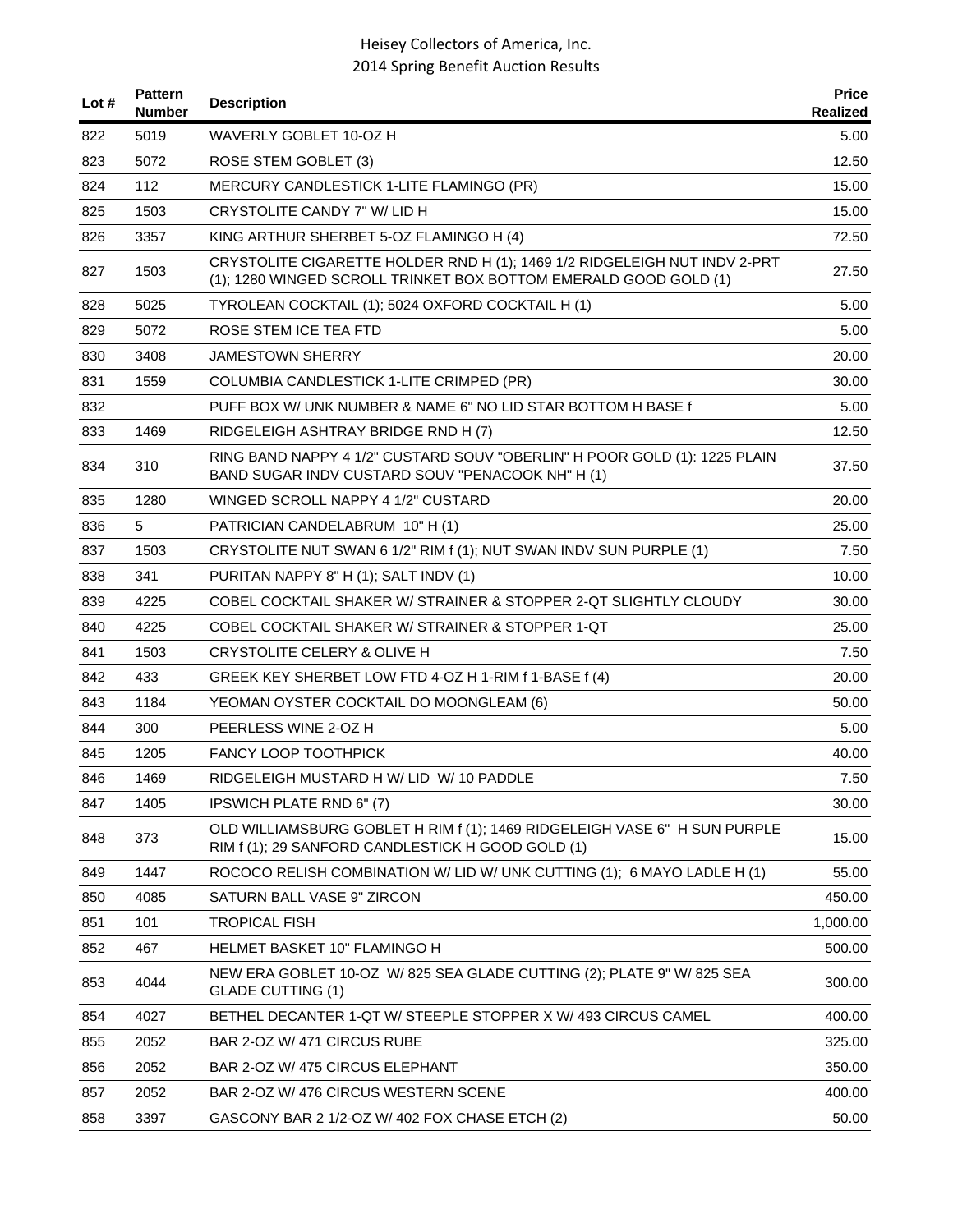| Lot $#$ | <b>Pattern</b><br><b>Number</b> | <b>Description</b>                                                                                                                       | <b>Price</b><br>Realized |
|---------|---------------------------------|------------------------------------------------------------------------------------------------------------------------------------------|--------------------------|
| 859     | 4002                            | AQUA CALIENTE COCKTAIL 4-OZ W/ 465 GOLF SCENE ETCH                                                                                       | 140.00                   |
| 860     | 3397                            | GASCONY SODA 5-OZ TANGERINE BOWL 1-RIM X (2)                                                                                             | 200.00                   |
| 861     | 1567                            | PLANTATION PLATE COUPE 7"                                                                                                                | 500.00                   |
| 862     | 1567                            | PLANTATION CANDY W/ LID 7" H                                                                                                             | 850.00                   |
| 863     | 1567                            | PLANTATION CIGARETTE BOX W/LID 6" H                                                                                                      | 275.00                   |
| 864     | 325                             | PILLOWS BOWL ROSE FTD H                                                                                                                  | 85.00                    |
| 865     | 355                             | QUATOR SUGAR INDV W/ UNK CUTTING H                                                                                                       | 10.00                    |
| 866     | 150                             | BANDED FLUTE TRAY 12 1/2" H                                                                                                              | 55.00                    |
| 867     | 100                             | ASIATIC PHEASANT H (PR)                                                                                                                  | 150.00                   |
| 868     | 1                               | HORSEHEAD BOOKEND (1)                                                                                                                    | 85.00                    |
| 869     | 1231                            | RIBBED OCTAGON CELERY 12" W/ UNK CUTTING H                                                                                               | 15.00                    |
| 870     | 48                              | EPERGNE MADE FROM #2 SAUCER 11"; #3 SAUCER 14" PAPER LABEL; #5<br>CENTERPOST 6 1/2" H; #6 VASE H; USING 301 SHORT BASE; #1 SPOOL (6-PCS) | 550.00                   |
| 871     | $\overline{2}$                  | <b>EPERGNE SAUCER 11"</b>                                                                                                                | 175.00                   |
| 872     | 3                               | <b>EPERGNE SAUCER 14"</b>                                                                                                                | 375.00                   |
| 873     | $300 - 4$                       | OLD WILLIAMSBURG CANDELABRUM 4-LITE TALL BASE                                                                                            | 150.00                   |
| 874     | 301                             | OLD WILLIAMSBURG CANDELABRUM 2-LITE SHORT BASE W/ ALEXANDRITE<br><b>BOBECHES</b>                                                         | 300.00                   |
| 875     | 21                              | ARISTOCRAT CANDLESTICK DESK H (PR)                                                                                                       | 100.00                   |
| 876     | 520                             | <b>INNOVATION CANDLE LAMP H</b>                                                                                                          | 65.00                    |
| 877     | 137                             | CONCAVE CIRCLE CANDLESTICK (PR)                                                                                                          | 75.00                    |
| 878     | 109                             | PETTICOAT DOLPHIN CANDLESTICK MOONGLEAM (PR)                                                                                             | 300.00                   |
| 879     | 1401                            | EMPRESS CANDLESTICK 2-HDL PEG LEG SAHARA H (PR)                                                                                          | 65.00                    |
| 880     | 1519                            | <b>WAVERLY CANDLESTICK 1-LITE (PR)</b>                                                                                                   | 30.00                    |
| 881     | 30                              | TOM THUMB CANDLESTICK TOY H (PR)                                                                                                         | 30.00                    |
| 882     | 402                             | <b>GOTHIC CANDLESTICK H (PR)</b>                                                                                                         | 200.00                   |
| 883     | 1540                            | LARIAT CANDLEBLOCK 3-LITE (PR)                                                                                                           | 375.00                   |
| 884     | 136                             | TRIPLEX CANDLESTICK 3-LITE FLAMINGO H (PR)                                                                                               | 225.00                   |
| 885     | 341                             | OLD WILLIAMSBURG EPERGNE CANDLE HOLDER FTD 5 1/2" (PR)                                                                                   | 150.00                   |
| 886     | 1401                            | EMPRESS CANDLESTICK DF 6" MOONGLEAM H (PR)                                                                                               | 350.00                   |
| 887     | 1401                            | EMPRESS CANDLESTICK DF 6" FLAMINGO H (PR)                                                                                                | 225.00                   |
| 888     | 1401                            | EMPRESS CANDLESTICK DF 6" SAHARA H (PR)                                                                                                  | 135.00                   |
| 889     | 1401                            | EMPRESS CANDLESTICK DF 6" (PR)                                                                                                           | 75.00                    |
| 890     | 135                             | EMPRESS CANDLESTICK 6" MOONGLEAM (PR)                                                                                                    | 200.00                   |
| 891     | 1951                            | CABOCHON CANDLESTICK 2-LITE H (PR)                                                                                                       | 45.00                    |
| 892     | 16                              | CLASSIC CANDLESTICK 9" (1)                                                                                                               | 20.00                    |
| 893     | 100                             | CENTENNIAL CANDLESTICK 9" H (PR)                                                                                                         | 40.00                    |
| 894     | 1445                            | GRAPE CLUSTER CANDELABRA 1-LITE H (PR)                                                                                                   | 100.00                   |
| 895     | 112                             | MERCURY CANDLESTICK 9" FLAMINGO H (PR)                                                                                                   | 450.00                   |
| 896     | 1                               | GEORGIAN CANDLESTICK 9" (PR)                                                                                                             | 35.00                    |
| 897     | 71                              | OVAL CANDLESTICK W/ UNK CUTTING H (PR)                                                                                                   | 150.00                   |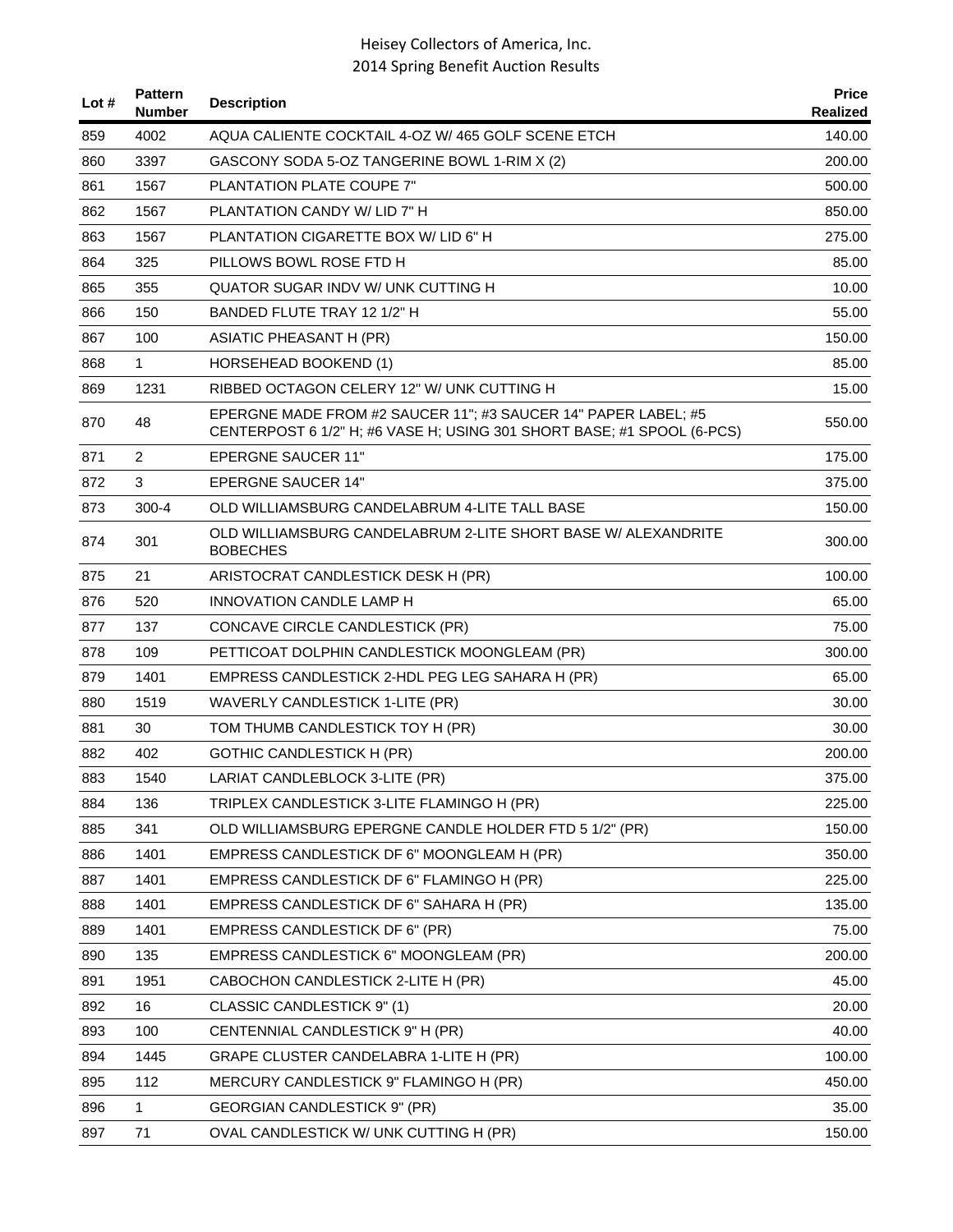| Lot # | <b>Pattern</b><br>Number | <b>Description</b>                                                                                                          | <b>Price</b><br>Realized |
|-------|--------------------------|-----------------------------------------------------------------------------------------------------------------------------|--------------------------|
| 898   | 25                       | FEDERAL CANDLESTICK 9" (PR)                                                                                                 | 110.00                   |
| 899   | 35                       | ARISTOCRAT CANDELABRUM 1-LITE 19" W/ 5" C PRISMS (1)                                                                        | 230.00                   |
| 900   | 17                       | CLASSIC CANDELABRUM 1-LITE 16" W/ 3 1/2" C PRISMS (1)                                                                       | 110.00                   |
| 901   | 335                      | PRINCE OF WALES PLUMES BOWL ROSE FTD H                                                                                      | 85.00                    |
| 902   | 343                      | SUNBURST BOWL ROSE FTD H                                                                                                    | 35.00                    |
| 903   | 150                      | BANDED FLUTE BEDROOM SET: MATCHBOX W/ LID H; TANKARD W/ LID 1-PINT H;<br>CANDLESTICK SAUCER FTD; TUMBLER 8-OZ H; TRAY 13" H | 300.00                   |
| 904   | 341                      | PURITAN CANDY FTD W/LID 5-LB H                                                                                              | 1,400.00                 |
| 905   | 341                      | PURITAN CANDY FTD W/ LID 3-LB H FINIAL R                                                                                    | 45.00                    |
| 906   | 341                      | PURITAN CANDY FTD W/ LID 2-LB H                                                                                             | 350.00                   |
| 907   | 341                      | PURITAN CANDY FTD W/ LID 1-LB W/ UNK CUTTING H                                                                              | 95.00                    |
| 908   | 4225                     | COBEL COCKTAIL SHAKER W/ STRAINER & STOPPER W/ UNK CUTTING SAHARA                                                           | 325.00                   |
| 909   | 3386                     | DIAMOND ROSE PILSNER 10-OZ SAHARA RIM ROUGH                                                                                 | 155.00                   |
| 910   | 1951                     | CABOCHON CANDY W/ LID 6" DAWN H                                                                                             | 190.00                   |
| 911   | 1503                     | CRYSTOLITE COLOGNE W/ DAUBER (2); PUFF BOX W/ LID H (1); TRAY OVAL 13" H (1)                                                | 60.00                    |
| 912   | 8025                     | BANDED DIAMOND FOOT BOWL FRUIT OVAL 9" FTD H                                                                                | 45.00                    |
| 913   | 8025                     | BANDED DIAMOND FOOT MINT 5" H                                                                                               | 230.00                   |
| 914   | 8025                     | BANDED DIAMOND FOOT NUT INDV H                                                                                              | 425.00                   |
| 915   | 464                      | RIBBON CANDY PITCHER 1-PINT FOOT f H                                                                                        | 300.00                   |
| 916   | 50                       | CABOCHON HEISEY ADVERTISING SIGN FROSTED                                                                                    | 100.00                   |
| 917   | 50                       | CABOCHON HEISEY ADVERTISING SIGN FROSTED                                                                                    | 100.00                   |
| 918   | 4036 1/2                 | MARSHALL DECANTER W/ STOPPER NOT GROUND 1-QT W/ 926 GEORGE VI<br><b>CUTTING</b>                                             | 250.00                   |
| 919   | 5013                     | SHASTA CHAMPAGNE 6-OZ W/926 GEORGE VI CUTTING                                                                               | 25.00                    |
| 920   | 5013                     | SHASTA COCKTAIL 2 1/2-OZ W/ 926 GEORGE VI CUTTING                                                                           | 90.00                    |
| 921   | 3304                     | UNIVERSAL CHAMPAGNE HOLLOW STEM 6-OZ W/926 GEORGE VI CUTTING RIM f                                                          | 30.00                    |
| 922   | 4036 1/2                 | MARSHALL DECANTER W/ STOPPER NOT GROUND 1-QT W/ 926 GEORGE VI<br><b>CUTTING</b>                                             | 375.00                   |
| 923   | 5013                     | SHASTA WINE 3 1/2-OZ W/ 926 GEORGE VI CUTTING (5)                                                                           | 400.00                   |
| 924   | 5013                     | SHASTA GOBLET 10-OZ W/ 926 GEORGE VI CUTTING (6)                                                                            | 325.00                   |
| 925   |                          | HEISEY ADVERTISING SIGN MIRROR BLUE & SILVER                                                                                | 150.00                   |
| 926   | 1447                     | ROCOCO COMPORT HI FTD 6 1/2" H                                                                                              | 20.00                    |
| 927   | 372                      | MCGRADY SYRUP 5-OZ H                                                                                                        | 15.00                    |
| 928   | 1225                     | PINEAPPLE & FAN SPOONER GOOD GOLD                                                                                           | 25.00                    |
| 929   | 113                      | MARS CANDLESTICK 1-LITE FLAMINGO W/ SILVER OVERLAY (1); 22 WINDSOR<br>CANDLESTICK 9" IRIDIZED RIM F (1)                     | 15.00                    |
| 930   | 1401                     | EMPRESS CANDLESTICK W/454 ANTARCTIC ETCH (1)                                                                                | 50.00                    |
| 931   | 71                       | <b>OVAL CANDLESTICK (1)</b>                                                                                                 | 105.00                   |
| 932   | 3416                     | <b>BARBARA FRITCHE GOBLET</b>                                                                                               | 25.00                    |
| 933   | 4002                     | AQUA CALIENTE COCKTAIL W/ 467 TALLY HO ETCH (2)                                                                             | 25.00                    |
| 934   | 112                      | MERCURY CANDLESTICK 1-LITE (PR)                                                                                             | 15.00                    |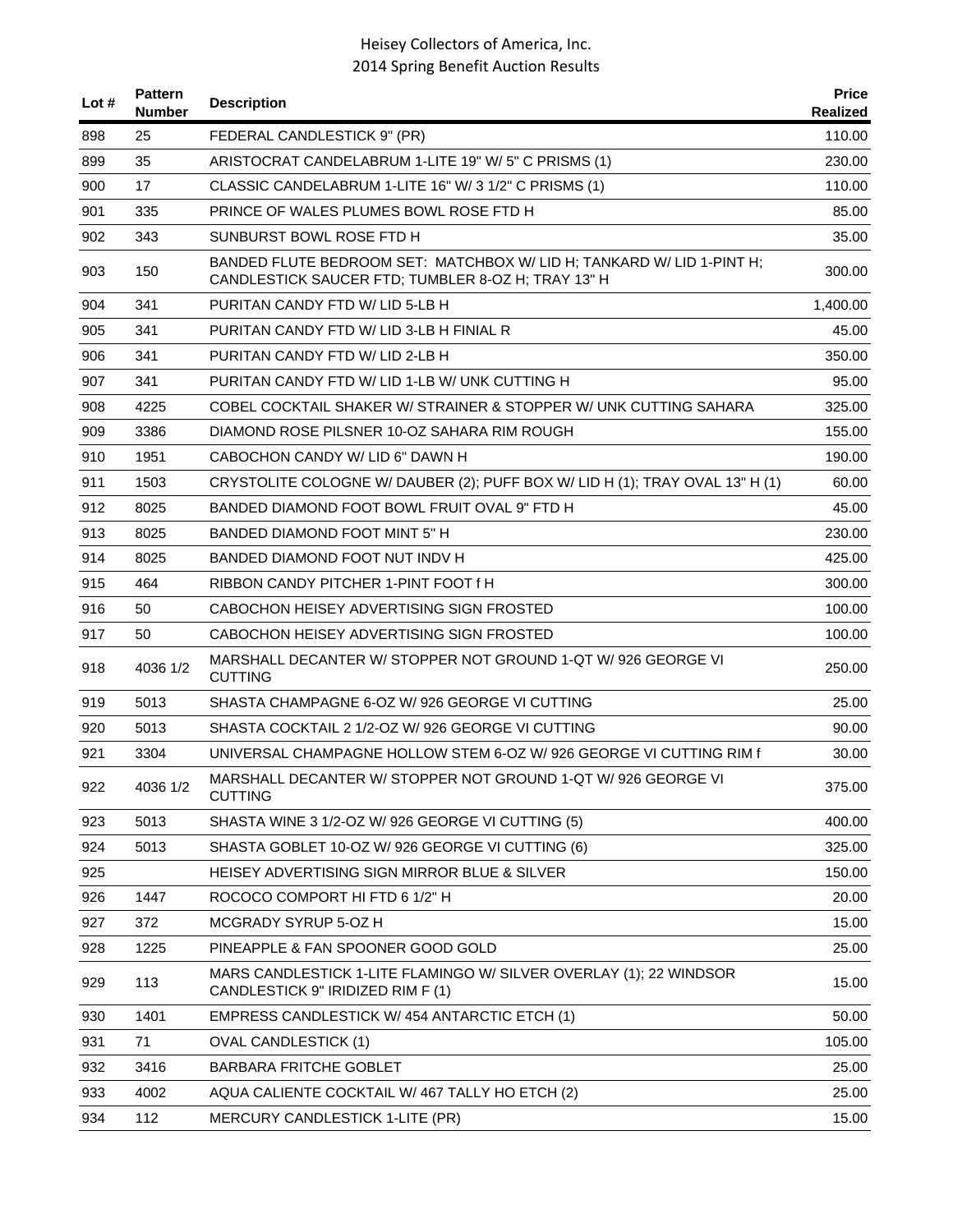| Lot $#$ | <b>Pattern</b><br><b>Number</b> | <b>Description</b>                                                                                                      | <b>Price</b><br>Realized |
|---------|---------------------------------|-------------------------------------------------------------------------------------------------------------------------|--------------------------|
| 935     | 1485                            | <b>SATURN MAYO H</b>                                                                                                    | 10.00                    |
| 936     | 129                             | TRICORN CANDLESTICK 3-LITE W/ UNK CUTTING SUN PURPLE (1)                                                                | 25.00                    |
| 937     | 28                              | ELIZABETH CANDLESTICK 9" H (PR)                                                                                         | 305.00                   |
| 938     | 29                              | SANFORD CANDLESTICK 9" H (PR)                                                                                           | 65.00                    |
| 939     | 68                              | HEPPLEWHITE CANDLESTICK 9" W/ UNK CUTTING H (PR)                                                                        | 235.00                   |
| 940     | 5                               | PATRICIAN CANDLESTICK 9" W/ UNK CUTTING (PR)                                                                            | 70.00                    |
| 941     | 8                               | JACOBEAN CANDLESTICK 9" 1-RIM f (PR)                                                                                    | 25.00                    |
| 942     | 22                              | WINDSOR CANDLESTICK 9" 1-RIM f (PR)                                                                                     | 30.00                    |
| 943     | 3                               | MARLBORO CANDLESTICK (PR)                                                                                               | 30.00                    |
| 944     | $300 - 5$                       | OLD WILLIAMSBURG CANDELABRUM 5-LITE COMPLETE 1-CANDLE CUP C 1-<br><b>BOBECHE</b> f                                      | 400.00                   |
| 945     | 1469                            | RIDGELEIGH CANDELABRA 2-LITE (PR)                                                                                       | 150.00                   |
| 946     | 1511                            | TOUJOURS CANDLE VASE W/INSERT W/ CHARLTON DÉCOR (PR)                                                                    | 70.00                    |
| 947     | 365                             | OLD QUEEN ANNE PUNCH BOWL (1); BASE (1); PUNCH CUP (9); NON-HEISEY LADLE<br>(1)                                         | 225.00                   |
| 948     | 433                             | GREEK KEY PUNCH BOWL H (1); BASE H (1); PUNCH CUP H (12); ALL PIECES<br><b>FLAMINGO</b>                                 | 650.00                   |
| 949     | 433                             | <b>GREEK KEY BOWL ORANGE FLARED H RIM f</b>                                                                             | 300.00                   |
| 950     | 21                              | ARISTOCRAT LAMP ELECTRO PORTABLE 9" W/ SHADE 6" RIM F W/ #2 FLORAL<br>CUTTING 6" GLASS SPIDER 4" AND 5" PRISMS SOME f's | 500.00                   |
| 951     | $\mathbf{1}$                    | HORSEHEAD BOOKEND FROSTED (PR)                                                                                          | 75.00                    |
| 952     | 1020                            | PHYLLIS CREAM & SUGAR W/ UNK CUTTING H                                                                                  | 10.00                    |
| 953     | 394                             | NARROW FLUTE RELISH 3-PRT 12" MOONGLEAM H                                                                               | 12.50                    |
| 954     | 1404                            | OLD SANDWICH ASHTRAY INDV COBALT H (2); ASHTRAY INDV H (1)                                                              | 20.00                    |
| 955     | 400                             | COLONIAL SCALLOPED TOP JELLY FTD H (1); SUGAR HOTEL H (1); 354 WIDE FLAT<br>PANEL GRAPEFRUIT W/ ATTACHED PLATE H (1)    | 30.00                    |
| 956     | 1776                            | KALONYAL JELLY FTD 5" H                                                                                                 | 20.00                    |
| 957     | 142                             | CASCADE CANDLESTICK 3-LITE W/ 507 ORCHID ETCH (PR)                                                                      | 30.00                    |
| 958     | 5057                            | SUEZ CORDIAL W/965 NARCISSUS CUTTING (3)                                                                                | 55.00                    |
| 959     | 1509                            | QUEEN ANN BOWL FLORAL CRIMPED 9 1/2" W/ 507 ORCHID ETCH                                                                 | 20.00                    |
| 960     | 1567                            | PLANTATION CREAM & SUGAR                                                                                                | 15.00                    |
| 961     | 372                             | MCGRADY SYRUP 7-OZ FLAMINGO                                                                                             | 95.00                    |
| 962     | 1485                            | SATURN VASE FLARED 7 1/2" ZIRCON H BASE B                                                                               | 135.00                   |
| 963     | 1225                            | PLAIN BAND COMPORT W/ LID 6"                                                                                            | 35.00                    |
| 964     | 1403                            | HALF CIRCLE CREAM & SUGAR SAHARA H                                                                                      | 60.00                    |
| 965     | 1485                            | SATURN MUSTARD W/ LID ATTACHED PADDLE H                                                                                 | 45.00                    |
| 966     | 367                             | PRISM BAND DECANTER FLAMINGO CLOUDY RIM ROUGHNESS STOPPER F                                                             | 75.00                    |
| 967     | 1252                            | TWIST MUSTARD W/ LID FLAMINGO H                                                                                         | 35.00                    |
| 968     | 1401                            | <b>EMPRESS CRUET SAHARA</b>                                                                                             | 55.00                    |
| 969     | 354                             | WIDE FLAT PANEL CREAM & SUGAR f FLAMINGO H                                                                              | 15.00                    |
| 970     | 5079                            | PAN AMERICAN COCKTAIL H (1); 1503 CRYSTOLITE COASTER 4"                                                                 | 5.00                     |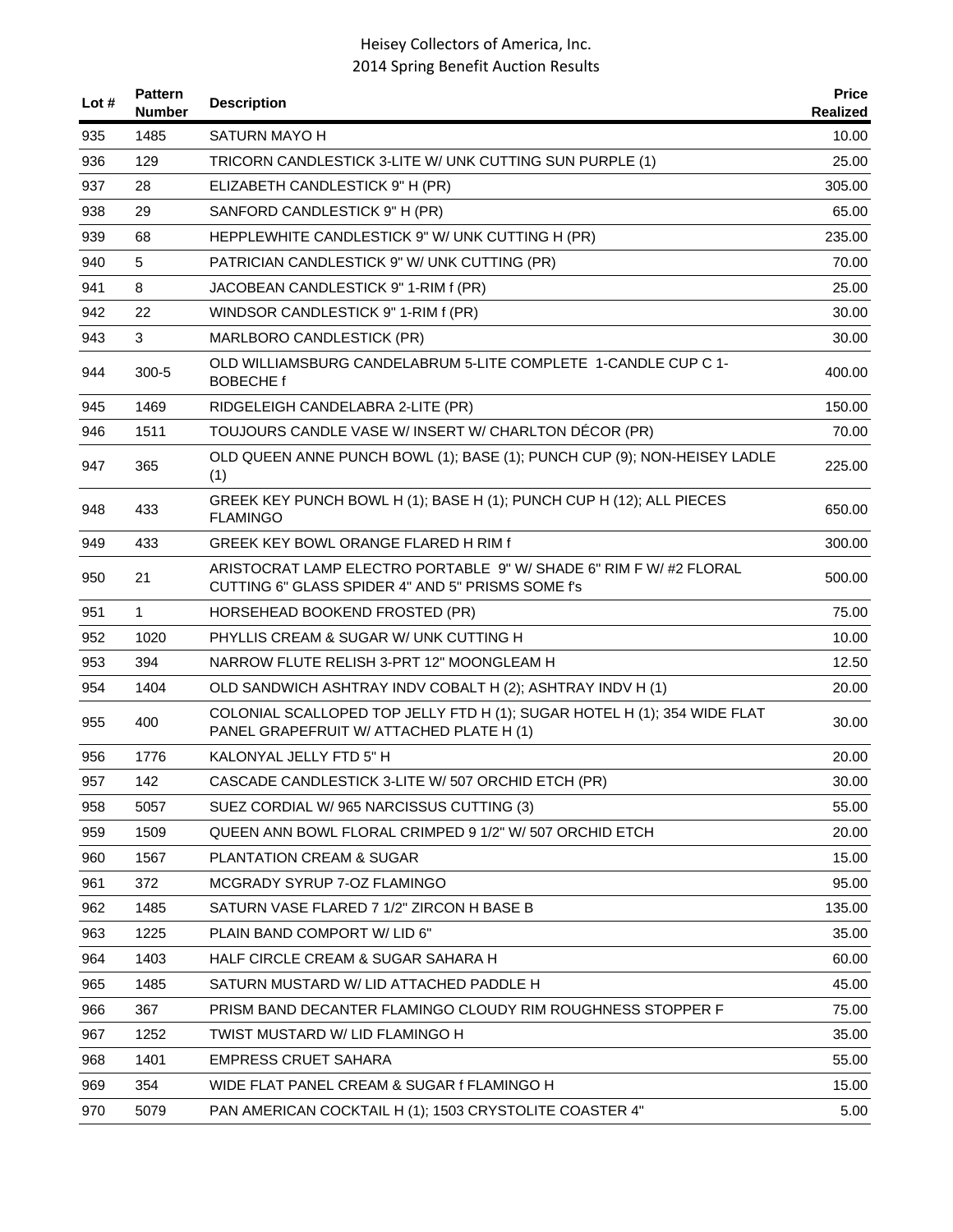| Lot $#$ | <b>Pattern</b><br><b>Number</b> | <b>Description</b>                                                                                             | <b>Price</b><br>Realized |
|---------|---------------------------------|----------------------------------------------------------------------------------------------------------------|--------------------------|
| 971     | 4045                            | <b>HERON BALL VASE 7" RIM f</b>                                                                                | 45.00                    |
| 972     | 1469                            | RIDGELEIGH CELERY 12" H                                                                                        | 10.00                    |
| 973     | 1506                            | PROVINCIAL VASE VIOLET H                                                                                       | 10.00                    |
| 974     | 1489 1/2                        | PURITAN CIGARETTE BOX W/ LID 4 1/2" FROSTED HORSEHEAD FINIAL                                                   | 20.00                    |
| 975     | 1489                            | PURITAN ASHTRAY 4 1/2" FROSTED HORSEHEAD                                                                       | 20.00                    |
| 976     | 352                             | FLAT PANEL CRUSHED FRUIT NO LID (1); 393 NARROW FLUTE CREAM & SUGAR NO<br>LID W/ UNK CUTTING                   | 25.00                    |
| 977     | 4225                            | COBEL COCKTAIL SHAKER W/ STRAINER & STOPPER 1-QT WORN SILVER (1); 1469<br>RIDGELEIGH CANDLESTICK 3 1/2" SQ (1) | 15.00                    |
| 978     | 1401                            | EMPRESS ASHTRAY SAHARA H                                                                                       | 35.00                    |
| 979     | 1401                            | EMPRESS ASHTRAY ALEXANDRITE H UNFINISHED BOTTOM                                                                | 110.00                   |
| 980     | 1511                            | TOUJOURS APPLE MARMALADE W/ UNK HEISEY CUTTING                                                                 | 50.00                    |
| 981     | 3405                            | ALIBI COCKTAIL W/ 455 SPORTSMAN ETCH (2)                                                                       | 40.00                    |
| 982     | 3397                            | <b>GASCONY BAR COBALT BOWL</b>                                                                                 | 90.00                    |
| 983     | 1225                            | PLAIN BAND TOOTHPICK BEADED TOP                                                                                | 25.00                    |
| 984     | 305                             | PUNTY & DIAMOND POINT SCENT BOTTLE W/ STERLING LID                                                             | 20.00                    |
| 985     | 1540                            | LARIAT CORDIAL 1-LOOP W/980 MOONGLO CUTTING H                                                                  | 35.00                    |
| 986     | 22                              | WOOD DUCKLING STANDING H BASE f                                                                                | 125.00                   |
| 987     | 1401                            | EMPRESS NUT INDV DF ALEXANDRITE                                                                                | 95.00                    |
| 988     | 33                              | SKIRTED PANEL CANDLESTICK TOY H (PR)                                                                           | 20.00                    |
| 989     | 3390                            | CARCASSONNE CIGARETTE HOLDER W/ UNK CUTTING H (2)                                                              | 85.00                    |
| 990     | 335                             | PRINCE OF WALES PLUMES TOOTHPICK H WORN GOLD                                                                   | 47.50                    |
| 991     | 1201                            | <b>FANDANGO TOOTHPICK</b>                                                                                      | 25.00                    |
| 992     | 1255                            | PINEAPPLE & FAN TOOTHPICK                                                                                      | 45.00                    |
| 993     | 341                             | PURITAN TOOTHPICK FTD W/ SILVER OVERLAY H                                                                      | 60.00                    |
| 994     | 339                             | <b>CONTINENTAL TOOTHPICK H</b>                                                                                 | 25.00                    |
| 995     | 365                             | OLD QUEEN ANNE TOOTHPICK H                                                                                     | 225.00                   |
| 996     | 1205                            | <b>FANCY LOOP TOOTHPICK WORN GOLD</b>                                                                          | 20.00                    |
| 997     | 1235                            | BEADED PANEL & SUNBURST TOOTHPICK                                                                              | 50.00                    |
| 998     | 365                             | OLD QUEEN ANNE TOOTHPICK H                                                                                     | 230.00                   |
| 999     | 1280                            | WINGED SCROLL MATCHHOLDER CUSTARD WORN GOLD                                                                    | 50.00                    |
| 1000    | 150                             | BANDED FLUTE CREAM & SUGAR W/ LID HOTEL H                                                                      | 20.00                    |
| 1001    | 150                             | BANDED FLUTE NAPPY 7 1/2" H                                                                                    | 22.50                    |
| 1002    | 150                             | BANDED FLUTE PICKLE 7" H                                                                                       | 25.00                    |
| 1003    | 150                             | BANDED FLUTE TRAY 13" H                                                                                        | 20.00                    |
| 1004    | 150                             | BANDED FLUTE CANDLESTICK 2" SAUCER FOOT H (1)                                                                  | 10.00                    |
| 1005    | 393                             | NARROW FLUTE CREAM & SUGAR INDV H: PICKLE 6" H (1)                                                             | 15.00                    |
| 1006    | 394                             | NARROW FLUTE DOMINO SUGAR 8" H                                                                                 | 5.00                     |
| 1007    | 473                             | NARROW FLUTE W/ RIM DICED SUGAR TRAY 5" H (1); CREAM W/ ENAMEL DÉCOR H<br>(1)                                  | 30.00                    |
| 1008    | 354                             | WIDE FLAT PANEL STACK SET: CREAM BASE f SUGAR BUTTER PAT H                                                     | 15.00                    |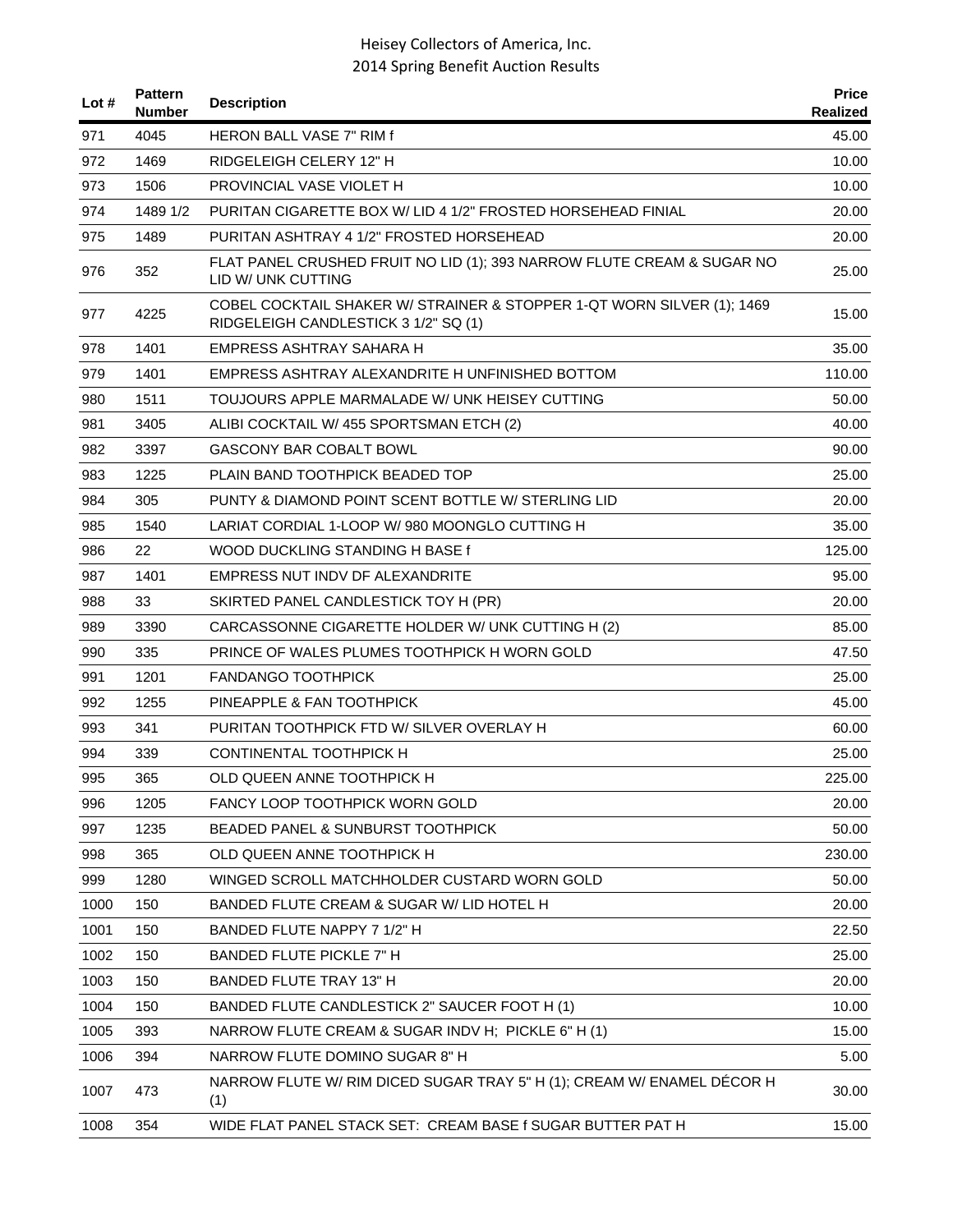| Lot $#$ | <b>Pattern</b><br><b>Number</b> | <b>Description</b>                                                                                                  | <b>Price</b><br>Realized |
|---------|---------------------------------|---------------------------------------------------------------------------------------------------------------------|--------------------------|
| 1009    | 5072                            | ROSE STEM WINE 3-OZ                                                                                                 | 10.00                    |
| 1010    | 338                             | VASE SWEET PEA 7 1/2" SUN PURPLE                                                                                    | 55.00                    |
| 1011    | 10                              | GIBSON GIRL BOWL FLORAL PLATEAU 10" MOONGLEAM H                                                                     | 50.00                    |
| 1012    | 465                             | RECESSED PANEL CANDY W/ LID 1/4-LB H                                                                                | 95.00                    |
| 1013    | 1503                            | CRYSTOLITE CIGARETTE BOX W/ LID 4" H                                                                                | 7.50                     |
| 1014    | 5024                            | <b>OXFORD CHAMPAGNE H (4)</b>                                                                                       | 7.50                     |
| 1015    | 359                             | COLONIAL CRÈME D MENTHE (4)                                                                                         | 10.00                    |
| 1016    | 110                             | SANDWICH DOLPHIN CANDLESTICK CARBON IN GLASS (1)                                                                    | 25.00                    |
| 1017    | 1776                            | KALONYAL JELLY HDL 5" CRIMPED H                                                                                     | 5.00                     |
| 1018    | 1295                            | BEADED SWAG GOBLET CUSTARD ROSE DÉCOR SOUV "LUXEMBURG"                                                              | 15.00                    |
| 1019    | 1295                            | BEADED SWAG GOBLET CUSTARD SOUV "UNITY WIS"                                                                         | 15.00                    |
| 1020    | 1295                            | BEADED SWAG GOBLET CUSTARD SOUV "NEW LONDON O"                                                                      | 17.50                    |
| 1021    | 1295                            | BEADED SWAG GOBLET CUSTARD SOUV "POWER'S LAKE N DAK"                                                                | 17.50                    |
| 1022    | 4182                            | THIN PLATE 6" W/ 413 RENAISSANCE ETCH (3)                                                                           | 5.00                     |
| 1023    | 2351                            | NEWTON SODA 10-OZ W/ 413 RENAISSANCE ETCH (5)                                                                       | 5.00                     |
| 1024    | 1401                            | EMPRESS TRAY 8" (1); 1485 SATURN SODA 5-OZ H (1); 1205 FANCY LOOP WINE 2-OZ<br>(1)                                  | 22.50                    |
| 1025    | 1220                            | PUNTY BAND MUG GOLD DÉCOR MONO "M" OPAL H (1); 1469 RIDGELEIGH PLATE 6"<br>H(1)                                     | 20.00                    |
| 1026    | 4091 1/2                        | KIMBERLY ICE TEA FTD H 1-RIM f (2)                                                                                  | 5.00                     |
| 1027    | 1295                            | BEADED SWAG PICKLE 7" CUSTARD (1); 1509 QUEEN ANN CANDLEHOLDER INDV 3"<br>DF (1); 393 NARROW FLUTE CREAM INDV H (1) | 25.00                    |
| 1028    | 1447                            | ROCOCO JELLY 5" H (1); NAPPY 4" H (1)                                                                               | 10.00                    |
| 1029    | 1184                            | YEOMAN CRUET NON HEISEY STOPPER SAHARA                                                                              | 20.00                    |
| 1030    | 118                             | MISS MUFFET CANDLESTICK MOONGLEAM (PR)                                                                              | 45.00                    |
| 1031    | 5072                            | ROSE STEM GOBLET 10-OZ W/ 515 HEISEY ROSE ETCH (9)                                                                  | 55.00                    |
| 1032    | 5072                            | ROSE STEM SHERBET LOW FTD 4-OZ W/ 515 HEISEY ROSE ETCH (14)                                                         | 30.00                    |
| 1033    | 5072                            | ROSE STEM COCKTAIL 3-OZ W/ 515 HEISEY ROSE ETCH (9)                                                                 | 20.00                    |
| 1034    | 5072                            | ROSE STEM JUICE FTD 5-OZ W/ 515 HEISEY ROSE ETCH (9)                                                                | 60.00                    |
| 1035    | 5072                            | ROSE STEM WINE 3 1/2-OZ W/ 515 HEISEY ROSE ETCH (12)                                                                | 70.00                    |
| 1036    | 1519                            | WAVERLY OIL W/ STOPPER W/ 515 HEISEY ROSE ETCH 2 W/ BASE f's (3)                                                    | 65.00                    |
| 1037    | 1519                            | WAVERLY BOWL DRESSING 2-PRT W/ 515 HEISEY ROSE ETCH H                                                               | 17.50                    |
| 1038    | 1519                            | WAVERLY CUP & SAUCER W/ 515 HEISEY ROSE ETCH H (12-SETS)                                                            | 75.00                    |
| 1039    | 1519                            | WAVERLY PLATE 7" W/ 515 HEISEY ROSE ETCH (13)                                                                       | 40.00                    |
| 1040    | 1519                            | WAVERLY OIL W/ STOPPER W/ 507 ORCHID ETCH                                                                           | 45.00                    |
| 1041    | 1519                            | WAVERLY BOWL FLORAL FTD 11" W/ 507 ORCHID ETCH                                                                      | 70.00                    |
| 1042    | 1235                            | BEADED PANEL & SUNBURST DECANTER HDL CLOUDY X                                                                       | 25.00                    |
| 1043    | 5                               | PATRICIAN CANDELABRA W/BOBECHE & PRISMS 12"                                                                         | 60.00                    |
| 1044    | 1540                            | LARIAT HURRICANE BASE HDL f's (PR)                                                                                  | 35.00                    |
| 1045    | 1469                            | RIDGELEIGH BOWL FLORAL RND 11" H                                                                                    | 20.00                    |
| 1046    | 1469                            | RIDGELEIGH CENTERPIECE 11" H                                                                                        | 35.00                    |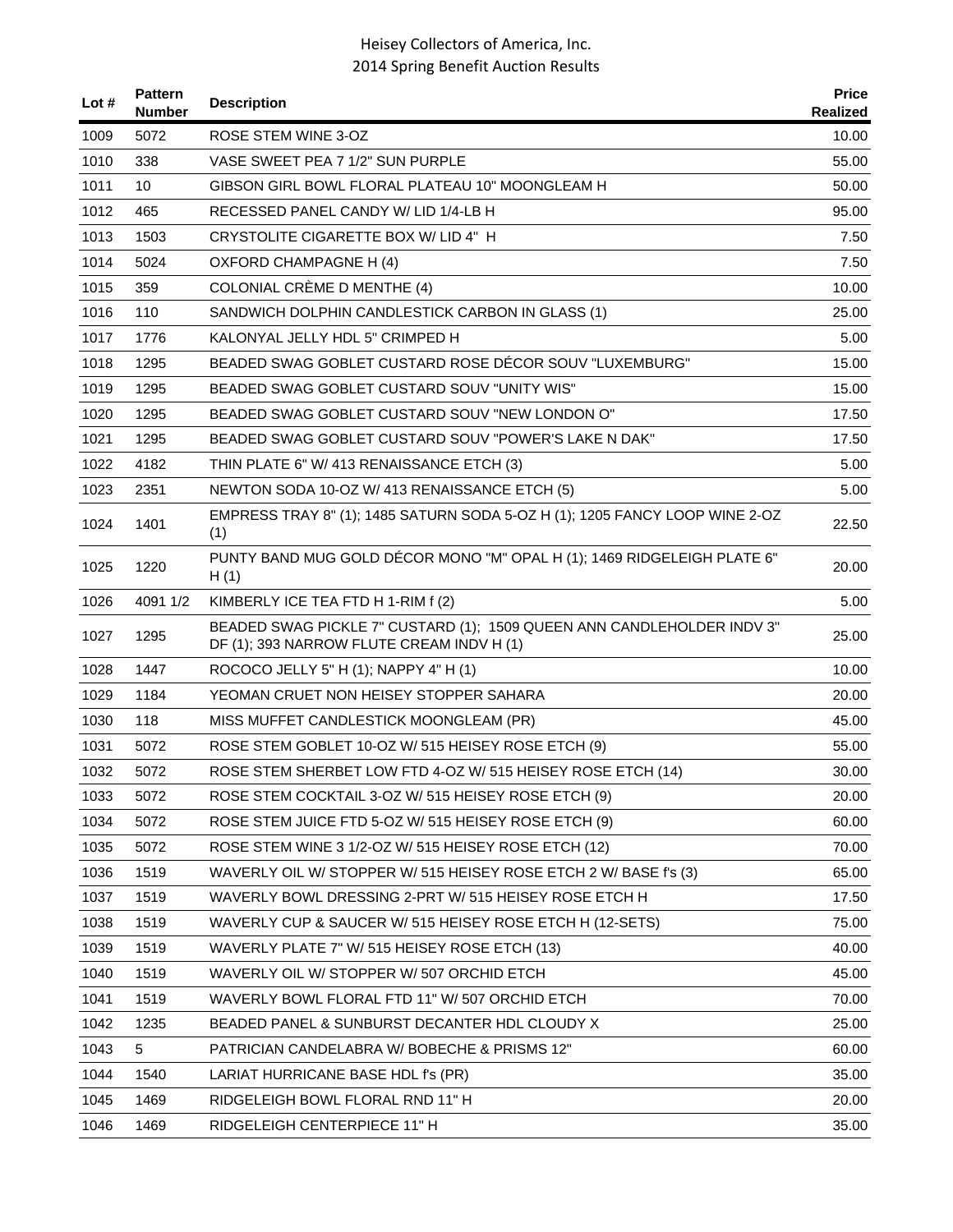| Lot $#$ | <b>Pattern</b><br><b>Number</b> | <b>Description</b>                                                                                                 | <b>Price</b><br>Realized |
|---------|---------------------------------|--------------------------------------------------------------------------------------------------------------------|--------------------------|
| 1047    | 1469                            | RIDGELEIGH RELISH 3-PRT RND 10 1/2 "H                                                                              | 20.00                    |
| 1048    | 1469                            | RIDGELEIGH ASHTRAY BRIDGE SET: HEART SPADE CLUB DIAMOND H                                                          | 5.00                     |
| 1049    | 1469                            | RIDGELEIGH PLATE RND 8" H (8)                                                                                      | 30.00                    |
| 1050    | 1469                            | RIDGELEIGH NUT INDV H (1); 1404 OLD SANDWICH ASHTRAY INDV H (1); 1229<br>OCTAGON NUT INDV NO OPTIC MOONGLEAM H (1) | 30.00                    |
| 1051    | 1280                            | WINGED SCROLL TANKARD EMERALD FAIR GOLD                                                                            | 205.00                   |
| 1052    | 1503                            | CRYSTOLITE CANDY W/ METAL LID ROSE FINIAL BASE B (1); THOUSAND ISLAND<br>DRESSING FLUTED H(1)                      | 7.50                     |
| 1053    | 1245                            | SPIRAL PLATE 8" MOONGLEAM H (4)                                                                                    | 5.00                     |
| 1054    | 1252                            | TWIST BOWL FLORAL FTD RND 12" H                                                                                    | 12.50                    |
| 1055    | 1252                            | TWIST BOWL FLORAL FTD RND 12" FLAMINGO H                                                                           | 30.00                    |
| 1056    | 1252                            | TWIST BOWL NASTURTIUM FLAMINGO H                                                                                   | 60.00                    |
| 1057    | 1590                            | ZODIAC CANDY W/ LID FTD H                                                                                          | 120.00                   |
| 1058    | 465                             | RECESSED PANEL CANDY W/ LID 1-LB GOLD MAUVE STAIN H                                                                | 35.00                    |
| 1059    | 1253                            | TRI-CORNER MINT FLAMINGO H                                                                                         | 25.00                    |
| 1060    | 365                             | OLD QUEEN ANNE PLATE 10 1/2" H (1); NAPPY SHALLOW 8" H (1); NAPPY SHALLOW<br>5" H SUN PURPLE (1)                   | 105.00                   |
| 1061    | 1567                            | PLANTATION BUTTER ROUND W/ LID W/ 516 PLANTATION IVY ETCH H                                                        | 35.00                    |
| 1062    | 1567                            | PLANTATION PLATE SANDWICH 14" SHOWS WEAR                                                                           | 5.00                     |
| 1063    | 1951                            | CABOCHON NAPPY 7 1/2" W/ UNK CUTTING H                                                                             | 5.00                     |
| 1064    | 1205                            | FANCY LOOP NAPPY 9" WORN GOLD (1); FINGER BOWL 4 1/2" WORN GOLD (1); 1225<br>PLAIN BAND NAPPY 4 1/2" WORN GOLD (1) | 25.00                    |
| 1065    | 1401                            | EMPRESS CREAM INDV H (1); TRAY (1); 1509 QUEEN ANN SUGAR H (1)                                                     | 12.50                    |
| 1066    | 1540                            | LARIAT CANDLESTICK 1-LITE (PR)                                                                                     | 5.00                     |
| 1067    | 355                             | QUATOR SUGAR INDV H (1); 473 NARROW FLUTE W/ RIM LOAF SUGAR TRAY (1)                                               | 5.00                     |
| 1068    | 451                             | CROSS LINED FLUTE JUG 3-PINT H                                                                                     | 40.00                    |
| 1069    | 451                             | CROSS LINED FLUTE VASE 5" H                                                                                        | 10.00                    |
| 1070    | 393                             | NARROW FLUTE SUGAR INDV W/ UNK CUTTING H (1); 394 NARROW FLUTE<br>MUSTARD LID ONLY W/ UNK CUTTING (1)              | 5.00                     |
| 1071    | 1425                            | VICTORIAN TUMBLER H (4)                                                                                            | 10.00                    |
| 1072    | 1425                            | VICTORIAN VASE 4" H SUN PURPLE                                                                                     | 15.00                    |
| 1073    | 355                             | QUATOR CREAM & SUGAR HOTEL W/ UNK CUTTING H                                                                        | 10.00                    |
| 1074    | 466                             | PANEL & DOUBLE PLEAT NAPPY 4" H (4)                                                                                | 20.00                    |
| 1075    | 1503                            | CRYSTOLITE BOWL GARDENIA 12" H (1); CANDY BOTTOM 3-PRT 7" H (1); BOWL<br>DRESSING OVAL H(1)                        | 10.00                    |
| 1076    | 1503                            | CRYSTOLITE CREAM & SUGAR INDV W/ TRAY H                                                                            | 7.50                     |
| 1077    | 1503                            | CRYSTOLITE MUSTARD W/ LID (1); 10 PADDLE H (1)                                                                     | 15.00                    |
| 1078    | 1503                            | CRYSTOLITE DRESSING OVAL 7" H (1); PLATE 8" OVAL H (1)                                                             | 10.00                    |
| 1079    | 1503                            | CRYSTOLITE JAM JAR H (1); 7 SPOON H (1)                                                                            | 20.00                    |
| 1080    | 1503                            | CRYSTOLITE BON BON 7" H                                                                                            | 5.00                     |
| 1081    | 56                              | SWEET SCROLL MATCHHOLDER OPAL POOR GOLD H                                                                          | 55.00                    |
| 1082    | 142                             | CASCADE CANDLESTICK 3-LITE W/ 507 ORCHID ETCH (PR)                                                                 | 25.00                    |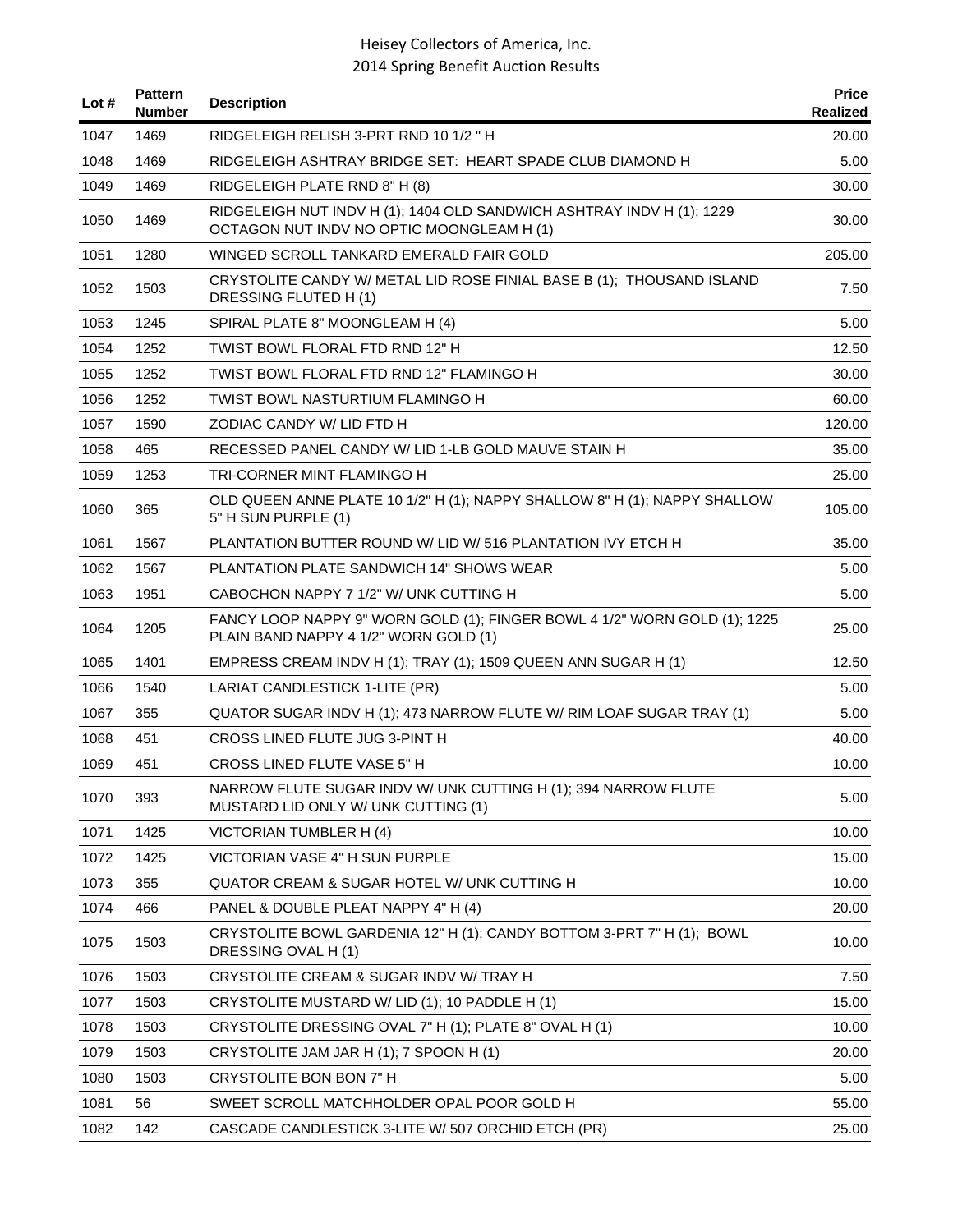| Lot # | <b>Pattern</b><br><b>Number</b> | <b>Description</b>                                                                    | <b>Price</b><br>Realized |
|-------|---------------------------------|---------------------------------------------------------------------------------------|--------------------------|
| 1083  | 1503                            | CRYSTOLITE BOWL FLORAL FLARED 11" DAWN H                                              | 125.00                   |
| 1084  | 1252                            | TWIST BOWL FLORAL LOW FTD 8" MARIGOLD H BOTTOM CRAZED                                 | 25.00                    |
| 1085  | 417                             | DOUBLE RIB & PANEL BAR 1-OZ H (2)                                                     | 30.00                    |
| 1086  | 1445                            | GRAPE CLUSTER BOWL CONSOLE OVAL 13" 2-HDL H                                           | 60.00                    |
| 1087  | 1252                            | TWIST ICE TUB NO HDL MOONGLEAM H                                                      | 17.50                    |
| 1088  | 1567                            | PLANTATION CANDY FTD W/ LID                                                           | 155.00                   |
| 1089  | 1506                            | PROVINCIAL NUT INDV H (4)                                                             | 35.00                    |
| 1090  | 433                             | GREEK KEY ALMOND INDV FTD H (3)                                                       | 35.00                    |
| 1091  | 5003                            | CRYSTOLITE GOBLET 10-OZ (4); ICE TEA 12-OZ (1)                                        | 5.00                     |
| 1092  | 3380                            | OLD DOMINION CORDIAL DO SAHARA H                                                      | 40.00                    |
| 1093  | 1567                            | PLANTATION RELISH 13" 5-PRT                                                           | 35.00                    |
| 1094  | 1567                            | PLANTATION SAUCER H (4); CUP H (3)                                                    | 15.00                    |
| 1095  | 1567                            | PLANTATION PLATE 8" (6)                                                               | 35.00                    |
| 1096  | 1184                            | YEOMAN CUP & SAUCER AFTER DINNER MOONGLEAM DO H (3-SETS)                              | 30.00                    |
| 1097  | 1252                            | TWIST BON BON INDV MOONGLEAM H (1); BON BON INDV FLAMINGO H (1)                       | 40.00                    |
| 1098  | 1401                            | EMPRESS PUNCH CUP MOONGLEAM H (3)                                                     | 45.00                    |
| 1099  | 1252                            | TWIST TUMBLER 8-OZ MOONGLEAM H                                                        | 40.00                    |
| 1100  | 341                             | PURITAN ICE TUB W/ LINER H (1); UNDERPLATE 8" H (1)                                   | 45.00                    |
| 1101  | 1255                            | PINEAPPLE & FAN TOOTHPICK                                                             | 15.00                    |
| 1102  | 1503                            | CRYSTOLITE PUFF BOX W/ LID H                                                          | 5.00                     |
| 1103  | 352                             | FLAT PANEL LAVENDER JAR W/ LID GOLD DÉCOR 3-OZ W/ UNK CUTTING H BOTTOM<br><b>WEAR</b> | 10.00                    |
| 1104  | 352                             | FLAT PANEL LAVENDER JAR 5-OZ GOOD GOLD                                                | 20.00                    |
| 1105  | 305                             | PUNTY & DIAMOND POINT SCENT BOTTLE W/ STERLING TOP                                    | 25.00                    |
| 1106  | 372                             | MCGRADY SYRUP 7-OZ W/ UNK CUTTING H                                                   | 10.00                    |
| 1107  | 372                             | MCGRADY SYRUP 5-OZ W/ UNK CUTTING H                                                   | 17.50                    |
| 1108  | 362                             | EARNSHAW SYRUP 7-OZ W/ UNK CUTTING H                                                  | 15.00                    |
| 1109  | 1776                            | KALONYAL JELLY 5" HDL H                                                               | 5.00                     |
| 1110  | 325                             | PILLOWS ROSE BOWL FTD                                                                 | 65.00                    |
| 1111  | 350                             | PINWHEEL & FAN TUMBLER 8-OZ H (2)                                                     | 10.00                    |
| 1112  | 4002                            | AQUA CALIENTE COCKTAIL 4-OZ W/ 467 TALLY HO ETCH (4)                                  | 20.00                    |
| 1113  | 4002                            | AQUA CALIENTE COCKTAIL 4-OZ W/ 460 CLUB DRINKING SCENE ETCH                           | 12.50                    |
| 1114  | 1115                            | ADKINS BITTERS BOTTLE W/ SPOUT W/ 467 TALLY HO ETCH                                   | 80.00                    |
| 1115  | 4055                            | PARK LANE CORDIAL 1-OZ                                                                | 45.00                    |
| 1116  | 1567                            | PLANTATION ICE TEA FTD 12-OZ (7)                                                      | 75.00                    |
| 1117  | 1503                            | CRYSTOLITE JELLY 2-PRT 6 1/2" H (1); CHEESE PLATE 7 1/2" H (1)                        | 10.00                    |
| 1118  | 1540                            | LARIAT RELISH 3-PRT 12" RECTANGULAR H                                                 | 10.00                    |
| 1119  | 1776                            | KALONYAL NAPPY 7" H                                                                   | 12.50                    |
| 1120  | 1776                            | KALONYAL JELLY FTD 5" H                                                               | 15.00                    |
| 1121  | 1506                            | PROVINCIAL VASE SWEET PEA H                                                           | 5.00                     |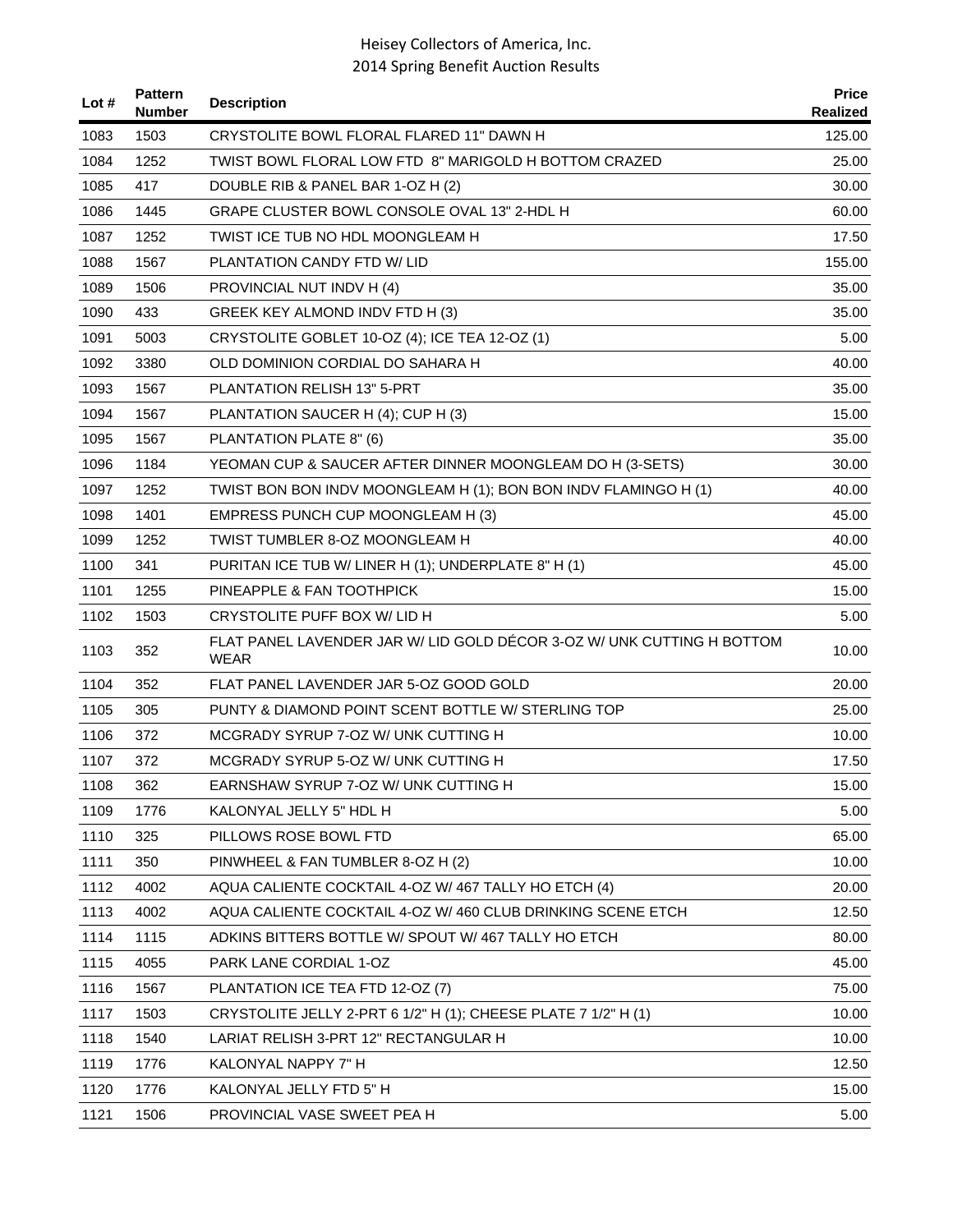| Lot # | <b>Pattern</b><br><b>Number</b> | <b>Description</b>                                                                   | <b>Price</b><br>Realized |
|-------|---------------------------------|--------------------------------------------------------------------------------------|--------------------------|
| 1122  | 1445                            | GRAPE CLUSTER CANDLESTICK 2-LITE H (PR)                                              | 60.00                    |
| 1123  | 353                             | MEDIUM FLAT PANEL CHEESE & CRACKER H                                                 | 30.00                    |
| 1124  | $\overline{2}$                  | OLD WILLIAMSBURG CANDLESTICK 7" H (1); 341 OLD WILLIAMSBURG EPERGNETTE<br>H(2)       | 5.00                     |
| 1125  | 357                             | PRISON STRIPE CELERY H SIDE f                                                        | 35.00                    |
| 1126  | 1612                            | BOTANICAL CIGARETTE BOX NOT FROSTED H INNER RIM f's                                  | 55.00                    |
| 1127  | 1184                            | YEOMAN SUGAR W/ LID DO MOONGLEAM H (1); UNDERPLATE OVAL 7" NO OPTIC<br>MOONGLEAM (1) | 15.00                    |
| 1128  | 465                             | RECESSED PANEL BASKET 9" H BASE f                                                    | 60.00                    |
| 1129  | 1404                            | OLD SANDWICH BEER MUG 18-OZ H                                                        | 30.00                    |
| 1130  | 1404                            | OLD SANDWICH BEER MUG 12-OZ SAHARA H                                                 | 65.00                    |
| 1131  | 4163                            | WHALEY BEER MUG 16-OZ W/ 455 SPORTSMAN ETCH H                                        | 30.00                    |
| 1132  | 433                             | <b>GREEK KEY COCKTAIL H</b>                                                          | 10.00                    |
| 1133  | 1405                            | IPSWICH CHAMPAGNE MOONGLEAM H                                                        | 17.50                    |
| 1134  | 1503                            | CRYSTOLITE CANDLEBLOCK RND (PR)                                                      | 5.00                     |
| 1135  | 1170                            | PLEAT & PANEL MARMALADE MOONGLEAM H                                                  | 10.00                    |
| 1136  | 3390                            | CARCASSONNE SODA FTD 12-OZ W/451 LAFAYETTE ETCH                                      | 5.00                     |
| 1137  | 1519                            | WAVERLY CREAM & SUGAR W/507 ORCHID ETCH H                                            | 7.50                     |
| 1138  | 465                             | RECESSED PANEL CANDY W/ LID 1/2-LB WORN BLUE & GOLD DÉCOR                            | 5.00                     |
| 1139  | 1469                            | RIDGELEIGH CELERY 12" H                                                              | 20.00                    |
| 1140  | 1180                            | TREFOIL ASHTRAY SILVER DÉCOR W/ MARIGOLD STAIN                                       | 30.00                    |
| 1141  | 3397                            | GASCONY SODA 14-OZ W/455 SPORTSMAN ETCH RIM f                                        | 5.00                     |
| 1142  | 1632                            | LODESTAR COCKTAIL DAWN H PAPER LABEL                                                 | 45.00                    |
| 1143  | 1540                            | LARIAT BOWL GARDENIA 12" SHOWS WEAR                                                  | 5.00                     |
| 1144  | 353                             | MEDIUM FLAT PANEL SPICE TRAY 5-PRT 10 1/2" H                                         | 10.00                    |
| 1145  | 1189                            | YEOMAN BOWL FTD 9" H                                                                 | 25.00                    |
| 1146  | 1401                            | EMPRESS PLATE SQ 6" SAHARA H (4)                                                     | 5.00                     |
| 1147  | 1472                            | PARALLEL QUARTER CANDLESTICK (PR)                                                    | 5.00                     |
| 1148  | 1626                            | SATELLITE COCKTAIL                                                                   | 42.50                    |
| 1149  |                                 | CULLET COBALT (1); CULLET SAHARA (1)                                                 | 210.00                   |
| 1150  | 1252                            | TWIST CELERY 10" MARIGOLD H                                                          | 30.00                    |
| 1151  | 1567                            | PLANTATION GOBLET (1); CHAMPAGNE (1)                                                 | 5.00                     |
| 1152  | 1590                            | ZODIAC CHAMPAGNE H (1); SODA 5-OZ H (1)                                              | 12.50                    |
| 1153  | 1567                            | PLANTATION BOWL DRESSING 2-PRT H (1); 7 MAYO LADLE (1)                               | 35.00                    |
| 1154  | 1225                            | RIDGE & STAR PLATE 7" HAWTHORNE H (8)                                                | 35.00                    |
| 1155  | 416                             | HERRINGBONE PLATE 7" HAWTHORNE (6)                                                   | 30.00                    |
| 1156  | 1229                            | OCTAGON NUT INDV 2 HDL HAWTHORNE H                                                   | 125.00                   |
| 1157  | 1252                            | TWIST NUT INDV MOONGLEAM H (4)                                                       | 25.00                    |
| 1158  | 1529                            | <b>COLT BALKING</b>                                                                  | 35.00                    |
| 1159  | 3                               | PIGLET SITTING BOTTOM f (1); 2 PIGLET STANDING (1)                                   | 65.00                    |
| 1160  |                                 | DOEHEAD BOOKEND H NOT LEVEL                                                          | 180.00                   |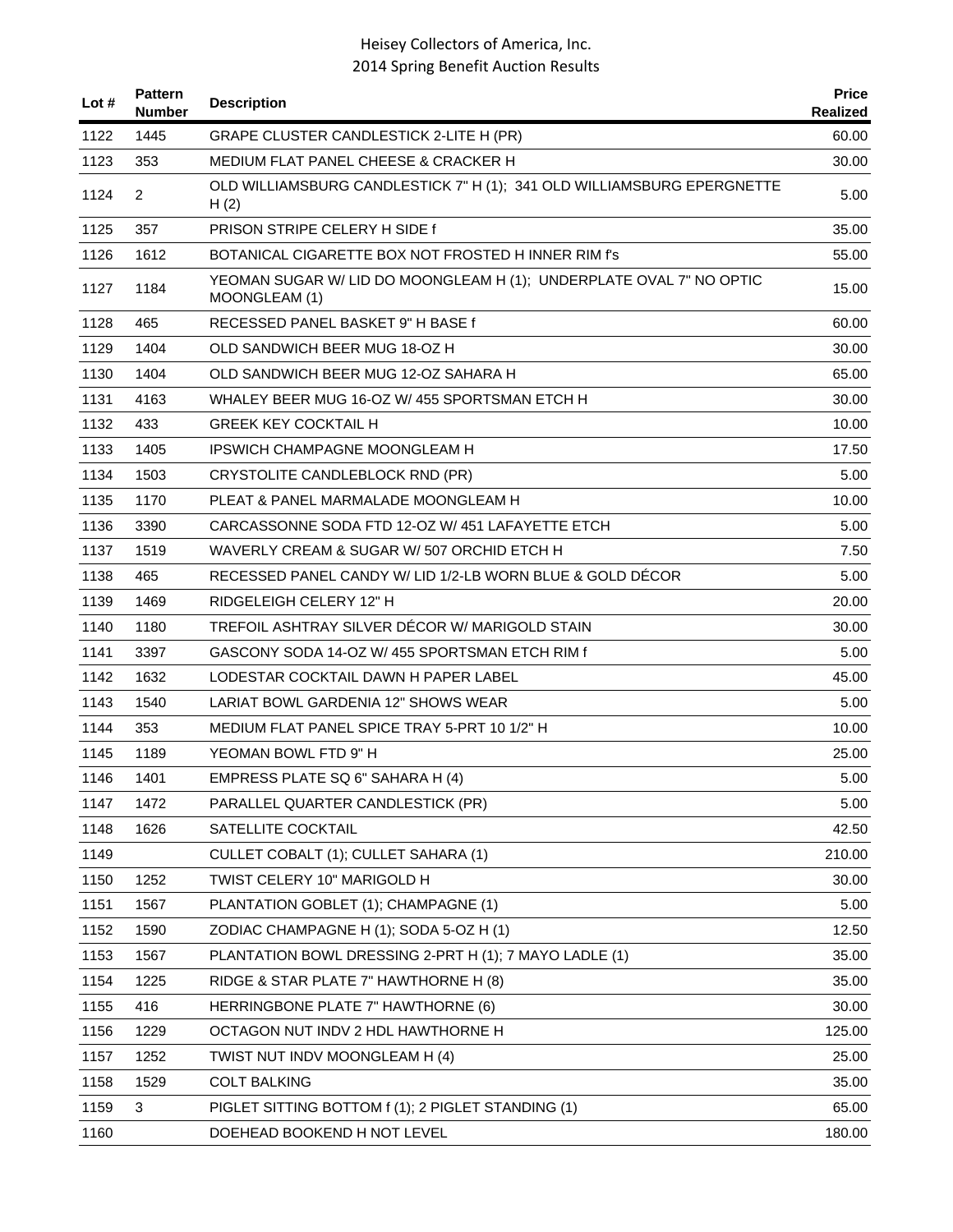| Lot $#$ | <b>Pattern</b><br><b>Number</b> | <b>Description</b>                                                                                                      | <b>Price</b><br>Realized |
|---------|---------------------------------|-------------------------------------------------------------------------------------------------------------------------|--------------------------|
| 1161    | 1252                            | TWIST CRUET CLOUDY W/ STOPPER f 4-OZ                                                                                    | 5.00                     |
| 1162    | 1401                            | EMPRESS CRUET W/ STOPPER 4-OZ W/ UNK CUTTING                                                                            | 25.00                    |
| 1163    | 1565                            | LEAF JELLY DAWN H                                                                                                       | 50.00                    |
| 1164    | 411                             | TUDOR MAYO HAWTHORNE (1); UNDERPLATE HAWTHORNE (1); 6 LADLE<br><b>HAWTHORNE H</b>                                       | 110.00                   |
| 1165    | 1497                            | BOAT BOWL FLORAL 11" PLAIN EDGE W/952 SANTO DOMINGO CUTTING                                                             | 12.50                    |
| 1166    | 1184                            | YEOMAN CRUET W/ STOPPER 2-OZ SAHARA                                                                                     | 10.00                    |
| 1167    | 1170                            | PLEAT & PANEL CRUET W/ STOPPER FLAMINGO                                                                                 | 30.00                    |
| 1168    | 1401                            | EMPRESS MUSTARD W/ LID SAHARA H                                                                                         | 45.00                    |
| 1169    | 1401                            | EMPRESS MUSTARD W/ LID FLAMINGO H                                                                                       | 25.00                    |
| 1170    | 1183                            | YEOMAN MUSTARD POT W/ LID SAHARA H                                                                                      | 35.00                    |
| 1171    | 1183                            | YEOMAN MUSTARD POT W/ LID FLAMINGO H                                                                                    | 20.00                    |
| 1172    | 417                             | DOUBLE RIB & PANEL MUSTARD W/ LID MOONGLEAM H                                                                           | 55.00                    |
| 1173    | 417                             | DOUBLE RIB & PANEL MUSTARD W/ LID FLAMINGO H                                                                            | 25.00                    |
| 1174    | 4044                            | NEW ERA GOBLET 10-OZ (9)                                                                                                | 65.00                    |
| 1175    | 4044                            | NEW ERA COCKTAIL 4-OZ (1); CHAMPAGNE (6)                                                                                | 7.50                     |
| 1176    | 4044                            | NEW ERA JUICE 5-OZ FTD (9)                                                                                              | 10.00                    |
| 1177    | 1295                            | BEADED SWAG TUMBLER ROSE DÉCOR WORN GOLD OPAL (1)                                                                       | 20.00                    |
| 1178    | 1506                            | PROVINCIAL COASTER (1); 150 BANDED FLUTE PUNCH CUP H (1); 339<br>CONTINENTAL PUNCH CUP (1); 1224 HOT & COLD LINER H (1) | 15.00                    |
| 1179    | 1401                            | EMPRESS PUNCH CUP MOONGLEAM H (1)                                                                                       | 5.00                     |
| 1180    | 4002                            | AQUA CALIENTE COCKTAIL W/467 TALLY HO ETCH                                                                              | 12.50                    |
| 1181    | 393                             | NARROW FLUTE TUMBLER H                                                                                                  | 5.00                     |
| 1182    | 394                             | NARROW FLUTE PRESERVE 6" H                                                                                              | 5.00                     |
| 1183    | 1433                            | THUMBPRINT & PANEL BOWL FLORAL 11" MOONGLEAM                                                                            | 30.00                    |
| 1184    | 1229                            | <b>OCTAGON BOWL FTD 8"</b>                                                                                              | 5.00                     |
| 1185    | 1280                            | WINGED SCROLL CIGAR HOLDER GOOD GOLD EMERALD                                                                            | 55.00                    |
| 1186    | 357                             | PRISON STRIPE TOOTHPICK H                                                                                               | 55.00                    |
| 1187    | 8                               | JACOBEAN CANDLESTICK 9" (PR)                                                                                            | 130.00                   |
| 1188    | 141                             | EDNA CANDLESTICK H BASE f (1)                                                                                           | 180.00                   |
| 1189    | 150                             | BANDED FLUTE PUNCH BOWL H (1); BASE H (1)                                                                               | 55.00                    |
| 1190    | 3390                            | CARCASSONNE FLAGON SAHARA SIDE B                                                                                        | 40.00                    |
| 1191    | 1401                            | EMPRESS BOWL LION FTD W/ UNK CUTTING SOME WEAR                                                                          | 90.00                    |
| 1192    | 467                             | HELMET BASKET FLAMINGO H                                                                                                | 650.00                   |
| 1193    | 1201                            | FANDANGO TOOTHPICK                                                                                                      | 20.00                    |
| 1194    | 4052                            | NATIONAL SODA 12-OZ W/467 TALLY HO ETCH (8)                                                                             | 30.00                    |
| 1195    | 4052                            | NATIONAL SODA 12-OZ W/467 TALLY HO ETCH (6)                                                                             | 25.00                    |
| 1196    | 4052                            | NATIONAL OLD FASHION W/467 TALLY HO ETCH (5)                                                                            | 80.00                    |
| 1197    | 4052                            | NATIONAL BAR 1 1/2-OZ W/ 467 TALLY HO ETCH (3)                                                                          | 35.00                    |
| 1198    | 5048                            | ROOSTER HEAD COCKTAIL W/467 TALLY HO ETCH (2)                                                                           | 45.00                    |
| 1199    | 4163                            | WHALEY BEER MUG 16-OZ W/ 465 GOLF SCENE ETCH H                                                                          | 250.00                   |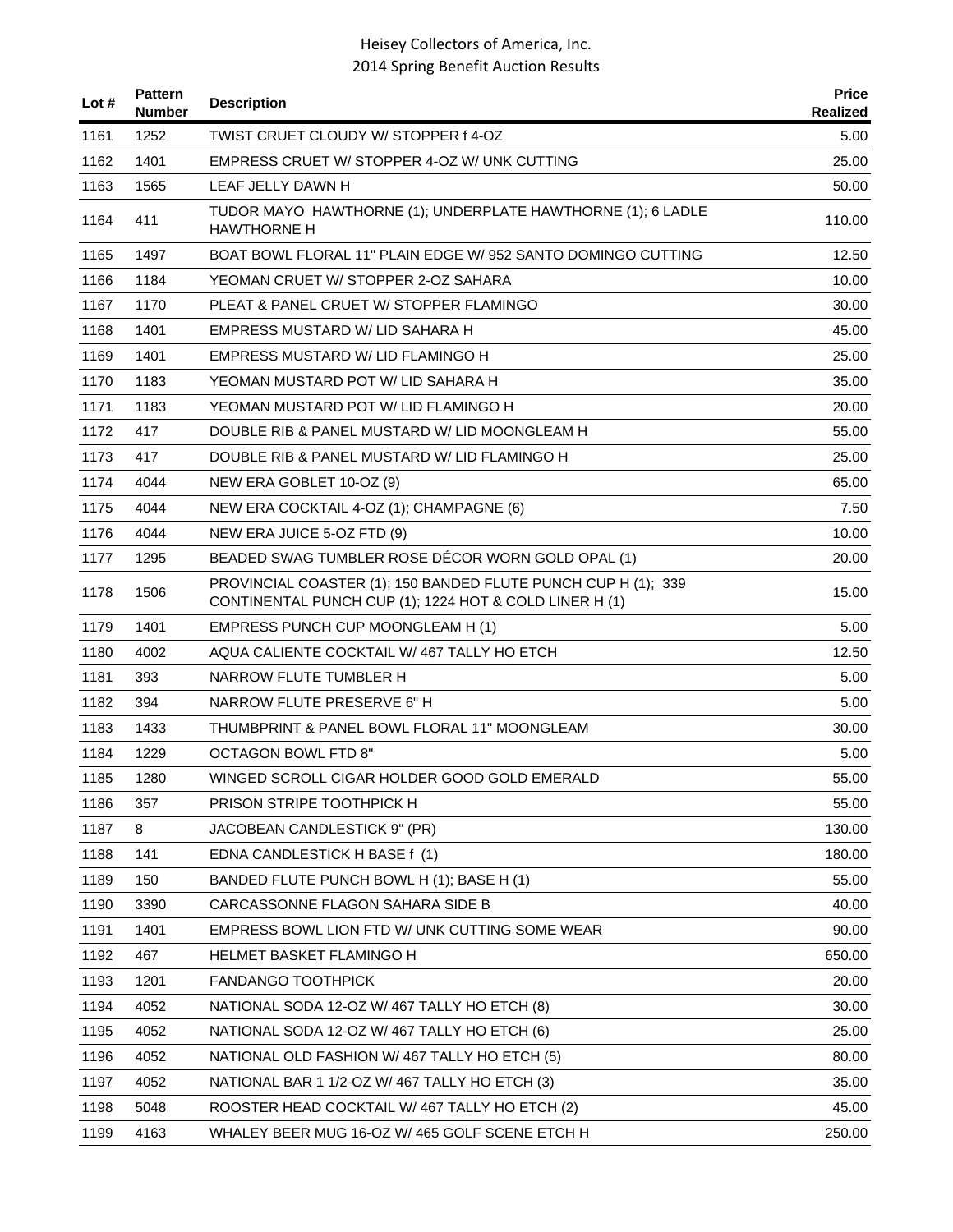| Lot # | <b>Pattern</b><br><b>Number</b> | <b>Description</b>                                                                                                                                                | <b>Price</b><br><b>Realized</b> |
|-------|---------------------------------|-------------------------------------------------------------------------------------------------------------------------------------------------------------------|---------------------------------|
| 1200  | 3405                            | ALIBI COCKTAIL W/ 459 FISHERMAN ETCH 2 f's (4)                                                                                                                    | 30.00                           |
| 1201  | 4228                            | FAVOR VASE SAHARA RIM f                                                                                                                                           | 50.00                           |
| 1202  | 500                             | <b>OCTAGON BASKET 5" H</b>                                                                                                                                        | 295.00                          |
| 1203  | 1567                            | PLANTATION CLARET (8)                                                                                                                                             | 17.50                           |
| 1204  | 132                             | HORSEHEAD STOPPER SMALL NOT GROUND                                                                                                                                | 60.00                           |
| 1205  | 7002                            | RAMS HEAD STOPPER NOT GROUND                                                                                                                                      | 170.00                          |
| 1206  | 379                             | URN GOBLET H (6)                                                                                                                                                  | 60.00                           |
| 1207  | 1404                            | OLD SANDWICH SODA FTD 12-OZ FLAMINGO H (2)                                                                                                                        | 70.00                           |
| 1208  | 1280                            | WINGED SCROLL CRUET NO STOPPER CUSTARD WORN GOLD (1): 1184 YEOMAN<br>CRUET 2-OZ SAHARA PAPER LABEL (1); 433 1/2 GREEK KEY CRUET 6-OZ (1)                          | 35.00                           |
| 1209  | 1401                            | <b>EMPRESS CRUET FLAMINGO</b>                                                                                                                                     | 25.00                           |
| 1210  | 1170                            | PLEAT & PANEL CRUET MOONGLEAM                                                                                                                                     | 20.00                           |
| 1211  | 1252                            | TWIST CRUET 4-OZ MOONGLEAM H                                                                                                                                      | 25.00                           |
| 1212  | 1252                            | TWIST MUSTARD W/ LID MOONGLEAM H (1); 5 SPOON MOONGLEAM H (1)                                                                                                     | 55.00                           |
| 1213  | 1401                            | EMPRESS MUSTARD W/ LID SAHARA H (1); 5 SPOON SAHARA H (1)                                                                                                         | 60.00                           |
| 1214  | 1509                            | QUEEN ANN DRESSING 2-PRT 8" W/ 507 ORCHID ETCH H                                                                                                                  | 10.00                           |
| 1215  | 3                               | <b>ELEPHANT SMALL H</b>                                                                                                                                           | 125.00                          |
| 1216  | 1541                            | ATHENA CANDLESTICK 2-LITE (PR)                                                                                                                                    | 15.00                           |
| 1217  | 5                               | PATRICIAN CANDLESTICK 7 1/2" H (PR)                                                                                                                               | 40.00                           |
| 1218  | 134                             | TRIDENT CANDLESTICK 2-LITE W/ UNK CUTTING (PR)                                                                                                                    | 5.00                            |
| 1219  |                                 | LAMP 16" TALL BASE MADE FROM 1252 TWIST 4 1/2" NAPPY (2)                                                                                                          | 45.00                           |
| 1220  | 352                             | FLAT PANEL COLOGNE W/ STOPPER                                                                                                                                     | 15.00                           |
| 1221  | 1540                            | LARIAT PLATE SANDWICH 16" 2-HDL SHOWS WEAR                                                                                                                        | 20.00                           |
| 1222  | 1280                            | WINGED SCROLL BUTTER W/ LID CUSTARD GOLD DECOR                                                                                                                    | 25.00                           |
| 1223  | 1401                            | EMPRESS GRAPEFRUIT SAHARA H                                                                                                                                       | 10.00                           |
| 1224  | 416                             | HERRINGBONE GRAPEFRUIT 8" H (1); 1509 QUEEN ANN CUP H (1); 393 NARROW<br>FLUTE CELERY 12" H (1); 1224 HEXAGON SIX PLATE 8" PAPER LABEL (1)                        | 5.00                            |
| 1225  | 1182                            | REVERE PLATE 12" W/ MAHJONG ETCH                                                                                                                                  | 55.00                           |
| 1226  | 3440                            | PORTSMOUTH CHAMPAGNE FLAMINGO (1); CHAMPAGNE W/ MOONGLEAM FT (1)                                                                                                  | 5.00                            |
| 1227  | 4044                            | NEW ERA PLATE 5 1/2" X 4 1/2"                                                                                                                                     | 25.00                           |
| 1228  | 3362                            | CHARTER OAK COCKTAIL FLAMINGO H (1); COCKTAIL H (1)                                                                                                               | 5.00                            |
| 1229  | 1225                            | RIDGE & STAR PLATE 7 1/2" HAWTHORNE (1); 411 TUDOR PLATE CHEESE 2-HDL<br>HAWTHORNE H (1)                                                                          | 90.00                           |
| 1230  | 1238                            | <b>BEEHIVE PLATE 8" FLAMINGO</b>                                                                                                                                  | 35.00                           |
| 1231  | 1125                            | STARBURST PLATE 8" AMBER H                                                                                                                                        | 10.00                           |
| 1232  | 1225                            | PLAIN BAND NAPPY CRIMPED 4 1/2" WORN GOLD (1); 397 COLONIAL CUPPED<br>SCALLOP NAPPY 4" H (1); 1187 YEOMAN COMBINATION ASH RECEIVER BOTTOM<br>ONLY MOONGLEAM H (1) | 5.00                            |
| 1233  | 1469                            | RIDGELEIGH CRUET W/ STOPPER                                                                                                                                       | 10.00                           |
| 1234  | 11                              | <b>MUDDLER LARGE</b>                                                                                                                                              | 55.00                           |
| 1235  | 1252                            | TWIST PLATE 12" MOONGLEAM                                                                                                                                         | 70.00                           |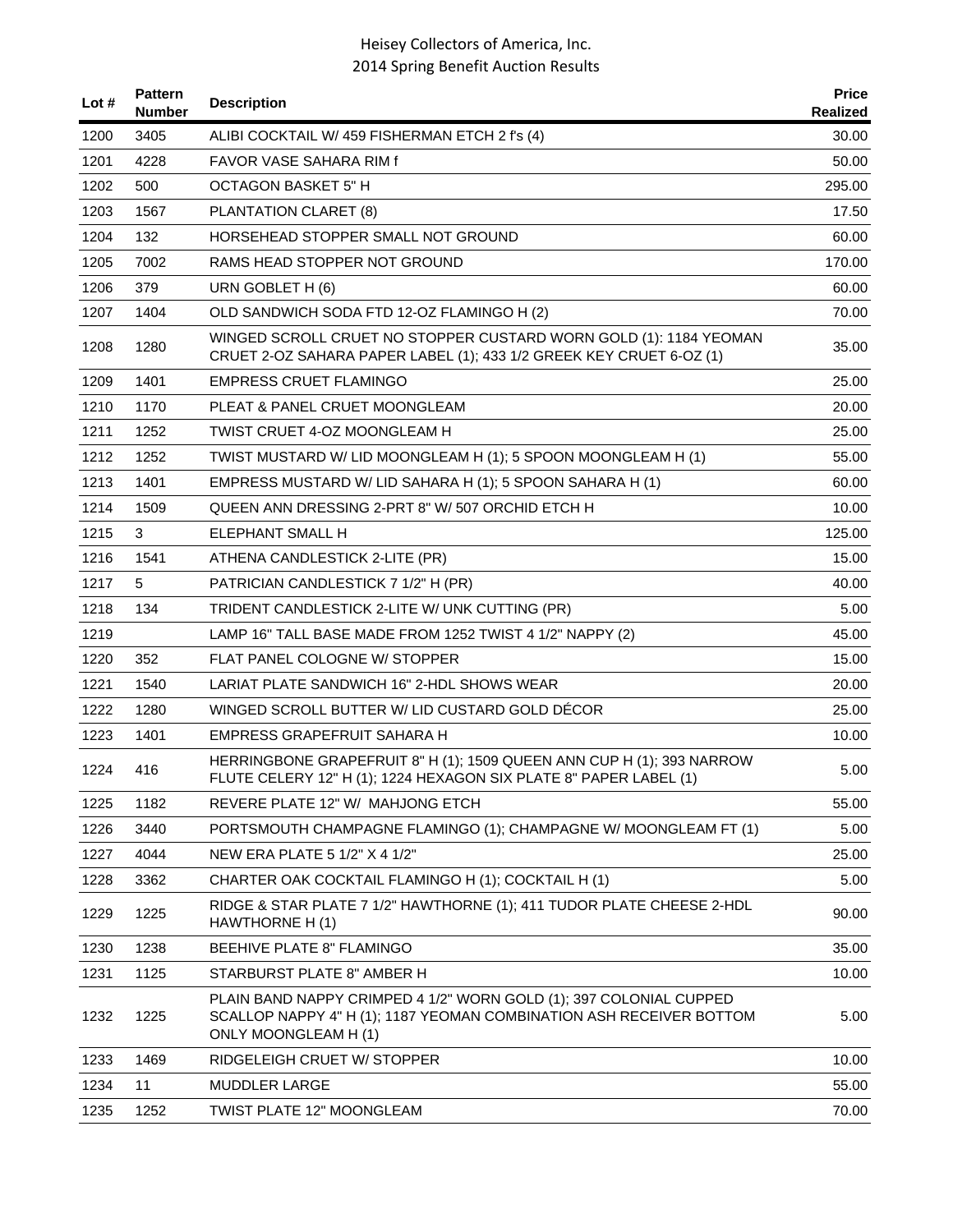| Lot # | <b>Pattern</b><br><b>Number</b> | <b>Description</b>                                                                                                                             | <b>Price</b><br>Realized |
|-------|---------------------------------|------------------------------------------------------------------------------------------------------------------------------------------------|--------------------------|
| 1236  | 1540                            | PLUG HORSE (OSCAR)                                                                                                                             | 55.00                    |
| 1237  | 129                             | TRICORN CANDLESTICK 3-LITE FLAMINGO H (1)                                                                                                      | 10.00                    |
| 1238  | 1469                            | RIDGELEIGH CANDLEVASE H (1)                                                                                                                    | 5.00                     |
| 1239  | 1529                            | <b>COLT BALKING H</b>                                                                                                                          | 45.00                    |
| 1240  | $\mathbf{1}$                    | <b>DONKEY</b>                                                                                                                                  | 65.00                    |
| 1241  | 112                             | MERCURY CANDLESTICK 1-LITE 3" MOONGLEAM MIS MATCHED COLOR (PR)                                                                                 | 10.00                    |
| 1242  | 118                             | MISS MUFFET CANDLESTICK NO OPTIC FLAMINGO (1); 114 PLUTO CANDLESTICK<br>FLAMINGO (1)                                                           | 5.00                     |
| 1243  | 1224                            | HEXAGON SIX PLATE 7" FLAMINGO (1); 1243 STEPPED OCTAGON PLATE 6"<br>FLAMINGO H (1); 407 COARSE RIB PLATE 4 1/2" FLAMINGO H (1)                 | 5.00                     |
| 1244  | 3481                            | GLENFORD TUMBLER FTD CHECKER OPTIC HAWTHORNE                                                                                                   | 30.00                    |
| 1245  | 3350                            | WABASH ICE TEA HDL W/ 166 MAYFLOWER ETCH (2)                                                                                                   | 10.00                    |
| 1246  | 1503                            | CRYSTOLITE NUT SWAN INDV (1); 394 NARROW FLUTE SODA HDL 5-OZ H (1); 4055<br>PARK LANE SODA FTD 5-OZ (1)                                        | 10.00                    |
| 1247  | 3404                            | SPANISH SODA FTD 5-OZ COBALT BOWL (1); OYSTER COCKTAIL COBALT BOWL (1)                                                                         | 95.00                    |
| 1248  | 352                             | FLAT PANEL CRUSHED FRUIT 2-QT H                                                                                                                | 85.00                    |
| 1249d | 5025                            | TYROLEAN SHERBET W/507 ORCHID ETCH (11)                                                                                                        | 25.00                    |
| 1250  | 5025                            | TYROLEAN SODA FTD 12-OZ W/ 507 ORCHID ETCH (6)                                                                                                 | 35.00                    |
| 1251  | 1404                            | OLD SANDWICH PLATE 8" SAHARA H BASE ROUGH                                                                                                      | 5.00                     |
| 1252  | 1401                            | <b>EMPRESS PLATE 6" TANGERINE H</b>                                                                                                            | 60.00                    |
| 1253  | 1246                            | ACORN & LEAVES PLATE 8" HAWTHORNE UNFINISHED BOTTOM                                                                                            | 10.00                    |
| 1254  | 299                             | TODDY SAHARA H (1); TODDY FLAMINGO H (1)                                                                                                       | 35.00                    |
| 1255  | 1401                            | EMPRESS TUMBLER FLAMINGO H                                                                                                                     | 5.00                     |
| 1256  | 2516                            | CIRCLE PAIR TUMBLER FLAMINGO (1); 3481 GLENFORD TUMBLER FTD FLAMINGO<br>(1); 2930 PLAIN & FANCY TUMBLER FLAMINGO (1)                           | 5.00                     |
| 1257  | 2930                            | PLAIN & FANCY TUMBLER SAHARA                                                                                                                   | 10.00                    |
| 1258  | 5025                            | TYROLEAN GOBLET W/ 507 ORCHID ETCH (1); CHAMPAGNE W/ 507 ORCHID ETCH<br>(1); COCKTAIL W/ 507 ORCHID ETCH (1); JUICE FTD W/ 507 ORCHID ETCH (1) | 10.00                    |
| 1259  | 5025                            | TYROLEAN GOBLET LO FTD W/ 507 ORCHID ETCH 1-RIM f (8)                                                                                          | 45.00                    |
| 1260  | 5025                            | TYROLEAN SHERBET W/ 507 ORCHID ETCH (8)                                                                                                        | 15.00                    |
| 1261  | 5022                            | GRACEFUL SODA FTD 12-OZ W/507 ORCHID ETCH                                                                                                      | 25.00                    |
| 1262  | 5025                            | TYROLEAN CLARET W/ 507 ORCHID ETCH                                                                                                             | 60.00                    |
| 1263  | 5025                            | TYROLEAN CORDIAL W/ 507 ORCHID ETCH                                                                                                            | 60.00                    |
| 1264  | 3484                            | DONNA SODA 12-OZ W/ 507 ORCHID ETCH                                                                                                            | 10.00                    |
| 1265  | 5022                            | GRACEFUL GOBLET W/ 507 ORCHID ETCH (9)                                                                                                         | 85.00                    |
| 1266  | 5025                            | TYROLEAN WINE W/ 507 ORCHID ETCH                                                                                                               | 10.00                    |
| 1267  | 5025                            | TYROLEAN OYSTER COCKTAIL W/ 507 ORCHID ETCH                                                                                                    | 32.50                    |
| 1268  | 4002                            | AQUA CALIENTE COCKTAIL W/ 507 ORCHID ETCH                                                                                                      | 80.00                    |
| 1269  | 3389                            | DUQUESNE TUMBLER FTD 10-OZ W/ 507 ORCHID ETCH                                                                                                  | 80.00                    |
| 1270  | 2351                            | NEWTON SODA 12-OZ NO OPTIC W/507 ORCHID ETCH                                                                                                   | 75.00                    |
| 1271  | 2351                            | NEWTON SODA 12-OZ WO W/ 507 ORCHID ETCH                                                                                                        | 80.00                    |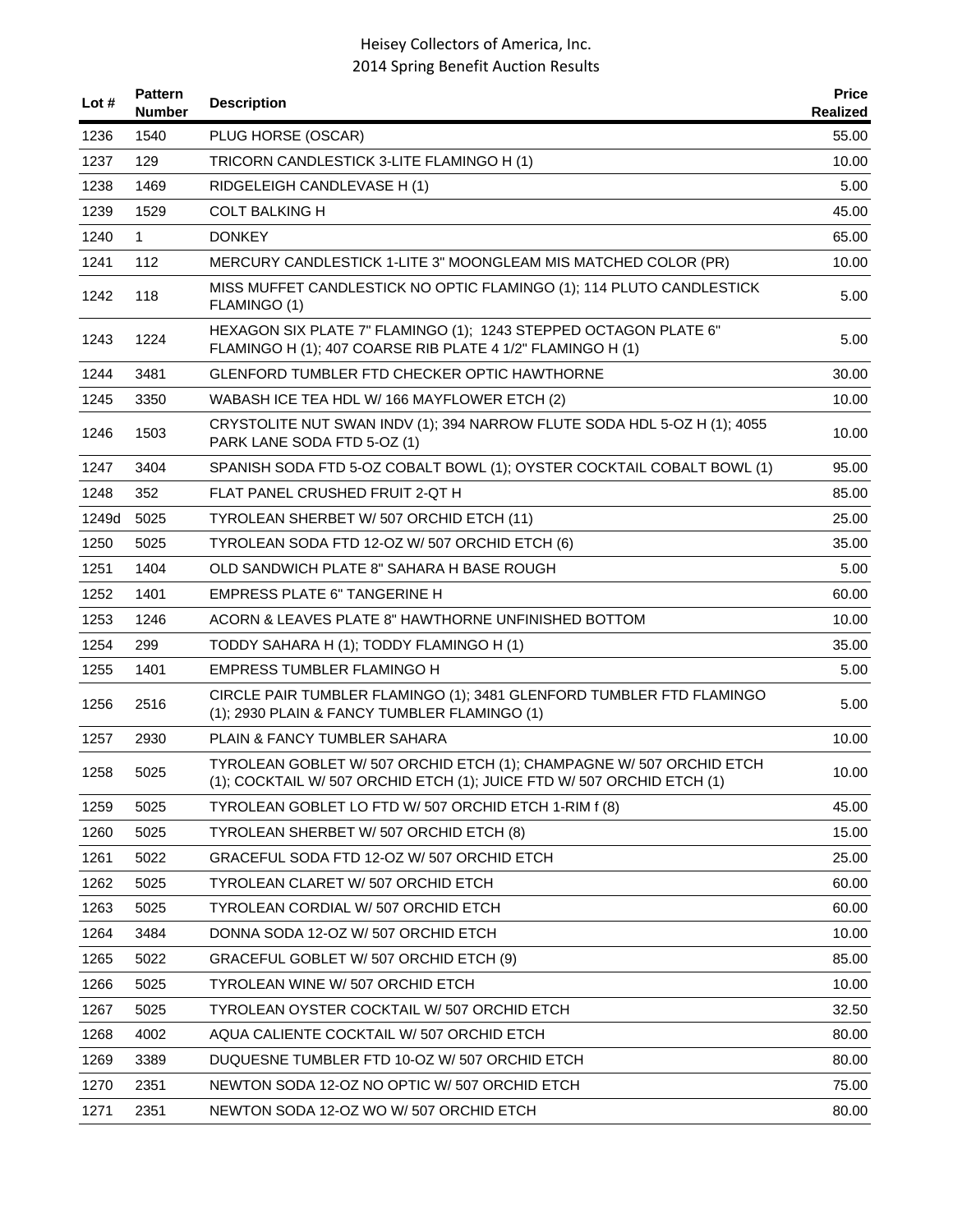| Lot # | <b>Pattern</b><br><b>Number</b> | <b>Description</b>                                                                                                                                                                                         | <b>Price</b><br>Realized |
|-------|---------------------------------|------------------------------------------------------------------------------------------------------------------------------------------------------------------------------------------------------------|--------------------------|
| 1272  | 2401                            | OAKWOOD SODA 12-OZ WO W/507 ORCHID ETCH                                                                                                                                                                    | 85.00                    |
| 1273  | 4182                            | THIN PLATE 6" W/ 507 ORCHID ETCH                                                                                                                                                                           | 105.00                   |
| 1274  | 1519                            | WAVERLY PLATE SANDWICH 14" CTR HDL W/ 507 ORCHID ETCH                                                                                                                                                      | 10.00                    |
| 1275  | 1519                            | WAVERLY CAKE SALVER 14" W/ 507 ORCHID ETCH                                                                                                                                                                 | 35.00                    |
| 1276  | 1509                            | QUEEN ANN PLATE TORTE 15" W/ 507 ORCHID ETCH                                                                                                                                                               | 25.00                    |
| 1277d | 393                             | NARROW FLUTE PLATE 5 1/2" H (4)                                                                                                                                                                            | 5.00                     |
| 1278  | 1506                            | PROVINCIAL PLATE 7" (6)                                                                                                                                                                                    | 5.00                     |
| 1279  | 1506                            | PROVINCIAL PLATE CHEESE FTD 7 1/2" H                                                                                                                                                                       | 5.00                     |
| 1280  | 1506                            | PROVINCIAL SODA FTD 12-OZ H (1); SHERBET H (15)                                                                                                                                                            | 5.00                     |
| 1281  | 393                             | NARROW FLUTE CHAMPAGNE TALL H (7)                                                                                                                                                                          | 10.00                    |
| 1282  | 1540                            | <b>LARIAT VASE #2 FAN</b>                                                                                                                                                                                  | 25.00                    |
| 1283  | 4085                            | KOHINOOR GOBLET LUNCHEON 9-OZ (2); 6003 TEMPO SODA FTD 12-OZ (1)                                                                                                                                           | 10.00                    |
| 1284  | 1483                            | STANHOPE COCKTAIL (2); CUP W/ BLACK KNOB (1)                                                                                                                                                               | 12.50                    |
| 1285  | 351                             | PRISCILLA MUSTARD NO LID H (1); BUTTER PAT H (1); 300 PEERLESS WINE 2 1/2-OZ<br>H (1); 373 OLD WILLIAMSBURG SODA FTD 5-OZ (1); 425 VICTORIAN CRUET NO<br>STOPPER (1); 1503 CRYSTOLITE CRUET NO STOPPER (1) | 5.00                     |
| 1286  | 5003                            | CRYSTOLITE SHERBET H (1); WINE (1)                                                                                                                                                                         | 5.00                     |
| 1287  | 353                             | MEDIUM FLAT PANEL ALMOND INDV MOONGLEAM                                                                                                                                                                    | 10.00                    |
| 1288  | 1404                            | OLD SANDWICH ASHTRAY INDV H (8)                                                                                                                                                                            | 20.00                    |
| 1289  | 1183                            | REVERE MARMALADE W/ UNK CUTTING H                                                                                                                                                                          | 10.00                    |
| 1290  | 1469                            | RIDGELEIGH CREAM & SUGAR INDV H; NUT INDV 2-PRT H (1); JELLY OVAL H (1);<br>ASHTRAY SPADE H (1); SALT INDV (1); CIGARETTE HOLDER RND H (1)                                                                 | 5.00                     |
| 1291  | 1540                            | LARIAT SODA FTD 12-OZ (1); CUP H (1); CREAM H (1); CHEESE FTD (1); 5040 LARIAT<br>SODA FTD 5-OZ W/ 980 MOONGLO CUTTING (1)                                                                                 | 5.00                     |
| 1292  | 1540                            | LARIAT COASTER / ASHTRAY (8)                                                                                                                                                                               | 12.50                    |
| 1293  | 393                             | NARROW FLUTE SUGAR NO LID H (2); CREAM H (1)                                                                                                                                                               | 5.00                     |
| 1294  | 1503                            | CRYSTOLITE CHEESE FTD (1); PUNCH CUP H (1); CANDLEBLOCK RND (PR);<br>ASHTRAY RND 3" H (6)                                                                                                                  | 7.50                     |
| 1295  | 1503                            | CRYSTOLITE CREAM & SUGAR W/ TRAY INDV H                                                                                                                                                                    | 5.00                     |
| 1296  | 3397                            | GASCONY COCKTAIL W/ 448 OLD COLONY ETCH 1 GROUND RIM (2)                                                                                                                                                   | 5.00                     |
| 1297  | 3411                            | MONTE CRISTO SODA FTD 5-OZ W/458 OLYMPIAD ETCH (2)                                                                                                                                                         | 25.00                    |
| 1298  | 433                             | GREEK KEY CREAM & SUGAR BASE f INDV H                                                                                                                                                                      | 37.50                    |
| 1299  | 1540                            | LARIAT PUNCH BOWL (1); UNDERPLATE 21" (1); CUP (18); NON HEISEY LADLE (1)                                                                                                                                  | 75.00                    |
| 1300  | 1550                            | FISH MATCHHOLDER BASE f                                                                                                                                                                                    | 90.00                    |
| 1301  | 1540                            | LARIAT BON BON (2)                                                                                                                                                                                         | 5.00                     |
| 1302  | 112                             | MERCURY CANDLESTICK 3" (2-PR)                                                                                                                                                                              | 12.50                    |
| 1303  | 17                              | DECANTER HDL 2 W/ STOPPER (4)                                                                                                                                                                              | 25.00                    |
| 1304  | 300                             | PEERLESS DECANTER HDL 1-PINT (1); CRUET W/ STOPPER 8-OZ (1); CRUET W/ 1<br>STOPPER 6-OZ (1)                                                                                                                | 12.50                    |
| 1305  | 393                             | NARROW FLUTE CELERY 12" H (1); 341 PURITAN NAPPY SHALLOW 5 1/2" H (4); 351<br>PRISCILLA NAPPY SHALLOW 6" H (2)                                                                                             | 15.00                    |
| 1306  | 1229                            | OCTAGON PLATE CHEESE 2 HDL NO OPTIC (2); PLATE CHEESE HDL DO (1)                                                                                                                                           | 10.00                    |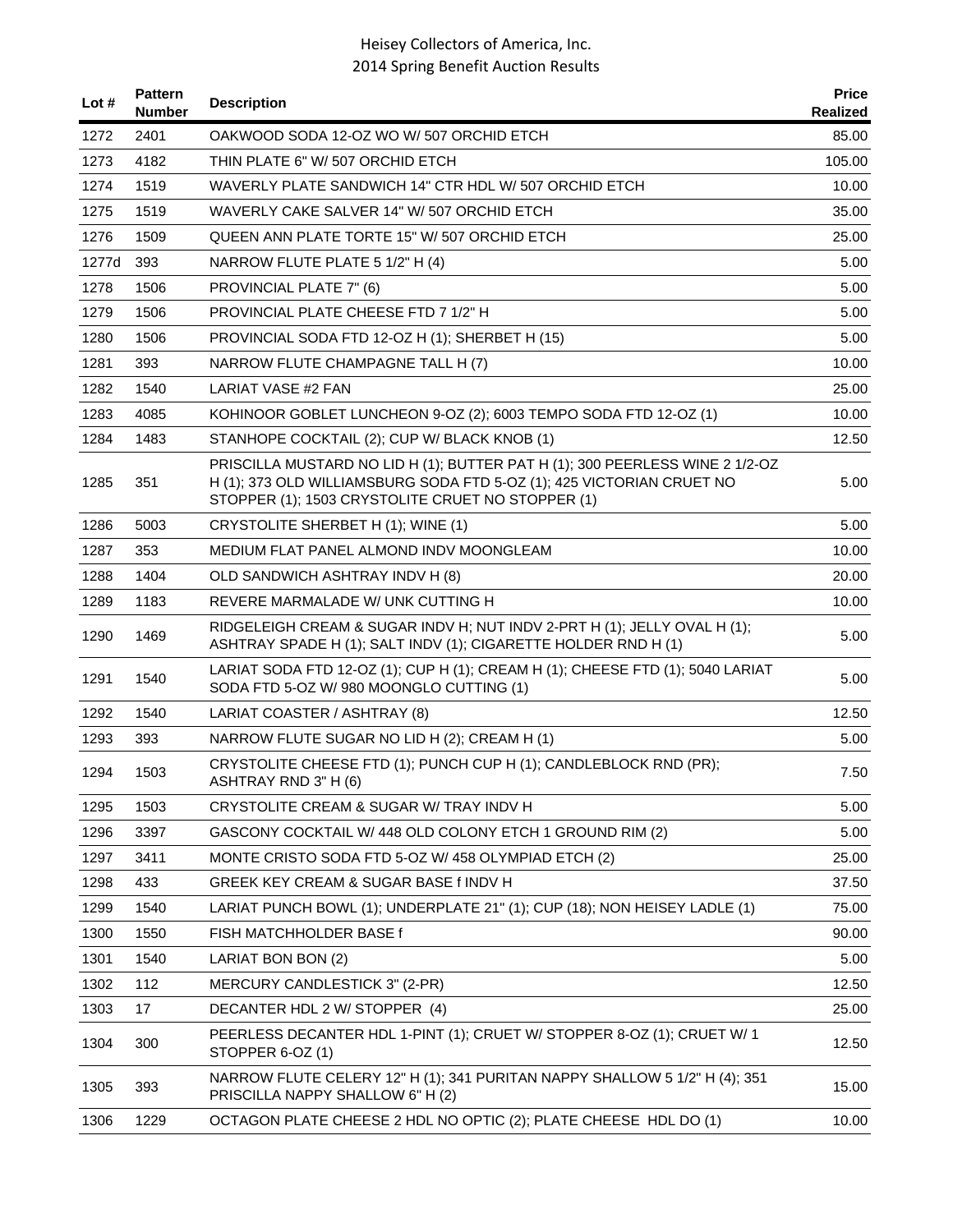| Lot $#$ | <b>Pattern</b><br>Number | <b>Description</b>                                                                                                                                                                                  | <b>Price</b><br>Realized |
|---------|--------------------------|-----------------------------------------------------------------------------------------------------------------------------------------------------------------------------------------------------|--------------------------|
| 1307    | 112                      | MERCURY CANDLESTICK 3" SAHARA (1); 1401 EMPRESS CANDLESTICK 2 HDL PEG<br>LEG(1)                                                                                                                     | 7.50                     |
| 1308    | 1229                     | OCTAGON PLATE CHEESE 2 HDL (1); 411 TUDOR PLATE CHEESE 2 HDL H (1); 411<br>TUDOR PLATE W/ UNK CUTTING H (1)                                                                                         | 10.00                    |
| 1309    | 1506                     | PROVINCIAL SALT & PEPPER GLASS LIDS CLOUDY; 1503 CRYSTOLITE NUT LEAF (4);<br>1540 LARIAT COASTER / ASHTRAY (2)                                                                                      | 30.00                    |
| 1310    | 398                      | HOPEWELL NAPPY 6" H (1); 484 EDITH NAPPY W/ ROLLED EDGE 9" ENAMEL DÉCOR<br>(1)                                                                                                                      | 7.50                     |
| 1311    | 341                      | PURITAN CRUET 6-OZ NO STOPPER (2); CRUET 4-OZ NO STOPPER (2); CRUET 2-OZ<br>(1); 353 MEDIUM FLAT PANEL CRUET 6-OZ NO STOPPER CLOUDY (1); MALTESE<br>CROSS STOPPER (1); 9 STOPPER (1); 6 STOPPER (2) | 10.00                    |
| 1312    | 1615                     | FLAME CANDLESTICK 2-LITE H (1)                                                                                                                                                                      | 65.00                    |
| 1313    | 1519                     | WAVERLY CANDLESTICK 3-LITE H (1)                                                                                                                                                                    | 17.50                    |
| 1314    | 116                      | OAKLEAF CANDLESTICK FROSTED LEAVES MOONGLEAM BASE (1)                                                                                                                                               | 10.00                    |
| 1315    | 100                      | CENTENNIAL CANDLESTICK 6" W/ UNK CUTTING (1)                                                                                                                                                        | 5.00                     |
| 1316    | 3308                     | BOB WHITE SHERBET W/366 PEACOCK ETCH (2)                                                                                                                                                            | 5.00                     |
| 1317    | 1401                     | EMPRESS CANDLESTICK 2-HDL PEG LEG SAHARA H (1)                                                                                                                                                      | 7.50                     |
| 1318    | 5064                     | <b>HYDRANGEA CLARET NOT DECORATED</b>                                                                                                                                                               | 75.00                    |
| 1319    | $\overline{2}$           | GOOSE WINGS HALF (1); 3 GOOSE WINGS UP (1)                                                                                                                                                          | 45.00                    |
| 1320    | 1541                     | <b>SCOTTY DOG</b>                                                                                                                                                                                   | 50.00                    |
| 1321    | 1433                     | THUMBPRINT & PANEL CANDLESTICK 2-LITE MOONGLEAM (1)                                                                                                                                                 | 40.00                    |
| 1322    | 136                      | TRIPLEX CANDLESTICK 3-LITE H (1)                                                                                                                                                                    | 5.00                     |
| 1323d   | 1519                     | WAVERLY BUTTER SQ LID ONLY W/507 ORCHID ETCH                                                                                                                                                        | 5.00                     |
| 1324d   | 1205                     | FANCY LOOP POTPOURRI JAR LID ONLY 4" f                                                                                                                                                              | 5.00                     |
| 1325d   | 1205                     | FANCY LOOP BUTTER LID ONLY WORN GOLD                                                                                                                                                                | 5.00                     |
| 1326    | 160                      | LOCKET ON CHAIN WINE EMERALD                                                                                                                                                                        | 80.00                    |
| 1327    | 160                      | LOCKET ON CHAIN NAPPY 4" EMERALD (1); NAPPY 4" (1)                                                                                                                                                  | 40.00                    |
| 1328    | 393                      | NARROW FLUTE SUGAR INDV MARIGOLD                                                                                                                                                                    | 70.00                    |
| 1329    | 429                      | PLAIN PANEL RECESS NAPPY 9" W/ TUTHILL CUTTING H                                                                                                                                                    | 45.00                    |
| 1330    | 1205                     | <b>FANCY LOOP WINE EMERALD</b>                                                                                                                                                                      | 15.00                    |
| 1331    | 1205                     | FANCY LOOP CLARET EMERALD WORN GOLD                                                                                                                                                                 | 20.00                    |
| 1332    | 1205                     | FANCY LOOP GOBLET EMERALD                                                                                                                                                                           | 25.00                    |
| 1333    | 1205                     | FANCY LOOP CREAM INDV EMERALD (1); SUGAR INDV EMERALD WORN GOLD (1)                                                                                                                                 | 20.00                    |
| 1334    | 1252                     | TWIST PICKLE 7" W/ UNK CATTAIL CUTTING MARIGOLD H                                                                                                                                                   | 50.00                    |
| 1335    | 1255                     | PINEAPPLE & FAN JELLY FTD 5" EMERALD                                                                                                                                                                | 40.00                    |
| 1336    | 1295                     | BEADED SWAG NAPPY 8" EMERALD WORN GOLD (1); NAPPY 4 1/2" EMERALD (1)                                                                                                                                | 35.00                    |
| 1337    | 1506                     | PROVINCIAL NAPPY 4" LIMELIGHT H                                                                                                                                                                     | 70.00                    |
| 1338    | 2401                     | OAKWOOD DECANTER 1-PINT W/ TUTHILL CUTTING                                                                                                                                                          | 210.00                   |
| 1339    | 3397                     | GASCONY TUMBLER FTD 12-OZ TANGERINE                                                                                                                                                                 | 150.00                   |
| 1340    | 3404                     | SPANISH SODA FTD 12-OZ TANGERINE                                                                                                                                                                    | 200.00                   |
| 1341    | 3380                     | OLD DOMINION FINGER BOWL W/ 447 EMPRESS ETCH MARIGOLD                                                                                                                                               | 15.00                    |
| 1342    | 4036 1/2                 | MARSHALL DECANTER 1-PINT W/ 921 DANISH PRINCESS CUTTING                                                                                                                                             | 95.00                    |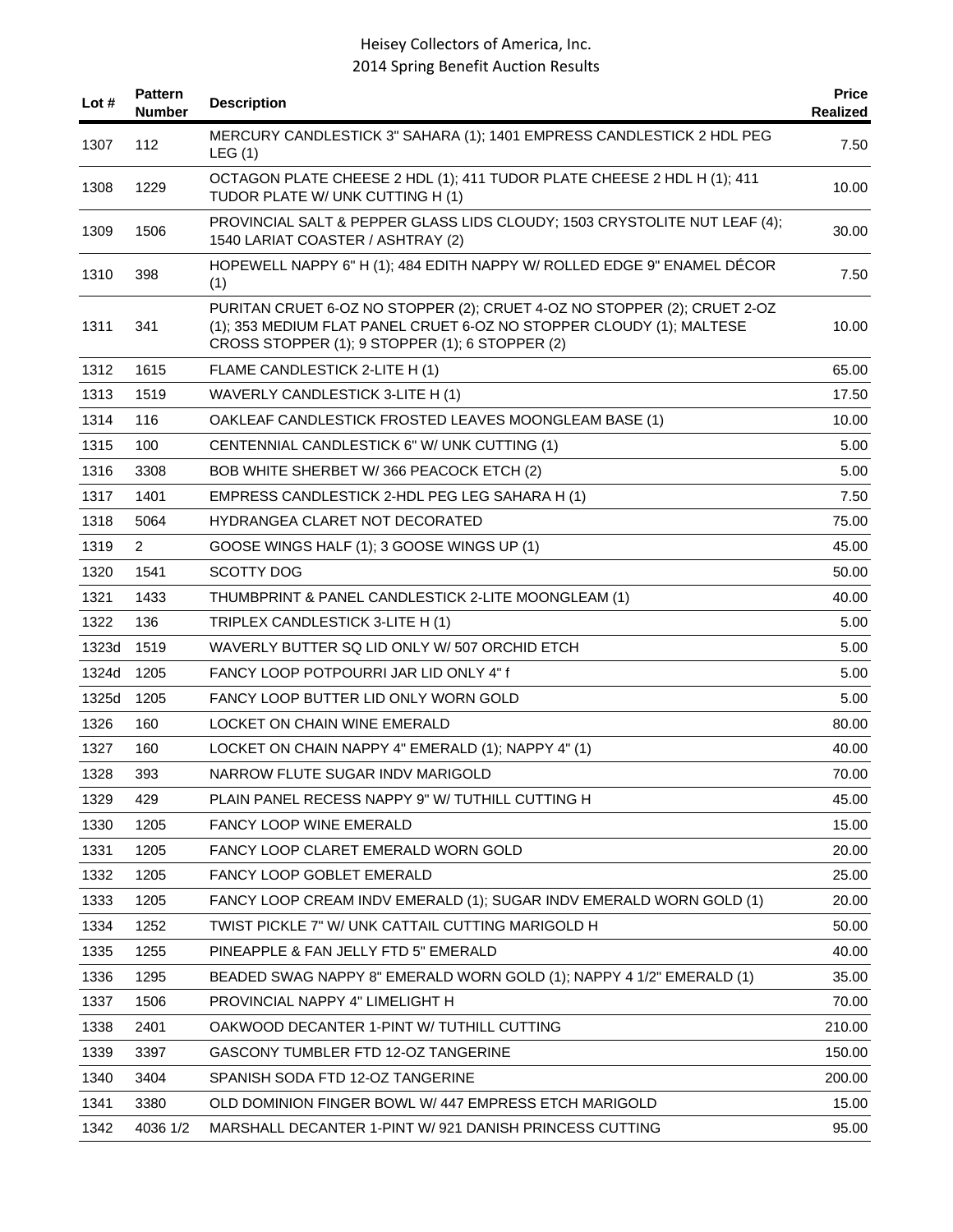| Lot # | <b>Pattern</b><br><b>Number</b> | <b>Description</b>                                                                                                            | <b>Price</b><br>Realized |
|-------|---------------------------------|-------------------------------------------------------------------------------------------------------------------------------|--------------------------|
| 1343  | 4035                            | BETHEL DECANTER W/ UNK CUTTING                                                                                                | 75.00                    |
| 1344  | 4036 1/2                        | MARSHALL DECANTER 1-QT W/ UNK CUTTING SAME AS LOT 1343                                                                        | 65.00                    |
| 1345  | 3386                            | DIAMOND ROSE PILSNER COBALT BOWL 1 RIM f (2)                                                                                  | 330.00                   |
| 1346  | 3404                            | SPANISH COCKTAIL COBALT BOWL (2)                                                                                              | 100.00                   |
| 1347  | 3404                            | SPANISH CHAMPAGNE COBALT BOWL                                                                                                 | 90.00                    |
| 1348  | 479                             | PETAL CREAM & SUGAR MOONGLEAM H                                                                                               | 20.00                    |
| 1349  | 411                             | TUDOR JUG W/ LID 1-QT H                                                                                                       | 50.00                    |
| 1350  | 1225                            | PLAIN BAND CRUET 6-OZ WRONG STOPPER F                                                                                         | 5.00                     |
| 1351  | 341                             | PURITAN CRUET 4-OZ CLOUDY W/9 STOPPER                                                                                         | 5.00                     |
| 1352  | 1401                            | EMPRESS CANDY W/ LID DF SAHARA                                                                                                | 80.00                    |
| 1353  | 1415                            | TWENTIETH CENTURY SHERBET SAHARA H (2)                                                                                        | 35.00                    |
| 1354  | 1404                            | OLD SANDWICH CANDLESTICK 6" (1); 5003 CRYSTOLITE SHERBET (1); 1184 YEOMAN<br>MUSTARD POT BOTTOM ONLY SAHARA H (1)             | 10.00                    |
| 1355  | 352                             | FLAT PANEL LAVENDER JAR 1 1/2-OZ H                                                                                            | 25.00                    |
| 1356  | 352                             | FLAT PANEL LAVENDER JAR 3-OZ H                                                                                                | 30.00                    |
| 1357  | 341                             | PURITAN TEA CADDY SMALL H                                                                                                     | 35.00                    |
| 1358  | 1280                            | WINGED SCROLL CIGARETTE HOLDER EMERALD                                                                                        | 35.00                    |
| 1359  | 1280                            | WINGED SCROLL ASH RECEIVER EMERALD                                                                                            | 55.00                    |
| 1360  | 1280                            | WINGED SCROLL ASH RECEIVER EMERALD                                                                                            | 55.00                    |
| 1361  | 1280                            | WINGED SCROLL SALT & PEPPER #1 EMERALD 1-SLIGHTLY CLOUDY                                                                      | 250.00                   |
| 1362  | 5012                            | URN VASE 6"                                                                                                                   | 10.00                    |
| 1363  | 5012                            | URN CIGARETTE HOLDER                                                                                                          | 20.00                    |
| 1364  | 4004                            | <b>IMPROMPTU BAR</b>                                                                                                          | 55.00                    |
| 1365  | 1404                            | OLD SANDWICH ASHTRAY INDV H (1); ASHTRAY INDV SAHARA H (1)                                                                    | 5.00                     |
| 1366  | 394                             | NARROW FLUTE DOMINO SUGAR INDV 5" W/ UNK CUTTING H B                                                                          | 5.00                     |
| 1367  | 1280                            | WINGED SCROLL PIN TRAY EMERALD                                                                                                | 40.00                    |
| 1368  | 1216                            | HORSERADISH JAR H BASE f                                                                                                      | 10.00                    |
| 1369  | 7102                            | WIDE ZIPPER TOBACCO JAR 4 1/2" NO LID H (1); JAR 5 1/2" NO LID (1); JAR 3 1/4" NO<br>LID (1); JAR 1 1/4" NO LID (1)           | 200.00                   |
| 1370  | 1425                            | VICTORIAN ASHTRAY INDV H BASE f                                                                                               | 15.00                    |
| 1371  | 1469                            | RIDGELEIGH MUSTARD W/LID W/10 PADDLE H                                                                                        | 25.00                    |
| 1372  | 1205                            | FANCY LOOP SALT INDV (1); 1447 ROCOCO NAPPY HDL 4 1/2" H BASE f (1); 7 MAYO<br>LADLE H(1)                                     | 7.50                     |
| 1373  | 4163                            | WHALEY BEER MUG 16-OZ W/ 462 FOX CHASE ETCH H                                                                                 | 35.00                    |
| 1374  | 1280                            | WINGED SCROLL NAPPY 4" WORN GOLD (2)                                                                                          | 10.00                    |
| 1375  | 2401                            | OAKWOOD SODA 10-OZ W/462 TALLY HO ETCH                                                                                        | 5.00                     |
| 1376  | 1295                            | BEADED SWAG BUTTER LID ONLY WORN GOLD (1); SALT SHAKER #2 SOUV "ELMA<br>LAKES PAN AMERICAN 1901" RUBY FLASH (1); PLATE 6" (1) | 5.00                     |
| 1377  | 1280                            | WINGED SCROLL NAPPY 4" VASELINE                                                                                               | 225.00                   |
| 1378  | 160                             | LOCKET ON CHAIN NAPPY 4" VASELINE                                                                                             | 675.00                   |
| 1379  | 3481                            | GLENFORD SODA 12-OZ MOONGLEAM FT                                                                                              | 5.00                     |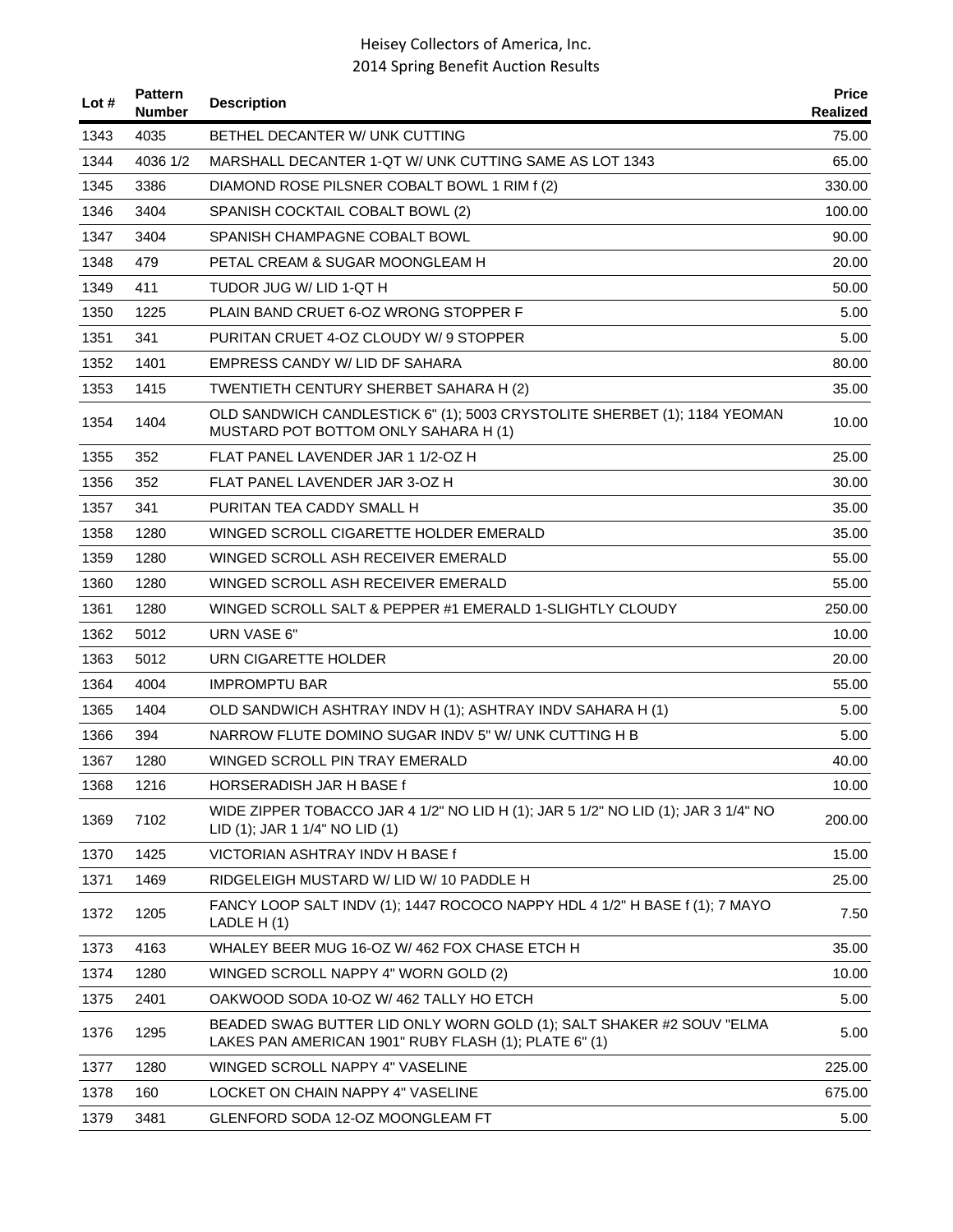| Lot # | <b>Pattern</b><br><b>Number</b> | <b>Description</b>                                                                                                        | <b>Price</b><br>Realized |
|-------|---------------------------------|---------------------------------------------------------------------------------------------------------------------------|--------------------------|
| 1380  | 3481                            | <b>GLENFORD BAR FLAMINGO</b>                                                                                              | 10.00                    |
| 1381  | 1184                            | YEOMAN MINT 3-PRT HDL 8" MOONGLEAM H RIM f                                                                                | 20.00                    |
| 1382  | 393                             | NARROW FLUTE PRESERVE LO FTD W/ LID GOLD DÉCOR H (1); PRESERVE LO FTD<br>W/LID GOLD DÉCOR IRIDIZED H (1)                  | 25.00                    |
| 1383  | 465                             | RECESSED PANEL CANDY JAR W/ LID 1-LB W/ UNK CUTTING SILVER DÉCOR H (1);<br>CANDY JAR W/ LID 1/2-LB WORN GOLD IRIDIZED (1) | 55.00                    |
| 1384  | 1183                            | REVERE CANDY JAR W/ LID 1-LB H FAIR GOLD                                                                                  | 45.00                    |
| 1385  | 1280                            | WINGED SCROLL TANKARD EMERALD (1); TUMBLER EMERALD WORN GOLD (1)                                                          | 125.00                   |
| 1386  | 1255                            | PINEAPPLE & FAN TUMBLER EMERALD FAIR GOLD                                                                                 | 5.00                     |
| 1387  | 1280                            | WINGED SCROLL TANKARD CUSTARD GOOD GOLD (1); TUMBLER CUSTARD SOME<br>WORN GOLD (6)                                        | 125.00                   |
| 1388  | 1295                            | BEADED SWAG TANKARD OPAL W/ DAISY ENAMEL DÉCOR FAIR GOLD (1); TUMBLER<br>OPAL W/ DAISY ENAMEL DÉCOR FAIR GOLD (4)         | 75.00                    |
| 1389  | 1295                            | BEADED SWAG TUMBLER OPAL W/ ROSE ENAMEL DÉCOR WORN GOLD (1); PUNCH<br>CUP OPAL W/ ROSE DÉCOR (1)                          | 25.00                    |
| 1390  | 1295                            | BEADED SWAG SALT & PEPPER #2 OPAL W/ FLORAL ENAMEL DÉCOR WORN GOLD                                                        | 10.00                    |
| 1391  | 1295                            | BEADED SWAG BUTTER W/ LID OPAL W/ ROSE ENAMEL DÉCOR GOOD GOLD                                                             | 10.00                    |
| 1392  | 1220                            | PUNTY BAND NAPPY 4" OPALESCENT                                                                                            | 700.00                   |
| 1393  | 10                              | MUDDLER SMALL 1-MOLD FLAW (2)                                                                                             | 10.00                    |
| 1394  | 2401                            | OAKWOOD SODA 10-OZ W/3 MOTOR BOAT ETCH                                                                                    | 65.00                    |
| 1395  | 1280                            | WINGED SCROLL COLOGNE NO STOPPER EMERALD FAIR GOLD                                                                        | 135.00                   |
| 1396  | 7103                            | STERILIZER JAR COMPLETE "JOHN HOOD CO BOSTON"                                                                             | 350.00                   |
| 1397  | 357                             | SYRUP 7-OZ H POOR LID                                                                                                     | 10.00                    |
| 1398  | 341                             | PURITAN CRUET 4-OZ W/3 STOPPER H (1); 1184 YEOMAN OYSTER COCKTAIL NO<br>OPTIC H(1)                                        | 5.00                     |
| 1399  | 1250                            | <b>GROOVE &amp; SLASH CRUET</b>                                                                                           | 10.00                    |
| 1400  | 1235                            | BEADED PANEL & SUNBURST CRUET 6-OZ                                                                                        | 10.00                    |
| 1401  | 451                             | CROSS LINED FLUTE CRUET W/ NON HEISEY STOPPER H                                                                           | 10.00                    |
| 1402  | 160                             | LOCKET ON CHAIN CRUET                                                                                                     | 65.00                    |
| 1403  | 331                             | COLONIAL PANEL CRUET 6-OZ H RIB B                                                                                         | 5.00                     |
| 1404  | 1205                            | <b>FANCY LOOP CRUET</b>                                                                                                   | 5.00                     |
| 1405  | 411                             | TUDOR CRUET H (2)                                                                                                         | 5.00                     |
| 1406  | 393                             | NARROW FLUTE CRUET 2-OZ H                                                                                                 | 5.00                     |
| 1407  | 1201                            | FANDANGO CRUET 4-OZ                                                                                                       | 5.00                     |
| 1408  | 333                             | <b>WALDORF ASTORIA CRUET 6-OZ</b>                                                                                         | 10.00                    |
| 1409  | 343                             | SUNBURST CRUET 6-OZ W/ 4 STOPPER                                                                                          | 22.50                    |
| 1410  | 150                             | BANDED FLUTE CRUET 4-OZ H 1-STOPPER f (2)                                                                                 | 5.00                     |
| 1411  | 1404                            | OLD SANDWICH CRUET H                                                                                                      | 5.00                     |
| 1412  | 417                             | DOUBLE RIB & PANEL CRUET H                                                                                                | 5.00                     |
| 1413  | 461                             | CONVEX CIRCLE CRUET H                                                                                                     | 100.00                   |
| 1414  | 1485                            | SATURN CRUET LATE                                                                                                         | 12.50                    |
| 1415  | 356                             | LITTLE PRINCE CRUET H                                                                                                     | 160.00                   |